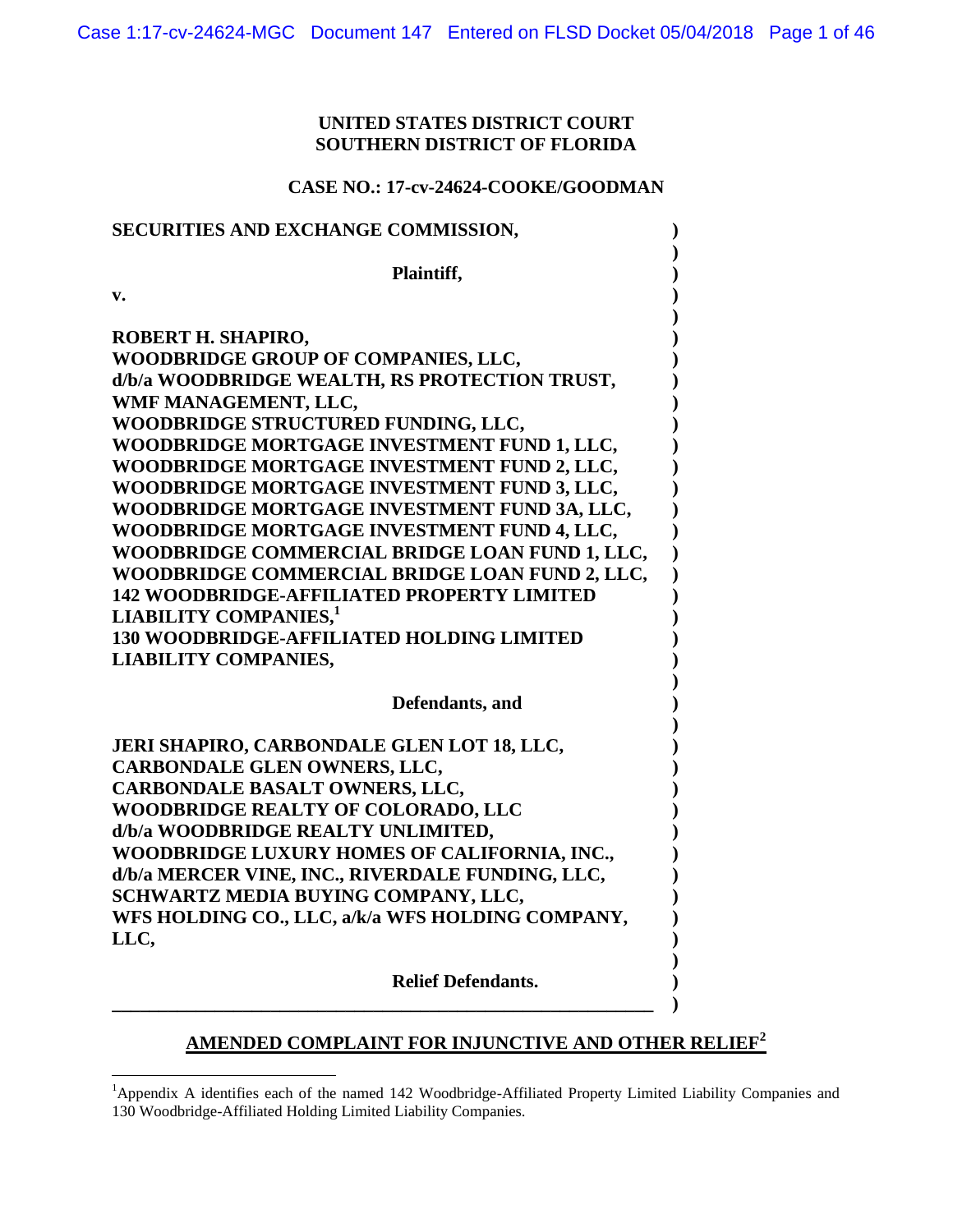Plaintiff Securities and Exchange Commission ("Commission") alleges:

## **I. INTRODUCTION**

 $\overline{a}$ 

1. Beginning in July 2012 through December 4, 2017, Defendant Robert H. Shapiro ("Shapiro") used his web of more than 275 Limited Liability Companies to conduct a massive Ponzi scheme raising more than \$1.22 billion from over 8,400 unsuspecting investors nationwide through fraudulent unregistered securities offerings. Shapiro promised investors they would be repaid from the high rates of interest Shapiro's companies were earning on loans the companies were purportedly making to third-party borrowers. However, nearly all the purported third-party borrowers were actually limited liability companies owned and controlled by Shapiro, which had no revenue, no bank accounts, and never paid any interest under the loans.

2. Despite receiving over one billion dollars in investor funds, Shapiro and his companies only generated approximately \$13.7 million in interest income from truly unaffiliated third-party borrowers. Without real revenue to pay the monies due to investors, Shapiro resorted to fraud, using new investor money to pay the returns owed to existing investors. Meanwhile Shapiro and his family lived in the lap of luxury and spent exorbitant amounts of investor money in alarming fashion, on items such as luxury automobiles, jewelry, country club memberships, fine wine, and chartering private planes.

3. By December 2017, the fraudulent scheme collapsed. Shapiro and his companies became unable to timely meet their obligation to pay investors their monthly dividends and interest payments. Fundraising from investors was halted, and on December 4, 2017, Shapiro caused most of his companies to file Chapter 11 bankruptcy. The effect of Shapiro and his companies' actions will leave investors with substantial losses, as they are owed at least \$961

<sup>&</sup>lt;sup>2</sup> Pursuant to Federal Rule of Procedure 15(a)(2), the Defendants and Relief Defendants provided written consent to the filing of this Amended pleading.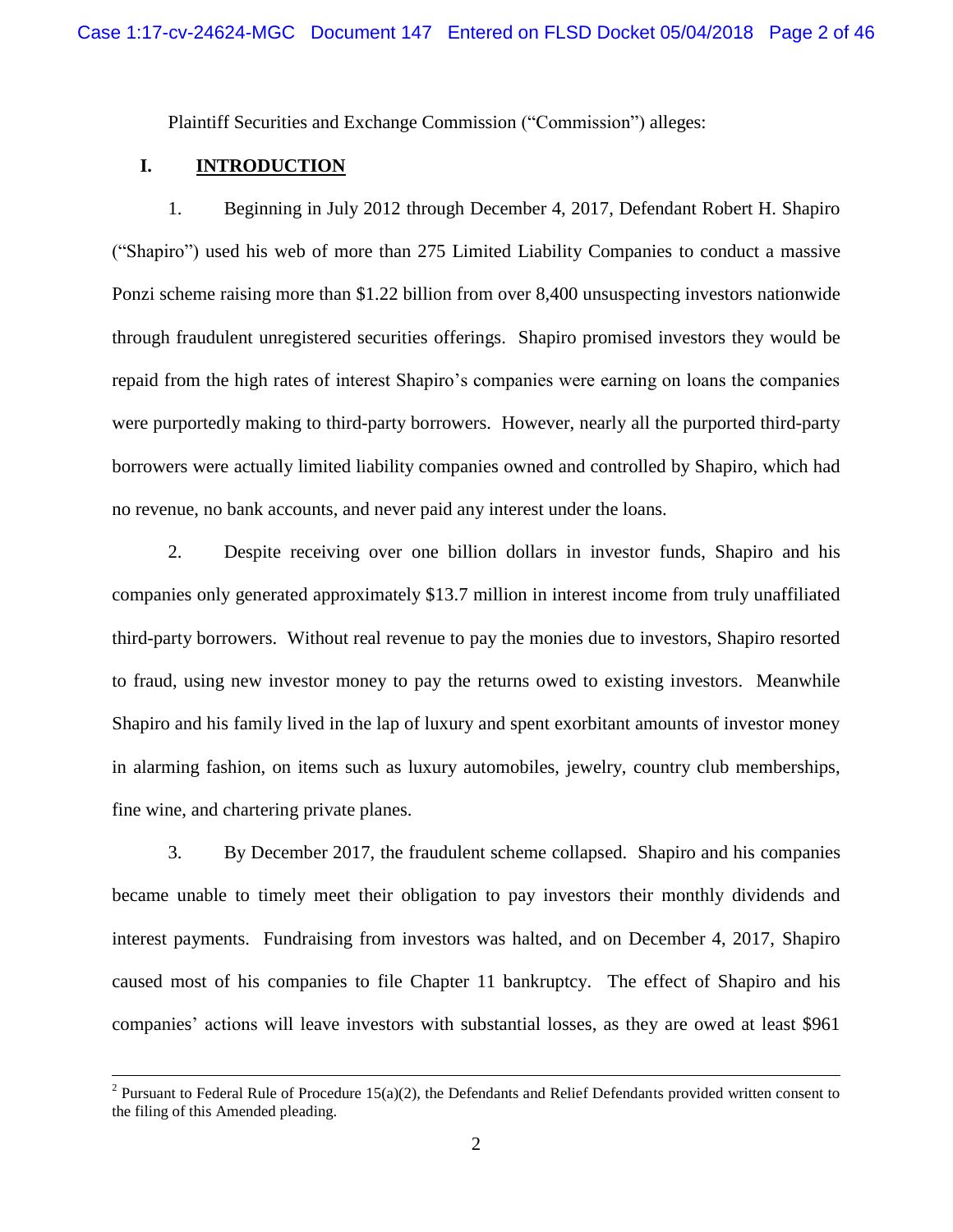million in principal. At least 2,600 of these investors unknowingly placed their retirement savings into Shapiro's Ponzi scheme.

4. Shapiro's entities, Defendants Woodbridge Group of Companies, LLC (d/b/a Woodbridge Wealth) ("Woodbridge"), RS Protection Trust ("RS Trust"), WMF Management, LLC ("WMF"), Woodbridge Structured Funding, LLC (a/k/a Woodbridge Structured Funding of Florida, LLC) ("WSF"), Woodbridge Mortgage Investment Fund 1, LLC ("Fund 1"), Woodbridge Mortgage Investment Fund 2, LLC ("Fund 2"), Woodbridge Mortgage Investment Fund 3, LLC ("Fund 3"), Woodbridge Mortgage Investment Fund 3A, LLC ("Fund 3A"), Woodbridge Mortgage Investment Fund 4, LLC ("Fund 4"), Woodbridge Commercial Bridge Loan Fund 1, LLC ("Bridge Loan Fund 1"), Woodbridge Commercial Bridge Loan Fund 2, LLC ("Bridge Loan Fund 2"), 142 Woodbridge-affiliated Property Limited Liability Companies ("Shapiro Property LLCs"), and 130 Woodbridge-affiliated Holding Limited Liability Companies ("Shapiro Holding LLCs") (collectively the Shapiro entities are referred to as "Corporate Defendants"), were each essential to Shapiro's fraudulent business operation.

5. Shapiro, as the sole person in control of the Corporate Defendants at all times relevant to the allegations herein, not only made material misrepresentations and omissions to investors, but also signed falsified documents, controlled the company's bank accounts, made Ponzi payments to investors, paid significant sales commissions to unregistered sales agents, and misappropriated investor funds for his own personal enjoyment and the enjoyment of his family.

6. At Shapiro's direction, Woodbridge's network of hundreds of in-house and external sales agents raised in excess of \$1.22 billion dollars, falsely selling Woodbridge's investments as "safe" and "secure". Shapiro and Woodbridge directed that investor funds be deposited into the accounts of WSF, Fund 1, Fund 2, Fund 3, Fund 3A, Fund 4, Bridge Loan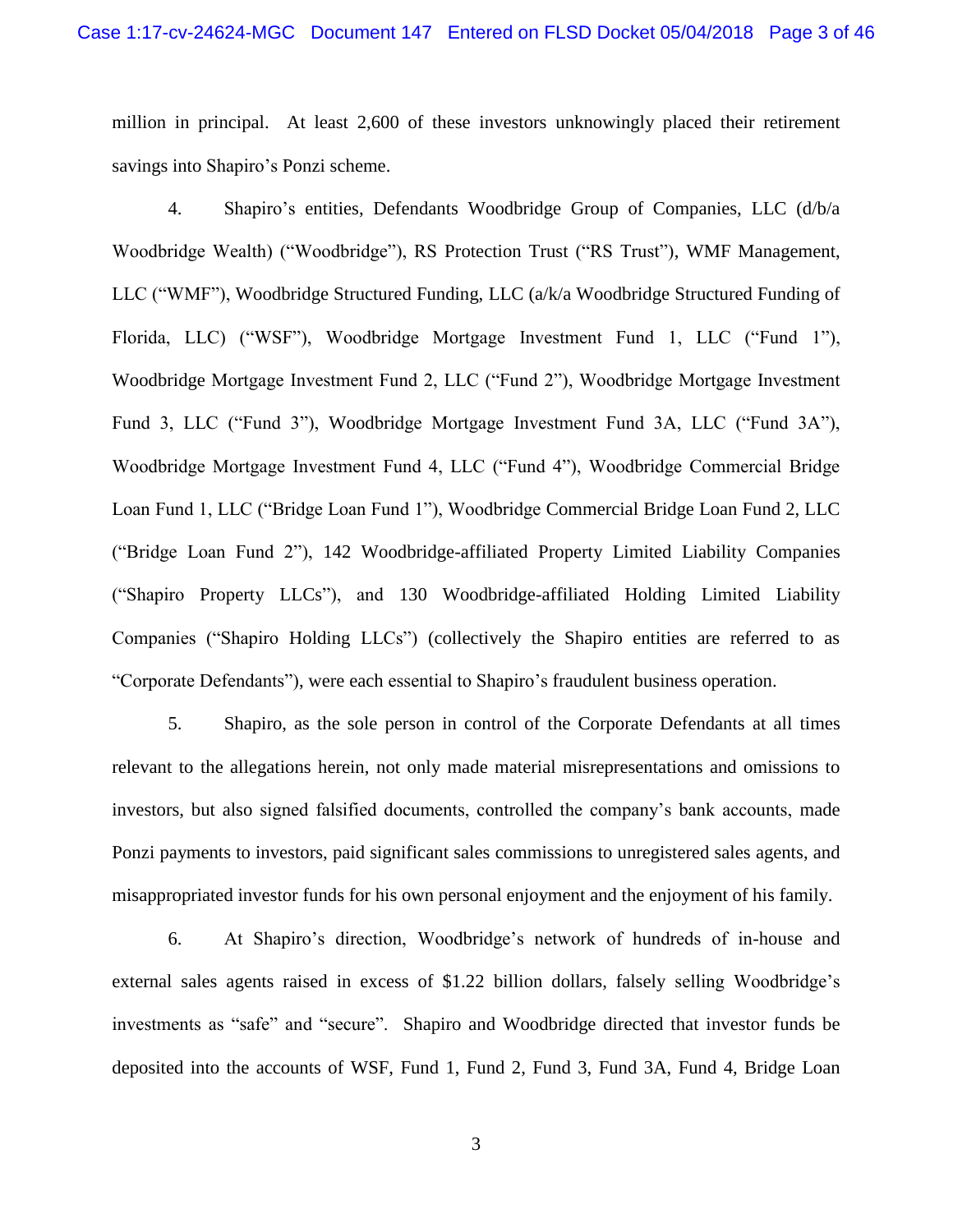Fund 1, and Bridge Loan Fund 2 (with Shapiro as the sole authorized signer) and almost immediately commingled the funds into Woodbridge's operating account.

7. Shapiro and Woodbridge used at least \$328 million to repay principal and interest to investors and spent at least another \$172 million on operating expenses, including \$64.5 million on sales agent commissions and \$44 million on payroll. Shapiro misappropriated at least \$23.4 million for his own personal benefit and to benefit his related entities or family members, spending millions on extravagant personal expenditures.

8. Shapiro selected which properties would be purchased with the investors' commingled funds. Shapiro would create a Shapiro Property LLC to hold title to the property, making RS Trust and Shapiro the ultimate beneficial owners of the properties. The Shapiro Property LLCs, which had no revenue source or bank accounts, then issued promissory notes to one of the Fund entities promising to pay monthly interest, with the principal usually due in one year. Despite the Shapiro Property LLCs having no ability to pay monthly interest, Shapiro and Woodbridge created investment products which sought to market these Shapiro Property LLC's promissory notes as "low risk" and "simpler" investments.

9. Because the Fund entities were not receiving any interest payments on the Shapiro Property LLC promissory notes, Shapiro instead used new investor funds to pay the interest and dividends owed to previous investors. These interest payments created the illusion that Shapiro and Woodbridge were successfully loaning investor funds as promised to legitimate third-party borrowers who had an ability to pay monthly interest. This allowed Woodbridge and Shapiro to continually induce new investors to participate in their investment products and induce existing investors to rollover their investment into a new note upon maturity, thus delaying Shapiro's and Woodbridge's need to come up with cash to repay the principal balance.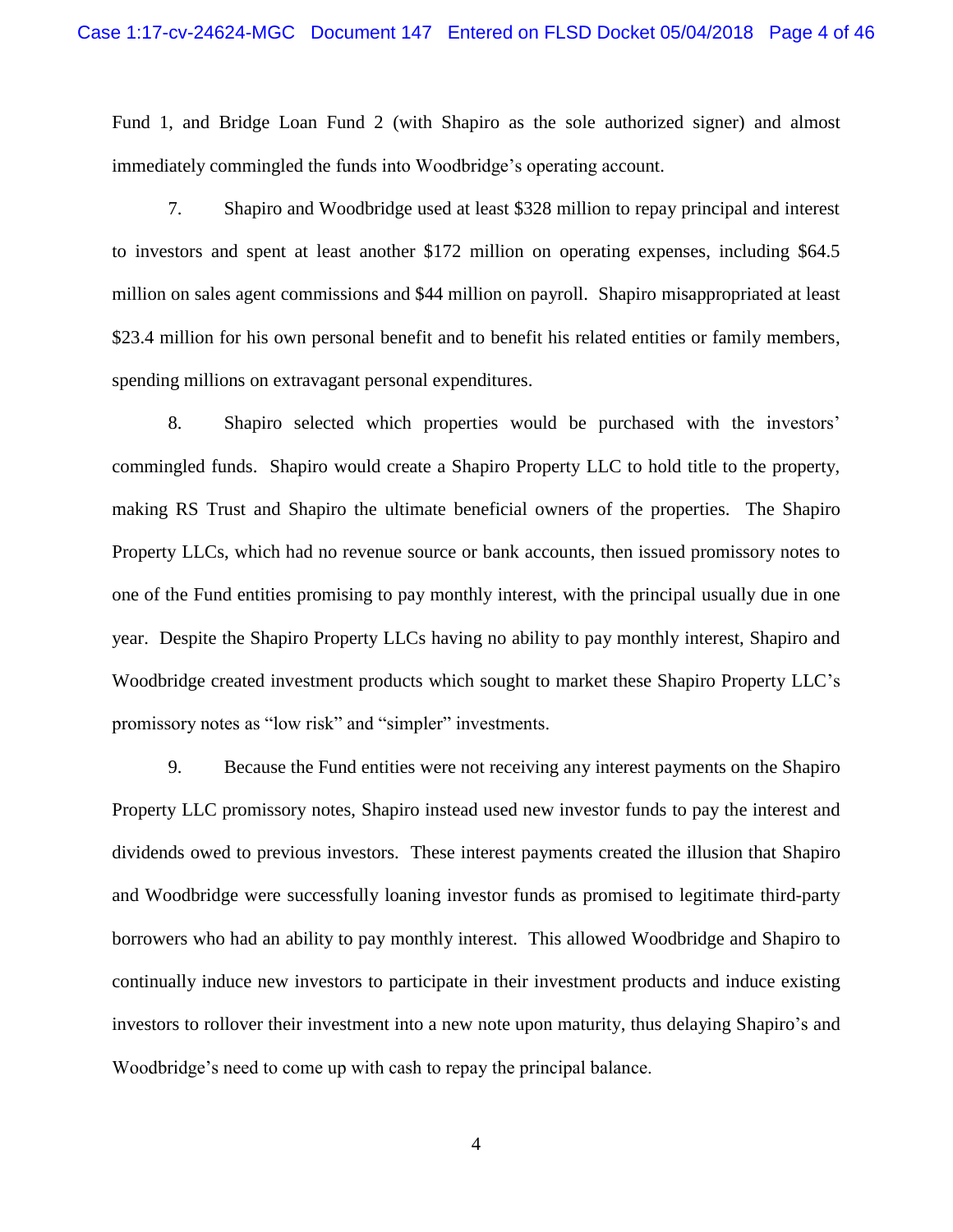10. Shapiro caused Woodbridge and WSF to pay substantial commissions to an internal and external sales force in exchange for selling Woodbridge's securities to the public. However, neither Woodbridge, WSF, nor Shapiro were associated with Commission-registered broker dealers, and very few of the sales agents were so associated.

11. Relief defendants Jeri Shapiro (Shapiro's wife), Carbondale Glen Lot 18, LLC ("Glen Lot 18"), Carbondale Glen Owners, LLC ("Glen Owners"), Carbondale Basalt Owners, LLC, ("Basalt Owners"), Woodbridge Realty of Colorado, LLC d/b/a Woodbridge Realty Unlimited ("Woodbridge Realty"), Woodbridge Luxury Homes of California, Inc. d/b/a Mercer Vine, Inc. ("Mercer Vine"), Riverdale Funding, LLC ("Riverdale"), Schwartz Media Buying Company, LLC ("Schwartz Media"), and WFS Holding Co. LLC ("WFS") (collectively "Relief Defendants") all received proceeds of the fraud without any legitimate entitlement to the funds.

12. As a result of the conduct alleged in this Amended Complaint, Shapiro, Woodbridge, WMF, WSF, Fund 1, Fund 2, Fund 3, Fund 3A, Fund 4, Bridge Loan Fund 1 and Bridge Loan Fund 2 violated Sections 5(a) and 5(c) of the Securities Act of 1933 ("Securities Act") [15 U.S.C. §§ 77e(a) and 77e(c)]; Shapiro, Woodbridge, WSF, Fund 1, Fund 2, Fund 3, Fund 3A, Fund 4, Bridge Loan Fund 1 and Bridge Loan Fund 2 violated Section 17(a)(2) of the Securities Act [15 U.S.C. § 77q(a)(2)] and Section 10(b) of the Securities Exchange Act of 1934 ("Exchange Act") [15 U.S.C. § 78j(b)] and Rule 10b-5(b) [17 C.F.R. § 240.10b-5(b)]; Shapiro and the Corporate Defendants violated Sections  $17(a)(1)$  and (3) of the Securities Act [15 U.S.C. §§  $77q(a)(1)$  and (3)] and Section 10(b) of the Exchange Act [15 U.S.C. § 78j(b)] and Exchange Act Rules 10b-5(a) and (c) [17 C.F.R. §§ 240.10b-5(a) and (c)]; Shapiro and RS Trust violated Section 20(a) of the Exchange Act [15 U.S.C. § 78t(a)]; Woodbridge and WSF violated Section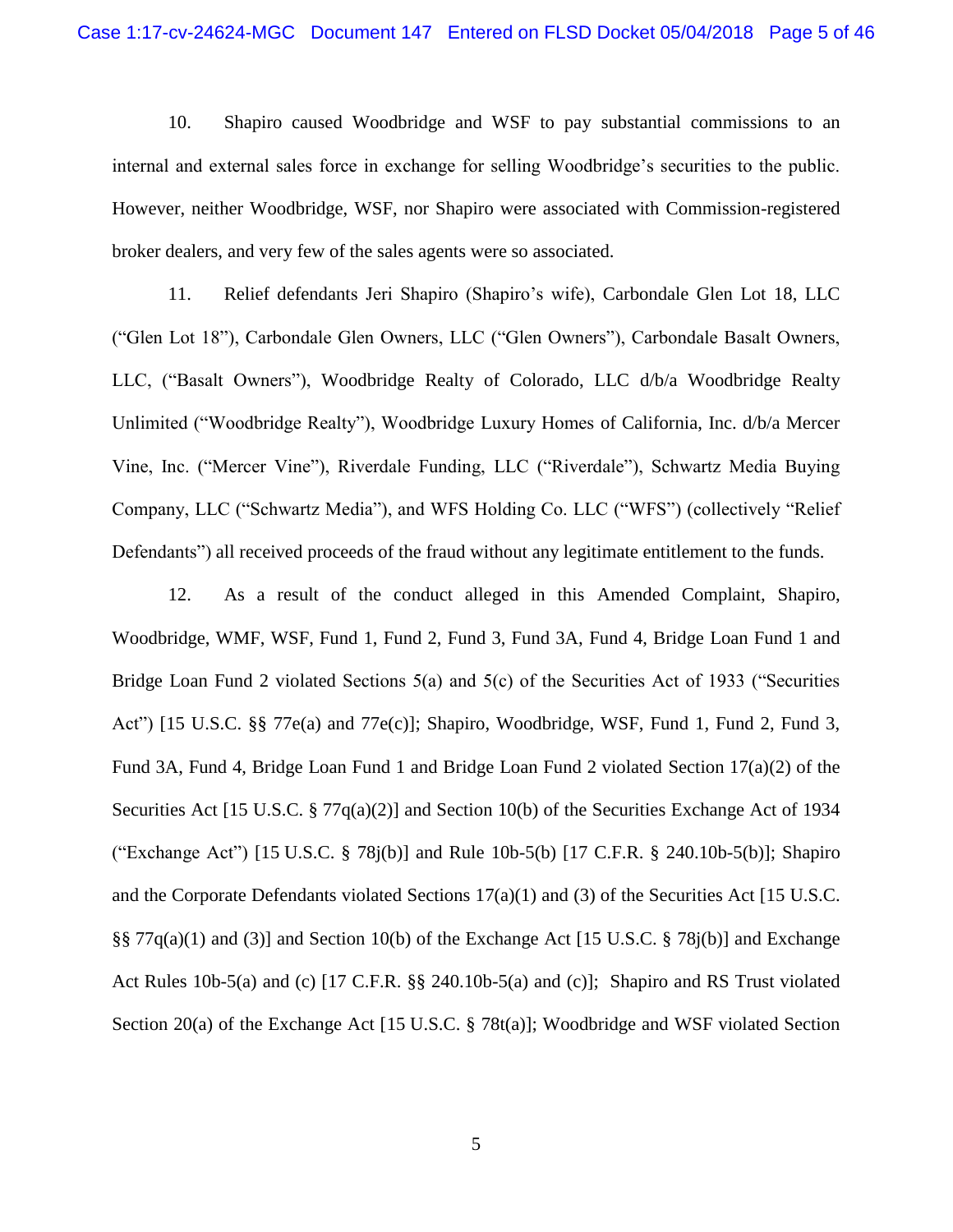15(a) of the Exchange Act [15 U.S.C. § 78o(a)]; and Shapiro aided and abetted Woodbridge's and WSF's violations of Section 15(a) of the Exchange Act.

13. Unless restrained and enjoined, the Defendants are reasonably likely to continue to violate the federal securities laws. The Commission seeks several forms of relief, including asset freezes, appointment of a Receiver, sworn accountings, and an order prohibiting the destruction of documents. The Commission also seeks permanent injunctions and civil money penalties against all the Defendants, and disgorgement of ill-gotten gains against the Defendants and Relief Defendants.

#### **II. DEFENDANTS AND RELIEF DEFENDANTS**

#### **A. Defendants**

14. **SHAPIRO** is a resident of Sherman Oaks, California and also maintains a residence in Aspen, Colorado. He is a Florida registered voter, and his voter information provides a Palm Beach County address. During all relevant times Shapiro was Woodbridge's owner and President and maintained sole operational control over the company. Shapiro is not, and has never been, registered with the Commission, FINRA, or any state securities regulator. Shapiro personally solicited investors, including several high net-worth individuals, to invest in Woodbridge. At all relevant times, Shapiro controlled each of the Corporate Defendants and is the beneficial owner of RS Trust, which owns the entities that hold title to the properties.

15. **WOODBRIDGE** is a Sherman Oaks, California-based financial company not registered with the Commission in any capacity with no publicly traded stock. Formed in 2014, Woodbridge served as the main operating company of Shapiro's businesses with approximately 140 employees in offices in six states, including in Boca Raton, Florida. Woodbridge formerly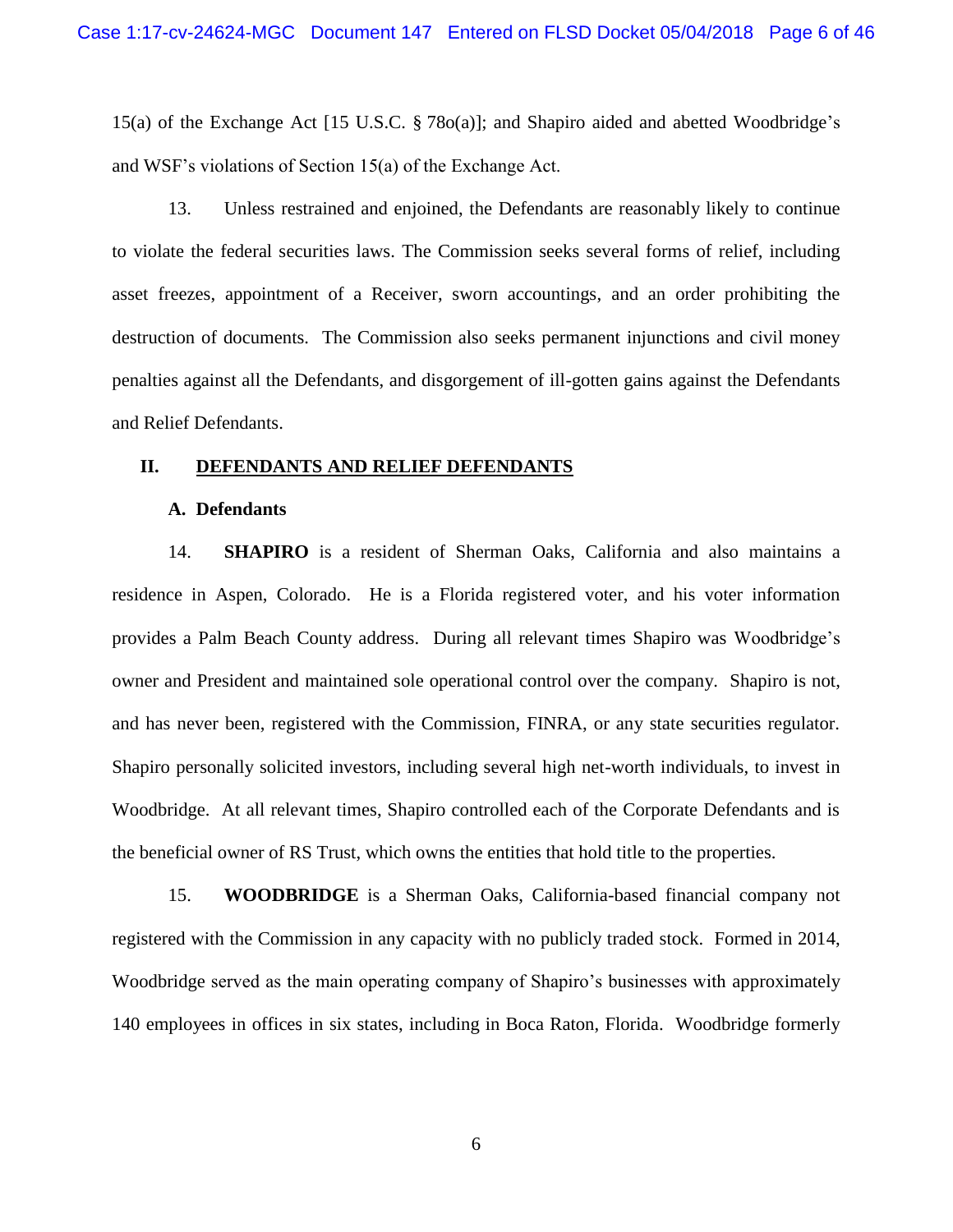operated as Woodbridge Structured Funding, LLC and was headquartered in Boca Raton, Florida.

16. **RS TRUST** is an irrevocable domestic asset protection trust settled under Nevada law under the control of Shapiro for the benefit of himself and his family. RS Trust is an umbrella asset trust holding all of Shapiro's business entities and personal assets, including, but not limited to, WMF, Woodbridge, WSF, Shapiro Holding LLCs and Shapiro Property LLCs. RS Trust, as the beneficial owner of all of Shapiro's business entities, maintained operational control of each of the investment offerings through its ownership of Woodbridge, WSF, and WMF.

17. **WMF** is a California Limited Liability Company formed on June 25, 2012. WMF, a privately owned entity, was controlled during all relevant times by Shapiro. WMF is a holding company for various Shapiro business entities including, but not limited to, Woodbridge, Fund 1, Fund 2, Fund 3, Fund 3A, Fund 4, Bridge Loan Fund 1 and Bridge Loan Fund 2.

18. **WSF** is a Delaware Limited Liability Company formed on July 20, 2009. WSF was owned and controlled by Shapiro during all relevant times. WSF is not, and has never been, registered with the Commission in any capacity and has no publicly traded stock. From 2012 through approximately 2015, WSF served as the operating company of Shapiro's business entities, including but not limited to, the securities offerings at issue and maintained Shapiro's businesses' primary bank account.

19. **FUND 1** is a Delaware Limited Liability Company formed on June 25, 2012. At all relevant times, Shapiro was the President and CEO of Fund 1 which is wholly-owned by WMF. On August 2, 2012, Fund 1 filed with the Commission a Form D notice of exempt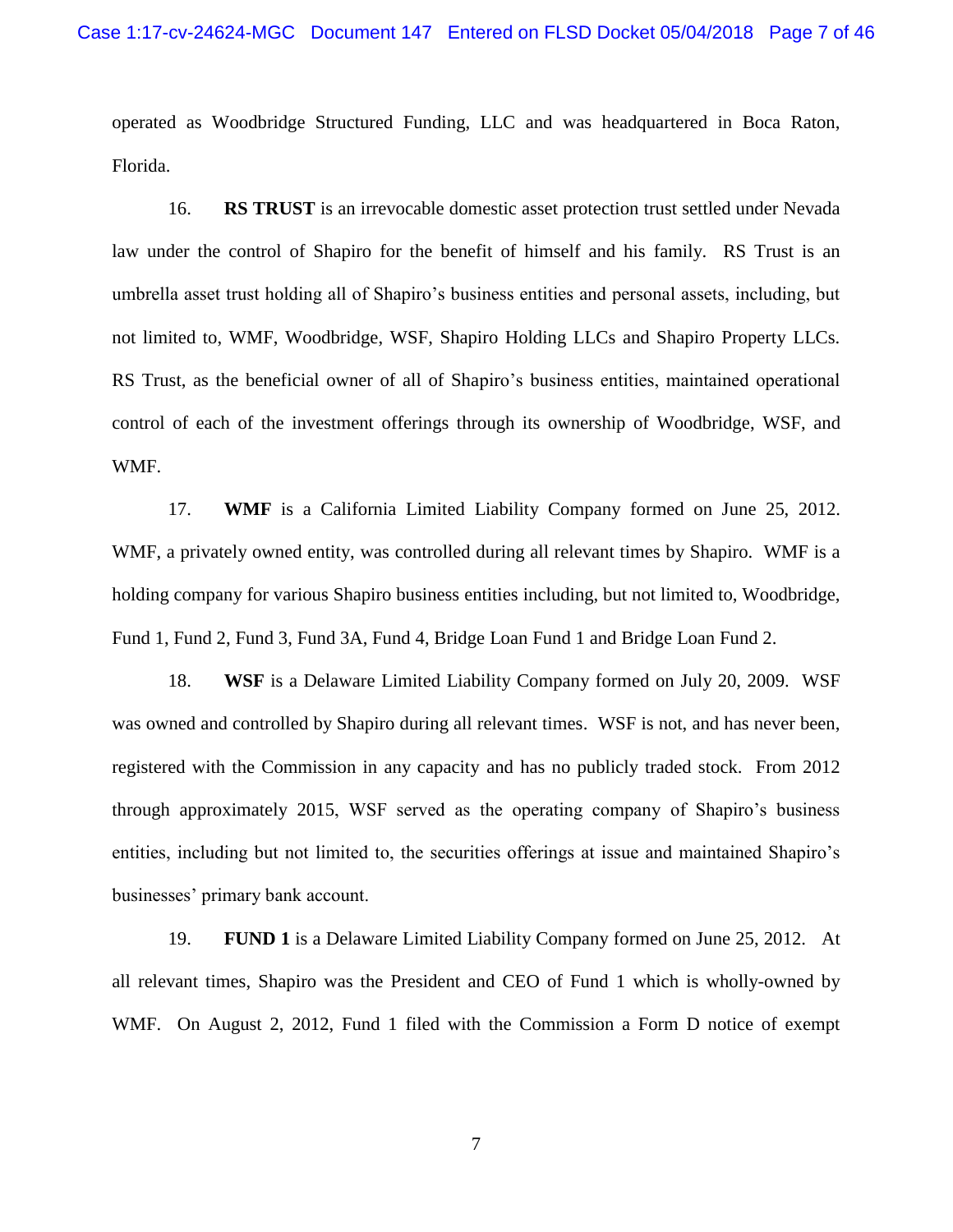offering of securities pursuant to Rule 506 of Regulation D of the Securities Act seeking to raise \$10 million from investors.

20. **FUND 2** is a Delaware Limited Liability Company formed on December 6, 2013. At all relevant times, Shapiro was the President and CEO of Fund 2 which is wholly-owned by WMF. On January 8, 2014, Fund 2 filed with the Commission a Form D notice of exempt offering of securities pursuant to Rule 506(b) of Regulation D of the Securities Act seeking to raise \$25 million from investors.

21. **FUND 3** is a Delaware Limited Liability Company formed on September 9, 2014. At all relevant times, Shapiro was President and CEO of Fund 3 which is wholly-owned by WMF. On September 19, 2014, Fund 3 filed with the Commission a Form D notice of exempt offering of securities pursuant to Rule 506(b) of Regulation D of the Securities Act seeking to raise \$50 million from investors.

22. **FUND 3A** is a Delaware Limited Liability Company formed on July 28, 2015. At all relevant times, Shapiro was the President and CEO of Fund 3A which is wholly-owned by WMF. On October 30, 2015, Fund 3A filed with the Commission a Form D notice of exempt offering of securities pursuant to Rule 506(b) of Regulation D of the Securities Act seeking to raise \$100 million from investors.

23. **FUND 4** is a Delaware Limited Liability Company formed on June 3, 2015. At all relevant times, Shapiro was the President and CEO of Fund 4 which is wholly-owned by WMF. On November 21, 2016, Fund 4 filed with the Commission a Form D notice of exempt offering of securities pursuant to Rule 506(b) of Regulation D of the Securities Act seeking to raise \$100 million from investors.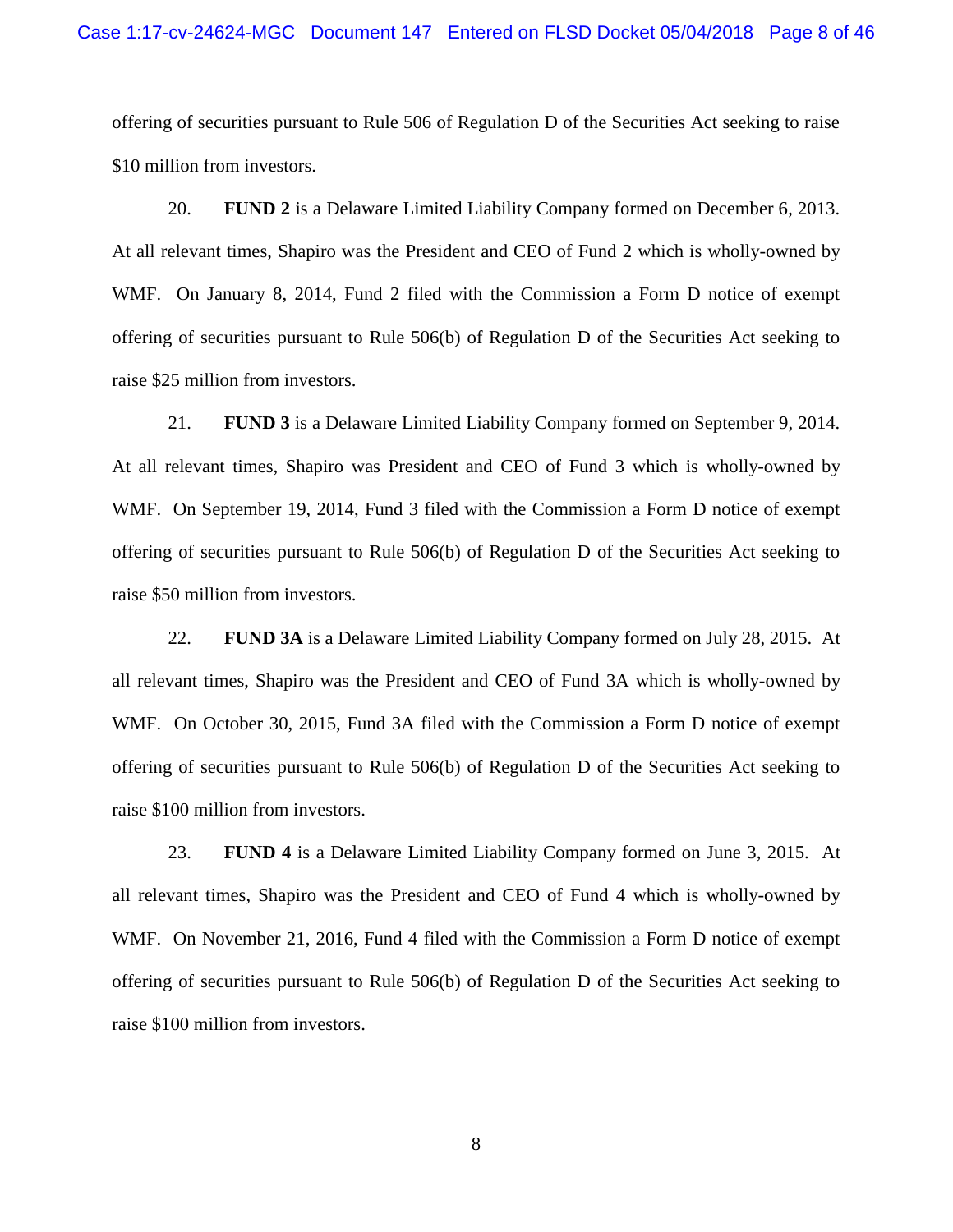24. **BRIDGE LOAN FUND 1** is a Delaware Limited Liability Company formed on May 7, 2015. At all relevant times, Shapiro was the President and CEO of Bridge Loan Fund 1 which is wholly-owned by WMF. On June 17, 2015, Bridge Loan Fund 1 filed with the Commission a Form D notice of exempt offering of securities pursuant to Rule 506(c) of Regulation D of the Securities Act seeking to raise \$50 million from investors.

25. **BRIDGE LOAN FUND 2** is a Delaware Limited Liability Company formed on July 28, 2015. At all relevant times, Shapiro was the President and CEO of Bridge Loan Fund 2 which is wholly-owned by WMF. On November 22, 2016, Bridge Loan Fund 2 filed with the Commission a Form D notice of exempt offering of securities pursuant to Rule 506(c) of Regulation D of the Securities Act seeking to raise \$100 million from investors.

26. **SHAPIRO PROPERTY LLCs** are 142 Delaware and Colorado Limited Liability Companies owned, and at all relevant times controlled by Shapiro and/or Jeri Shapiro (through RS Trust), which own real estate purchased with investor funds underlying the securities at issue. A list of each Shapiro Property LLC is included in Appendix A.

27. **SHAPIRO HOLDING LLCs** are 130 Delaware and Colorado Limited Liability Companies that own the Shapiro Property LLCs. The Shapiro Holding LLCs were at all relevant times owned and controlled by Shapiro through RS Trust. A list of each Shapiro Holding LLC is included in Appendix A.

## **B. Relief Defendants**

28. **JERI SHAPIRO** is Shapiro's wife, and a resident of Sherman Oaks, California who also maintains a residence in Aspen, Colorado. Jeri Shapiro is not, nor has she ever been, registered with the SEC, FINRA or any state securities regulator. She has been employed as a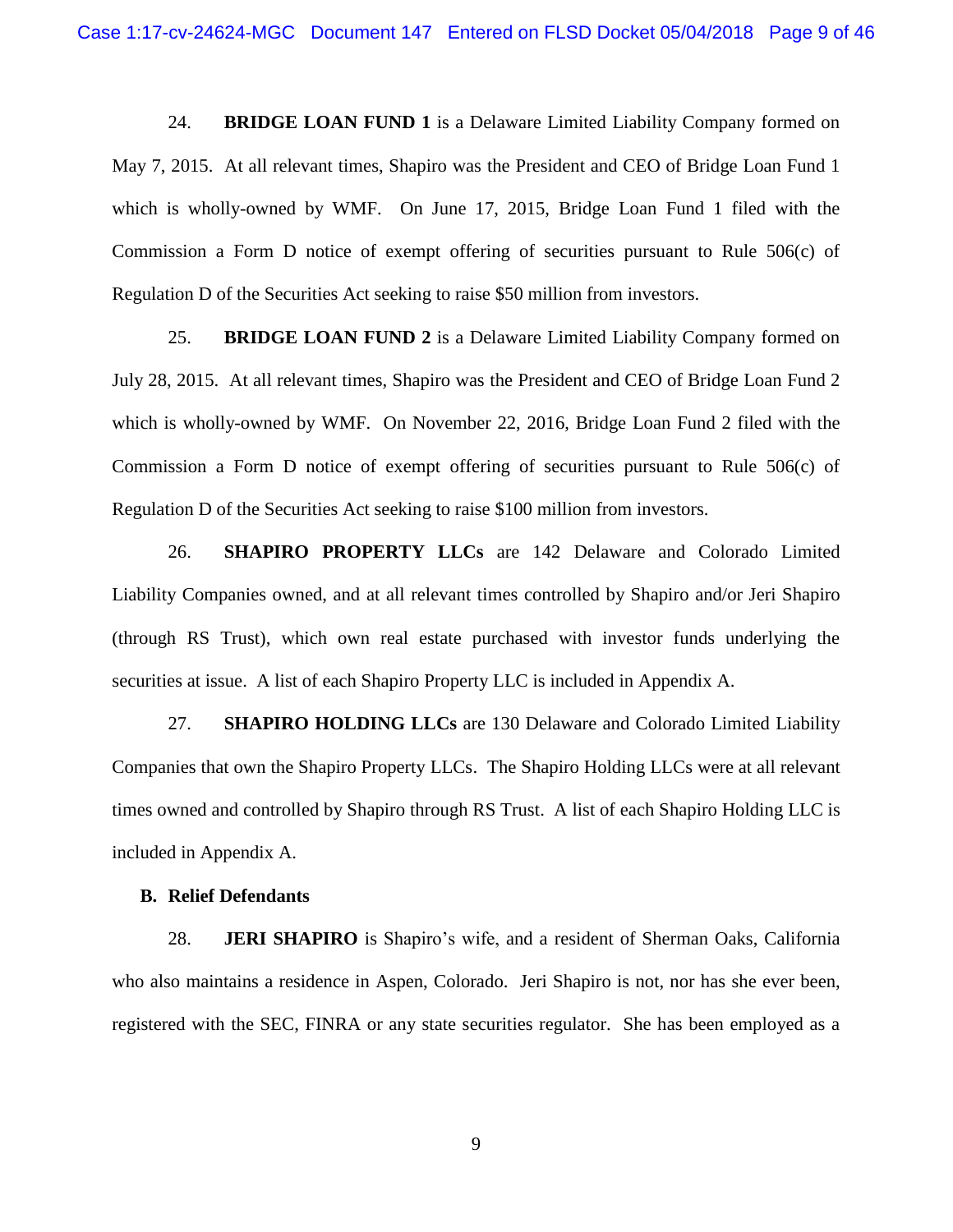Vice President of Woodbridge since approximately 2012. Without any legitimate basis, Jeri Shapiro received investors' proceeds emanating from the Defendants' securities fraud.

29. **GLEN OWNERS** is Colorado based Limited Liability Company formed on September 24, 2012. Jeri Shapiro is its Managing Member, and its Member is Basalt Owners. Its stated principal place of business is the same as that of Woodbridge's in Sherman Oaks, California. Without any legitimate basis, Glen Owners received investors' proceeds emanating from the Defendants' securities fraud.

30. **BASALT OWNERS** is a Delaware based Limited Liability Company formed on September 24, 2012. Its Member was Jeri Shapiro, who then assigned her membership to The JS Family Trust as a substitute member on January 7, 2013. Without any legitimate basis, Basalt Owners received investors' proceeds emanating from the Defendants' securities fraud.

31. **GLEN LOT 18** is a Colorado based Limited Liability Company formed on May 6, 2013. Jeri Shapiro is its Manager, and has unlimited authority to bind Glen Lot 18 regarding the executing of instruments conveying, encumbering or otherwise affecting title to real property on behalf of Glen Lot 18. Its stated principal place of business is the same as that of Woodbridge's in Sherman Oaks, California. Without any legitimate basis, Glen Lot 18 received investors' proceeds emanating from the Defendants' securities fraud.

32. **WOODBRIDGE REALTY** is a Carbondale, Colorado based Limited Liability Company formed on August 20, 2014, owned by Woodbridge, and at all relevant times controlled by Shapiro. Woodbridge Realty is a real estate brokerage firm responsible for purchasing and selling Colorado real property owned by several of the Shapiro Property LLCs. Without any legitimate basis, Woodbridge Realty received investors' proceeds emanating from the Defendants' securities fraud.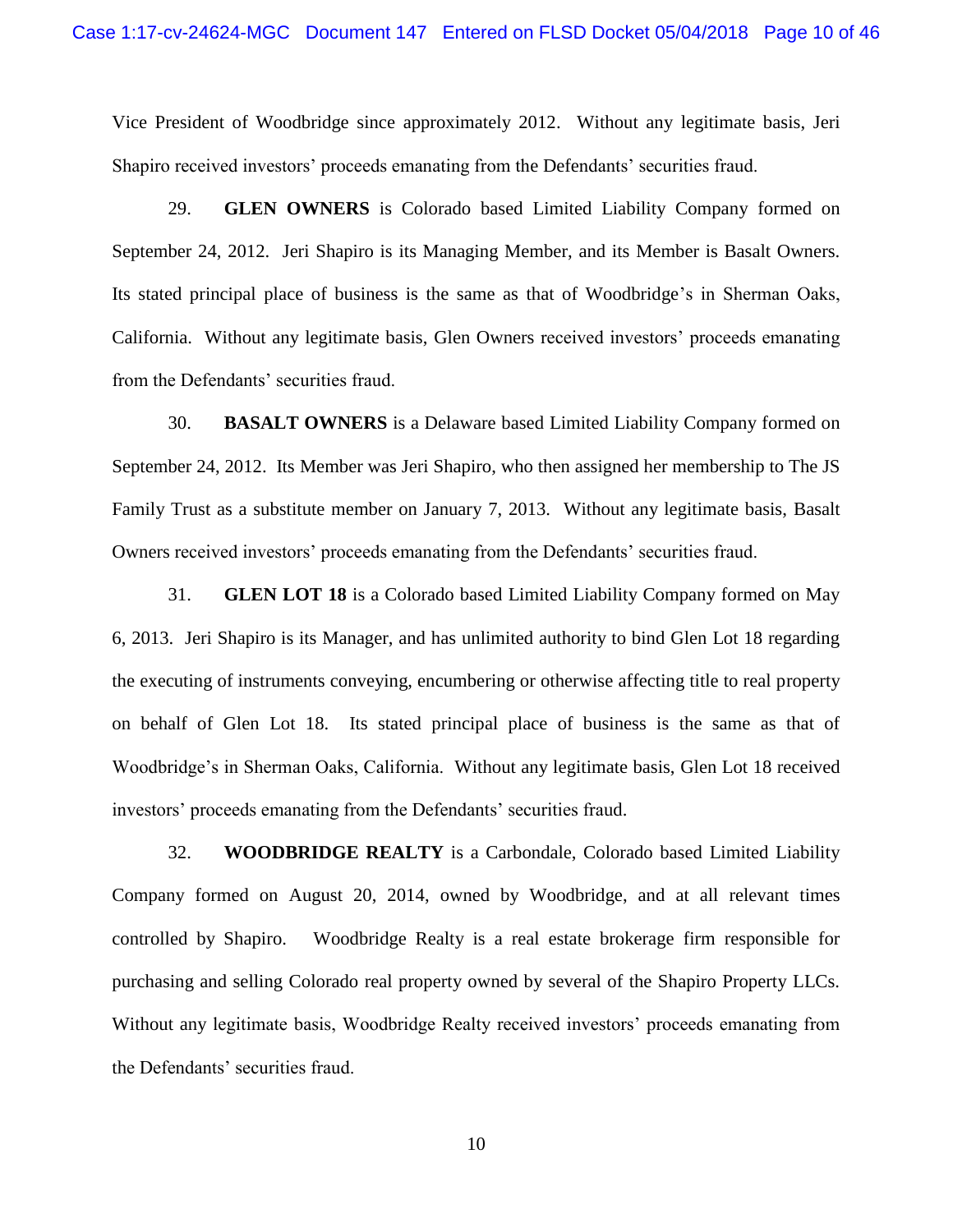33. **MERCER VINE** is a Los Angeles based, California corporation formed on August 6, 2014, majority-owned by Woodbridge, and at all relevant times managed and controlled by Shapiro. Mercer Vine is a real estate brokerage firm responsible for purchasing, developing and selling California real property owned by several of the Shapiro Property LLCs. Without any legitimate basis, Mercer Vine received investors' proceeds emanating from the Defendants' securities fraud.

34. **RIVERDALE** is a Delaware Limited Liability Company formed in 2012, owned by Woodbridge, and at all relevant times controlled by Shapiro. Riverdale is engaged in the business of providing hard-money loans to third-party clients and servicing those loans. Without any legitimate basis, Riverdale received investors' proceeds emanating from the Defendants' securities fraud.

35. **SCHWARTZ MEDIA** is a Delaware Limited Liability Company formed on June 11, 2012 and owned and managed by Jeri Shapiro. Without any legitimate basis, Schwartz Media received investors' proceeds emanating from the Defendants' securities fraud.

36. **WFS** is a Delaware Limited Liability Company formed in September 2017 and owned and managed by Shapiro. Pursuant to Woodbridge's bankruptcy filing and a Transition Services Agreement ("TSA") dated December 1, 2017, Shapiro was retained as a consultant to Woodbridge at the monthly rate of \$175,000 paid to WFS for the benefit of Shapiro. Shapiro was paid the first \$175,000 in advance upon executing the Transition Agreement. Without any legitimate basis, WFS received investors' proceeds emanating from the Defendants' securities fraud.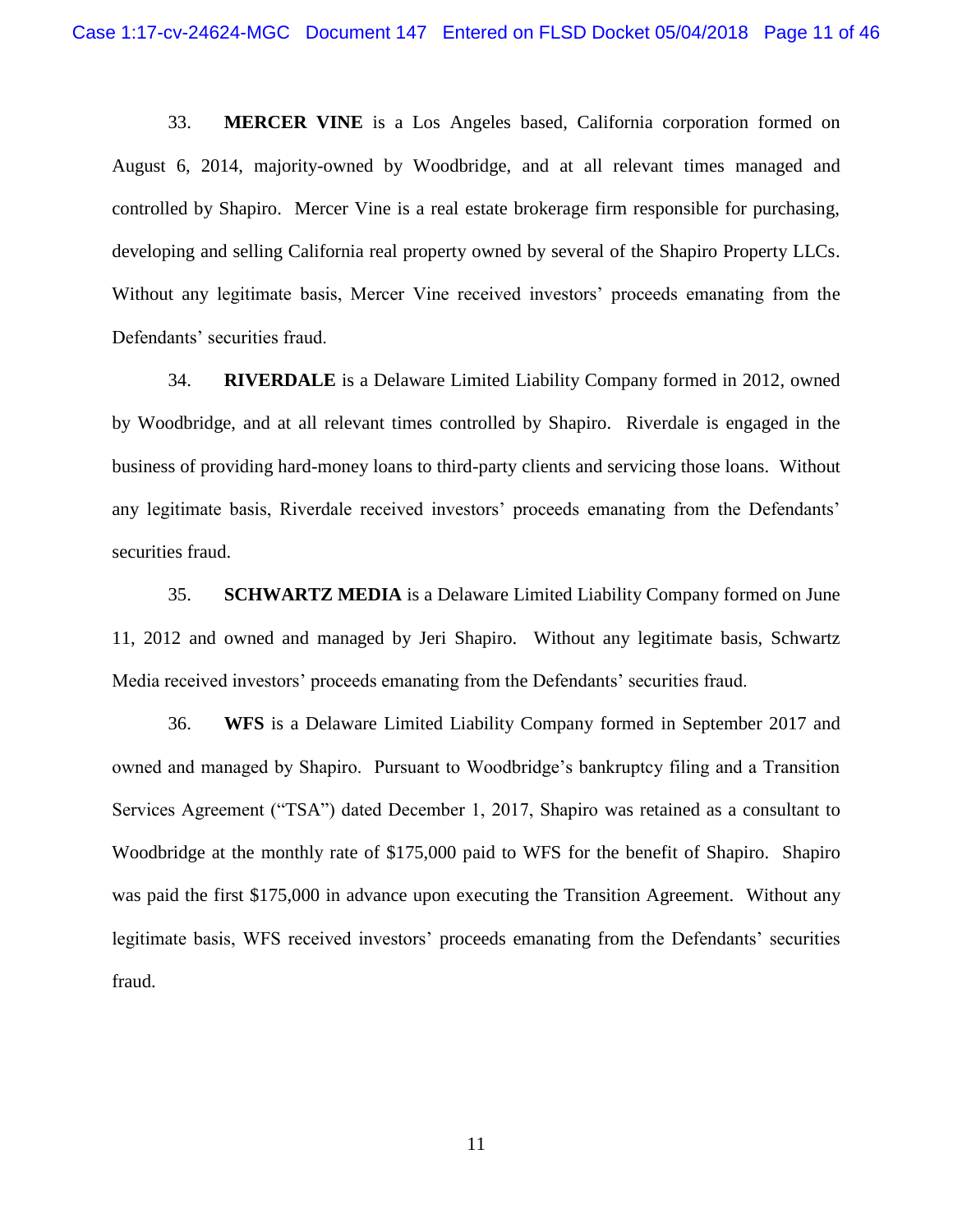## **III. OTHER REGULATORY ACTIONS**

37. On July 17, 2017, the Commission brought a subpoena enforcement action in this District (Case No. 17-mc-22665-Altonaga/Goodman) against Woodbridge after Woodbridge failed to produce documents required under the Commission's January 31, 2017 subpoena, including key documents relevant to the Commission's investigation into Woodbridge's investments and business operations such as company emails of Robert Shapiro and Woodbridge's Controller. After obtaining an order requiring production, the Commission was forced to move for contempt as Woodbridge continued to fail to produce the emails.

38. On October 31, 2017, the Commission brought a second subpoena enforcement action in this District (Case No. 17-mc-23986-Huck/McAliley) against 235 Limited Liability Companies ("235 LLCs") affiliated with Woodbridge and Shapiro after the 235 LLCs failed to produce documents required under the Commission's August 16 and 17, 2017 subpoenas, which sought information related to their ownership structure and payments purportedly made by them to Woodbridge. Many of the 235 LLCs subject to the Commission's subpoena enforcement action are named as Defendants here.

39. Since 2015, regulators in at least eight states have filed civil or administrative actions against one or more of the Corporate Defendants and certain of their sales agents alleging they have engaged in the unregistered offering of securities in their respective jurisdictions and have unlawfully acted as unregistered investment advisors or broker-dealers. Six states, California, Massachusetts, Texas, Arizona, Pennsylvania, and Michigan, have entered temporary or permanent cease and desist orders against one or more of the Corporate Defendants related to their unregistered sale of securities.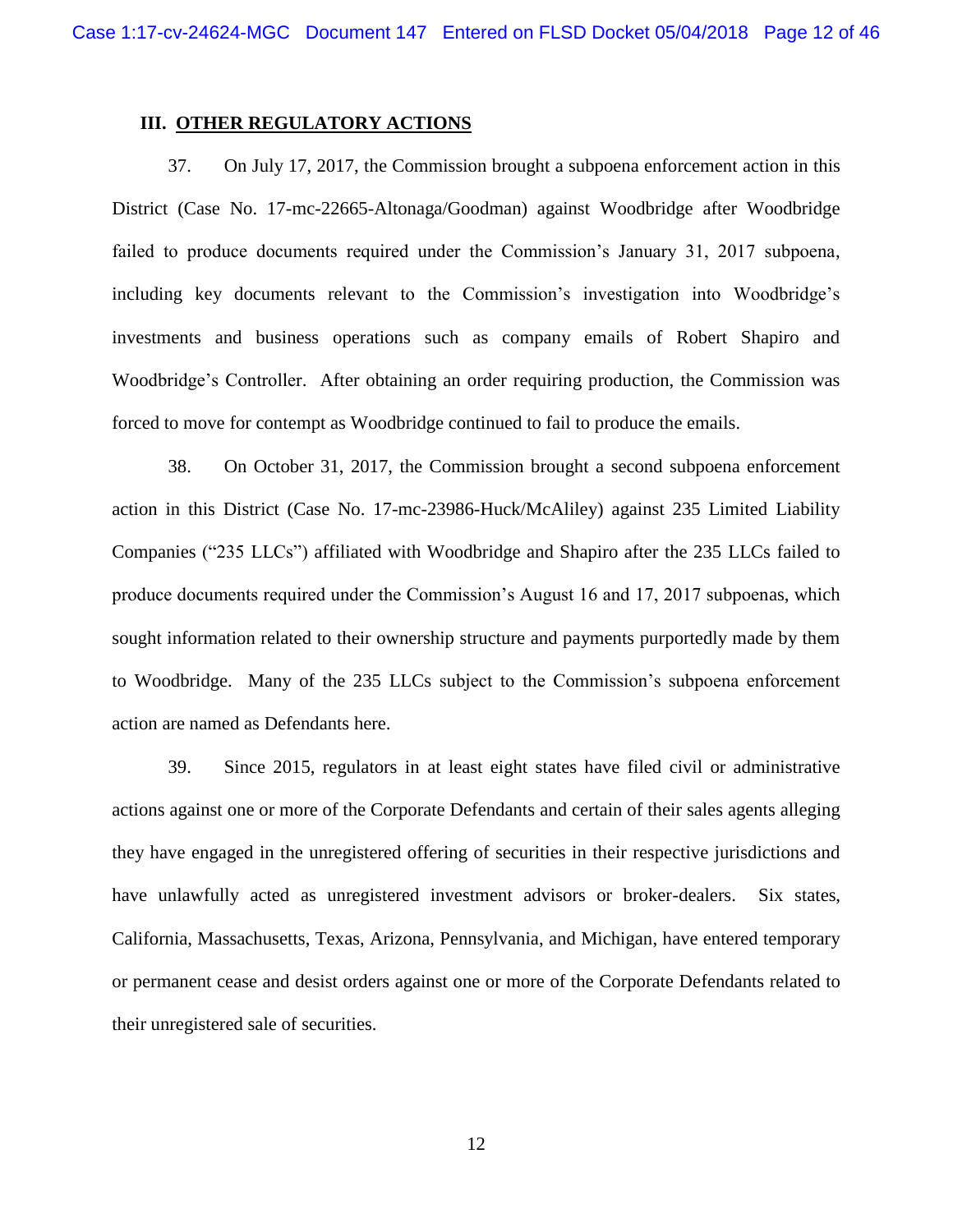### **IV. CHAPTER 11 RESTRUCTURING BANKRUPTCY FILING**

40. Beginning on December 4, 2017, and on subsequent dates thereafter, the Corporate Defendants (except RS Trust) voluntarily filed for Chapter 11 bankruptcy, *In re Woodbridge Group of Companies LLC, et al.,* Case No. 17-12560 (jointly administered) (Bankr. D. Del. Dec. 4, 2017) ("Bankruptcy Case"). Soon after the filing, the Commission, the U.S. Trustee, and the Committee of Unsecured Creditors filed for the appointment of a Trustee, with the specific aim of ousting a purported Independent Manager and Chief Restructuring Officer handpicked by Shapiro. After an evidentiary hearing in the bankruptcy court, the parties reached a settlement where a new three-member board of directors was appointed to manage the debtor, which also included the appointment of a new Chief Executive and Chief Restructuring Officer.

## **V. JURISDICTION AND VENUE**

41. This Court has jurisdiction over this action pursuant to Sections 20(b), 20(d) and 22(a) of the Securities Act [15 U.S.C.  $\S$  77t(b), 77t(d) and 77 $v(a)$ ]; and Sections 21(d), 21(e) and 27(a) of the Exchange Act [15 U.S.C. §§ 78u(d), 78u(e) and 78aa(a)].

42. This Court has personal jurisdiction over the Defendants and venue is proper in the Southern District of Florida for several reasons. Woodbridge maintains an office in Boca Raton. In addition, Woodbridge raised at least \$114 million from approximately 700 investors residing in this district. Woodbridge also paid over \$12 million in transaction-based commissions to 20 sales agents located in this district. Prior to 2016, Woodbridge operated as WSF, and was headquartered in Boca Raton, Florida.

43. In connection with the conduct alleged in the Amended Complaint, Defendants, directly and indirectly, singly or in concert with others, made use of the means or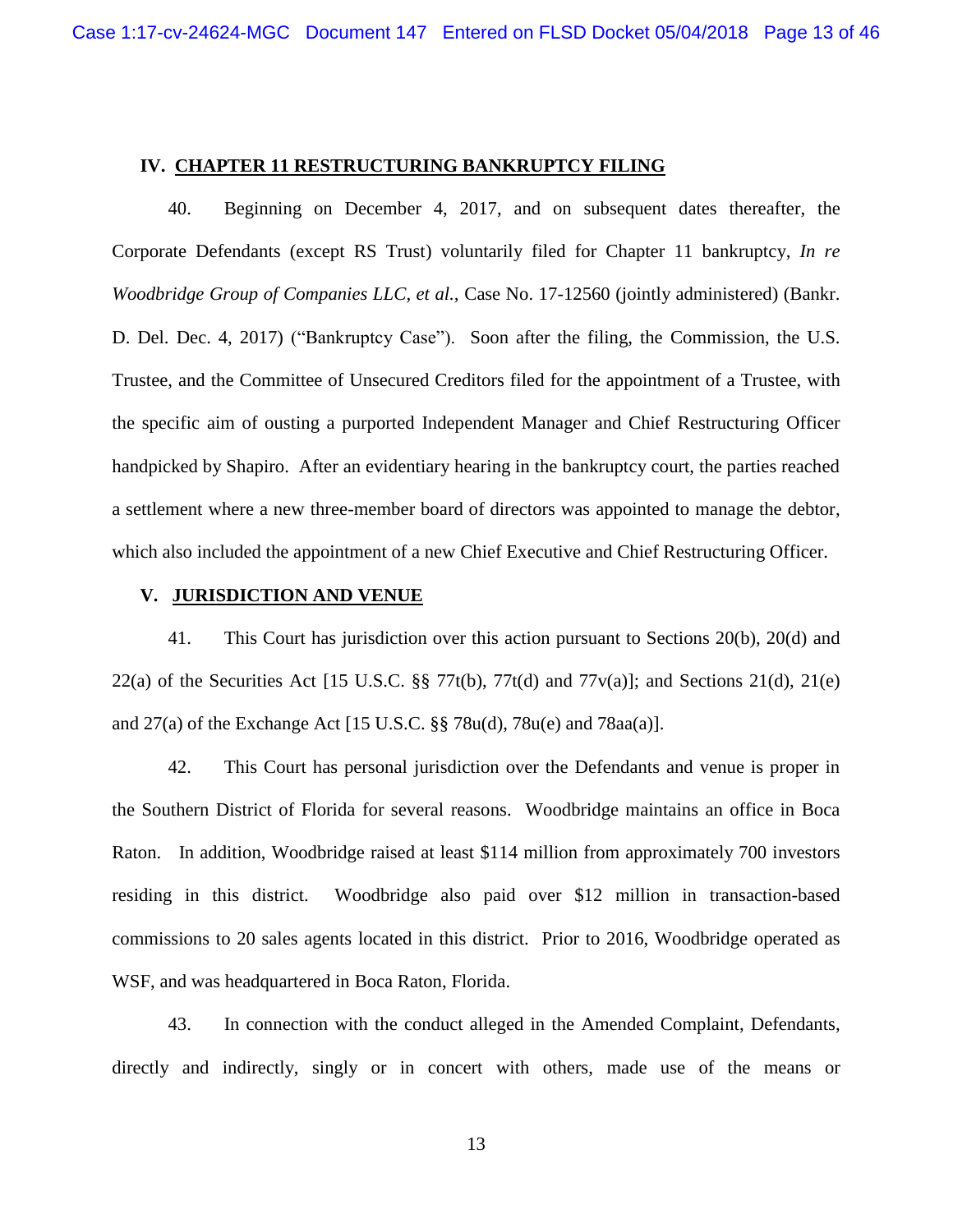instrumentalities of interstate commerce, the means or instruments of transportation or communication in the interstate commerce, and of the mails.

# **VI. OVERVIEW OF WOODBRIDGE'S FRAUDULENT BUSINESS**

44. Beginning in July 2012 through at least December 4, 2017, Shapiro and the Corporate Defendants orchestrated a massive Ponzi scheme raising in excess of \$1.22 billion from over 8,400 nationwide investors. At least 2,600 of these investors used their Individual Retirement Account funds to invest nearly \$400 million.

45. Woodbridge sold investors two primary types of securities: (1) a twelve-toeighteen month term promissory note bearing 5%-8% interest that Woodbridge described as First Position Commercial Mortgages ("FPCM Investment" and "FPCM Investors"), and (2) seven different private placement fund offerings with five-year terms ("Fund Offerings" and "Fund Investors").

46. The purported revenue source enabling Woodbridge to make the payments to FPCM Investors was the interest a Woodbridge affiliate would be receiving from mainly oneyear loans to supposed third-party commercial property owners ("Third-Party Borrowers").

47. Woodbridge told investors that these Third-Party Borrowers were paying the company 11-15% annual interest for "hard money," short-term financing. As an additional source of revenue, Woodbridge told Fund Investors that it would purchase properties to develop and sell for a profit.

48. Woodbridge employed a sales team of approximately 30 in-house employees that operated within Woodbridge's offices. Woodbridge also utilized a network of hundreds of external sales agents to solicit investments from the general public by way of television, radio,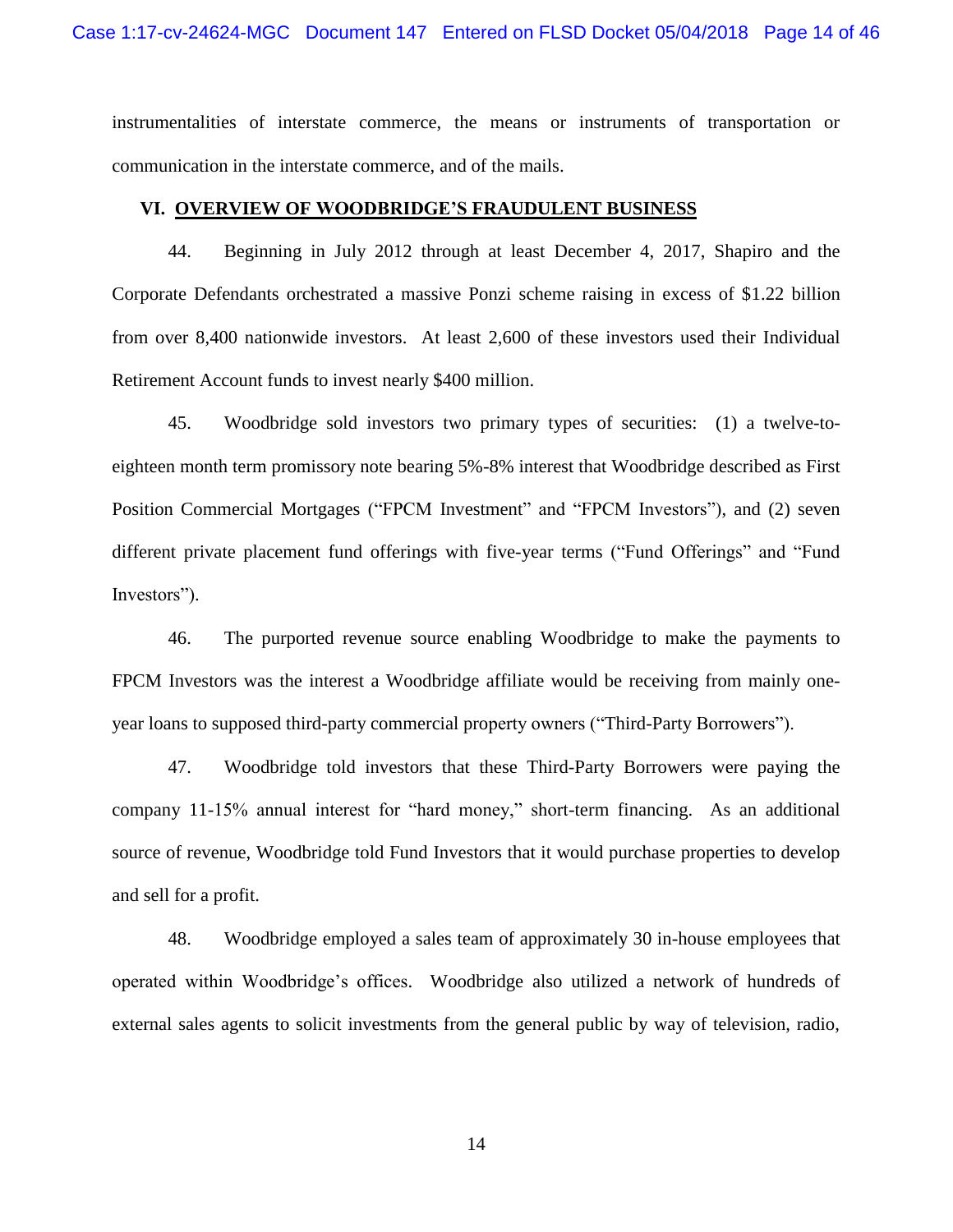and newspaper advertisements, cold calling campaigns, social media, websites, seminars, and inperson presentations.

49. Although virtually none of these sales agents were registered with any regulatory agency, Woodbridge paid them more than \$64.5 million in transaction-based compensation in the form of commissions for selling investments in Woodbridge securities.

50. In reality, Woodbridge's business model was a sham—the vast majority of the purported Third-Party Borrowers were hundreds of Shapiro owned and controlled LLCs, which had no source of income, no bank accounts, and never made any loan payments to Woodbridge, all facts Woodbridge and Shapiro concealed from investors. Rather, Shapiro and Woodbridge continued its ruse for the past several years by supporting its business operations nearly entirely by raising and using new investor funds, in classic Ponzi scheme fashion.

51. For example, although Woodbridge raised at least \$1.22 billion dollars from FPCM and Fund Investors, it issued only approximately \$675 million in "loans". Rather than generating the 11-15% interest as promised, the loans generated only \$13.7 million from Third-Party Borrowers, significantly less than required to operate Woodbridge's business and pay returns to investors. Despite this significant shortfall, Woodbridge paid investors more than \$368 million in interest, dividends, and principal repayments. Woodbridge spent another \$172 million on operating expenses, and \$21.2 million to support Shapiro's extravagant lifestyle.

52. To keep the fraudulent operation afloat, and because Shapiro's Property LLC's were not making any of the promised interest payments and Woodbridge's other revenue was minimal, Woodbridge and Shapiro required a continuous infusion of new investor funds and needed existing FPCM Investors to rollover their investment into a new note at the end of the term, so as to avoid having to come up with the cash to repay the principal.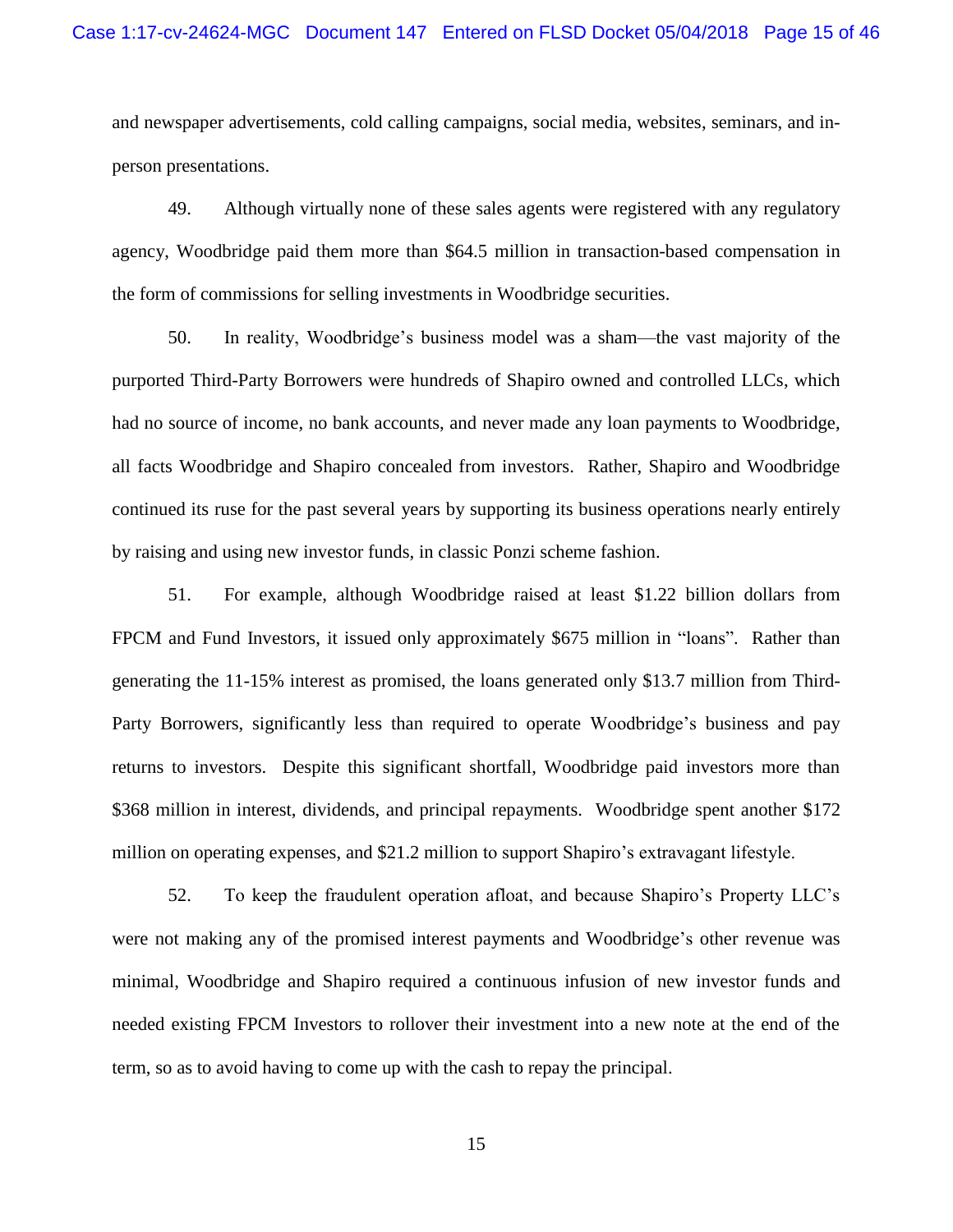53. Finally, on December 1, 2017, after amassing more than \$1.22 billion dollars of investor money, with more than \$961 million in principal still due to investors, Woodbridge and Shapiro missed their first interest payments to investors after purportedly ceasing their fundraising activities. Without the infusion of new investor funds, just days later, on December 4, 2017, Shapiro caused most of his companies to be placed in Chapter 11 Bankruptcy.

# **A. Woodbridge's Flawed Business Model**

54. Woodbridge was the principal operating company of Shapiro's businesses and employed approximately 140 people in offices in six states. This is a chart of the basic corporate structure of Shapiro's entities:

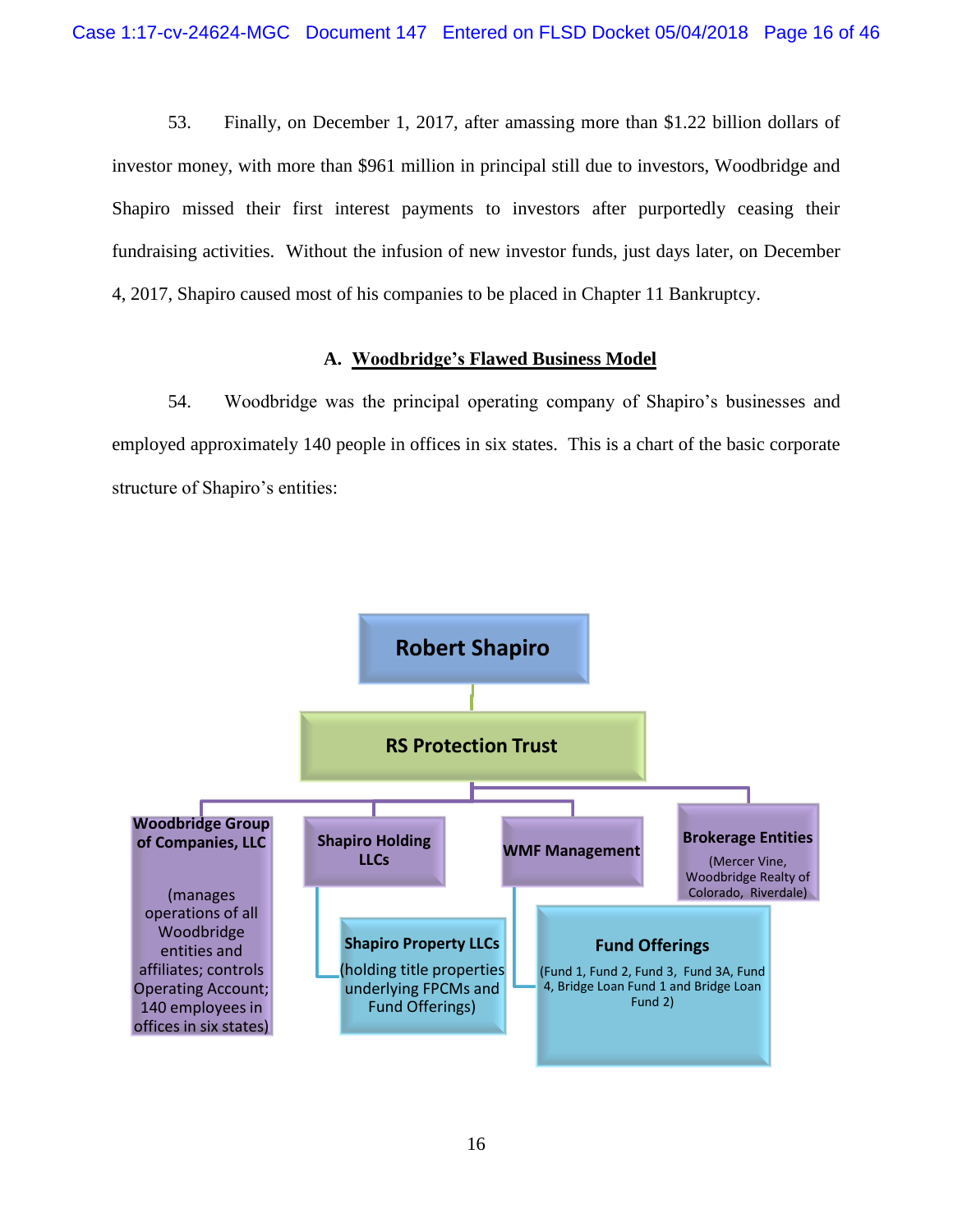55. Since its inception, Woodbridge was wholly-owned by Shapiro, who maintained sole operational control over Woodbridge and each of its affiliates.

56. Woodbridge's seven private placement Fund Offerings were managed by its affiliate WMF, another Shapiro owned and controlled company.

57. Woodbridge solicited the general public to invest in its securities offerings through its website, telemarketing, point-and-click internet ads, social media, direct mail, seminars, and in-person group sales presentations.

58. None of the securities sold by Shapiro were registered with the Commission, nor was Woodbridge, WSF, WMF, or any of the Woodbridge affiliates.

## **i. Woodbridge's Fundraising Activities - FPCM Securities and Fund Offerings**

59. Woodbridge's FPCM investment business model was to borrow money from investors and in exchange issue the FPCM Investor a promissory note ("FPCM Note") maturing in twelve (or sometimes up to eighteen) months, bearing an annual interest rate of 5-8%, payable monthly. The FPCM Note was issued by either Fund 1, Fund 2, Fund 3, Fund 3A, Fund 4, Bridge Loan Fund 1, or Bridge Loan Fund 2 ("Fund Entity" or collectively referenced as "Fund Entities").

60. Woodbridge represented that the FPCM Investment was a "simple, safer and more secured opportunity for individuals to achieve their financial objectives." Woodbridge told investors that it was making short-term, high interest rate loans to Third-Party Borrowers, which would be secured by real estate.

61. These Third-Party Borrowers, Woodbridge claimed, were bona-fide commercial property owners that could not obtain traditional loans and were willing to pay Woodbridge higher interest rates for short-term financing.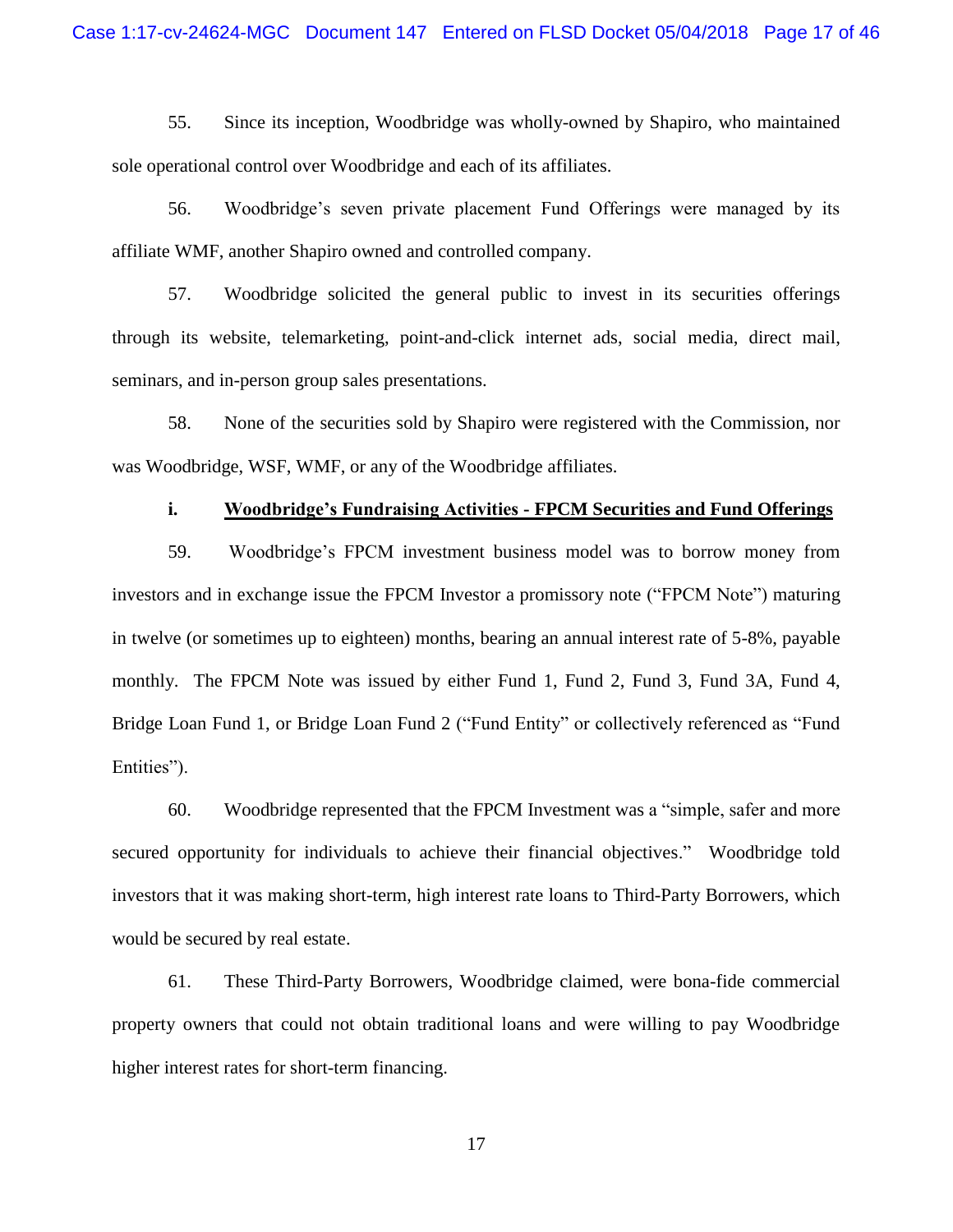62. Woodbridge provided FPCM Investors three primary documents: (1) a promissory note, (2) collateral assignment of note and mortgage, and (3) an inter-creditor agreement. Each of these documents created the illusion of a legitimate business.

63. Woodbridge promised FPCM Investors a pro-rata first position lien interest in the underlying property and told them that their returns would be generated by interest payments made by the Third-Party Borrowers.

64. Woodbridge represented that the Fund Entity would in turn pool money received from many FPCM Investors and lend those funds to a Third-Party Borrower for one-two years and for up to only 60-70% of the value of the real estate securing the transaction ensuring that the "properties that secure the mortgages are worth considerably more than the loans themselves at closing."

65. At the same time it was soliciting FPCM Investors, Woodbridge offered a second type of security offering, the Fund Offering, to investors through Funds 1, 2, 3, 3A, and 4, and Bridge Loan Funds 1 and 2, pursuant to purported exemptions from registration under Rules 506(b) and (c) of Regulation D of the Securities Act, collectively seeking to raise at least \$435 million from investors.

66. Woodbridge, in an attempt to avoid registration of its securities with the Commission, purportedly limited each of the Fund Offerings to accredited investors with a \$50,000 minimum subscription and provided for a five-year term with a 6% to 10% aggregate annual return paid monthly to Fund Investors and a 2% "accrued preferred dividend" to be paid at the end of the five-year term and a share of "profits".

67. In the offering memoranda for the Fund Offerings, Woodbridge represented to Fund Investors that their funds would be used for real estate acquisitions and investments,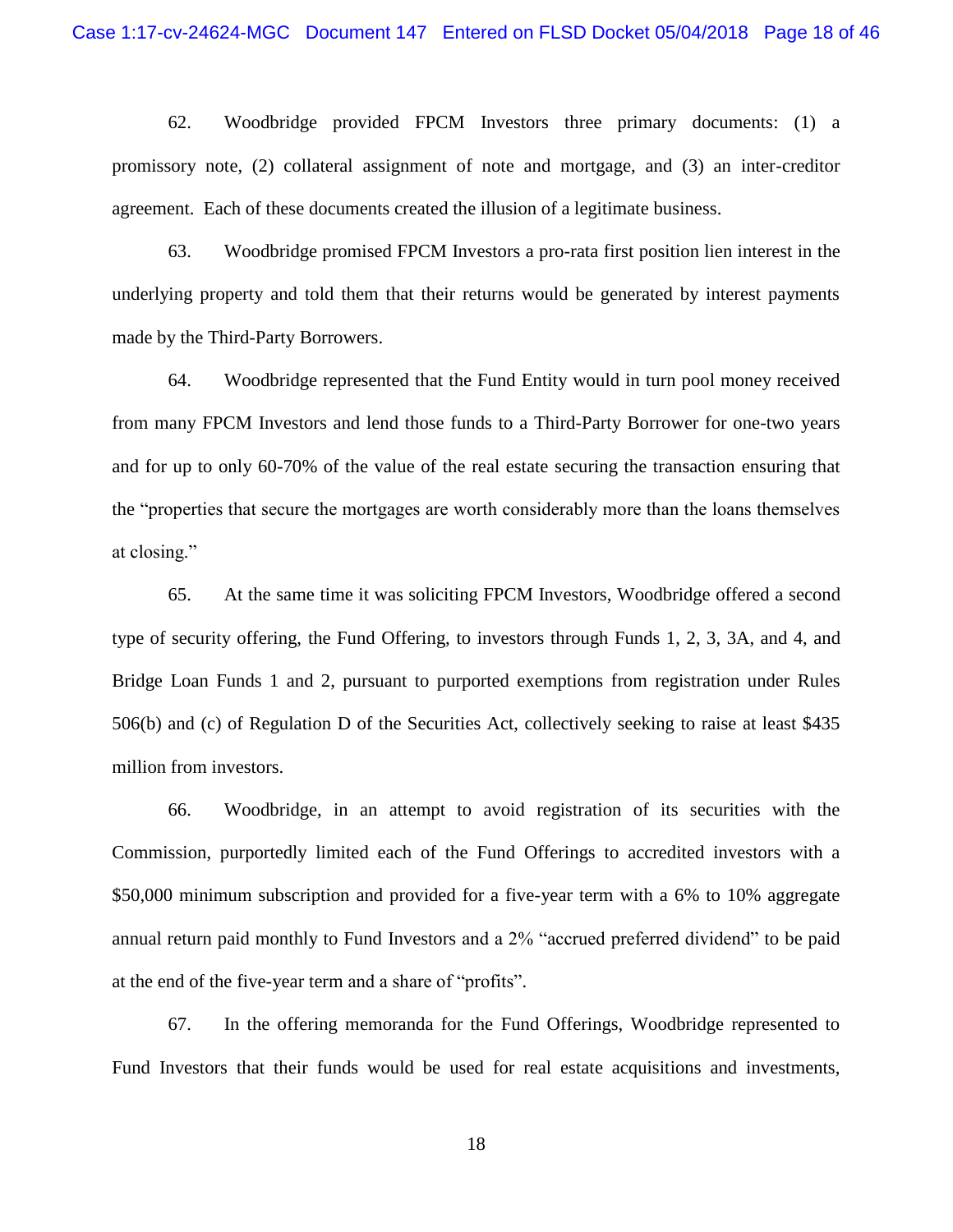notably including Woodbridge's FPCMs. The Fund Offerings, in effect, were investments into pooled FPCMs. Many of these pools contained 40 or more investors.

68. The loans to Third-Party Borrowers typically ranged in amounts between \$1 million and \$90 million, depending on the value of the Third-Party Borrowers' property.

69. Woodbridge told investors that it conducted all due diligence including title search and appraisal on the commercial property and borrower. The investors did not have any role in selecting or analyzing the underlying properties.

70. Shapiro identified the properties underlying the investments, approved every real estate purchase, and selected the amount and type of investments sold.

71. In addition, the expected profitability of the investments, as well as the promise to pay returns, were derived solely from the efforts of Shapiro and Woodbridge. Once investors provided their funds to Woodbridge, they had no control over how Shapiro and Woodbridge used their money.

72. At the end of the one-year term, the Third-Party Borrower was obligated to repay Woodbridge the principal amount of the loan and if it defaulted, Woodbridge could foreclose on the property to recover the amount owed.

73. The transaction between the Fund Entity and the Third-Party Borrower was documented with a promissory note ("Fund Note") between the Fund Entity and the Third-Party Borrower, as well a mortgage in favor of the Fund Entity. The Fund Note carried an interest rate equal to usually 11% but sometimes as high as 15% per annum.

74. Therefore, if the Fund Entity loaned money to a Third-Party Borrower at 11% interest, but borrowed money from the FPCM Investor at 5% interest, then the spread or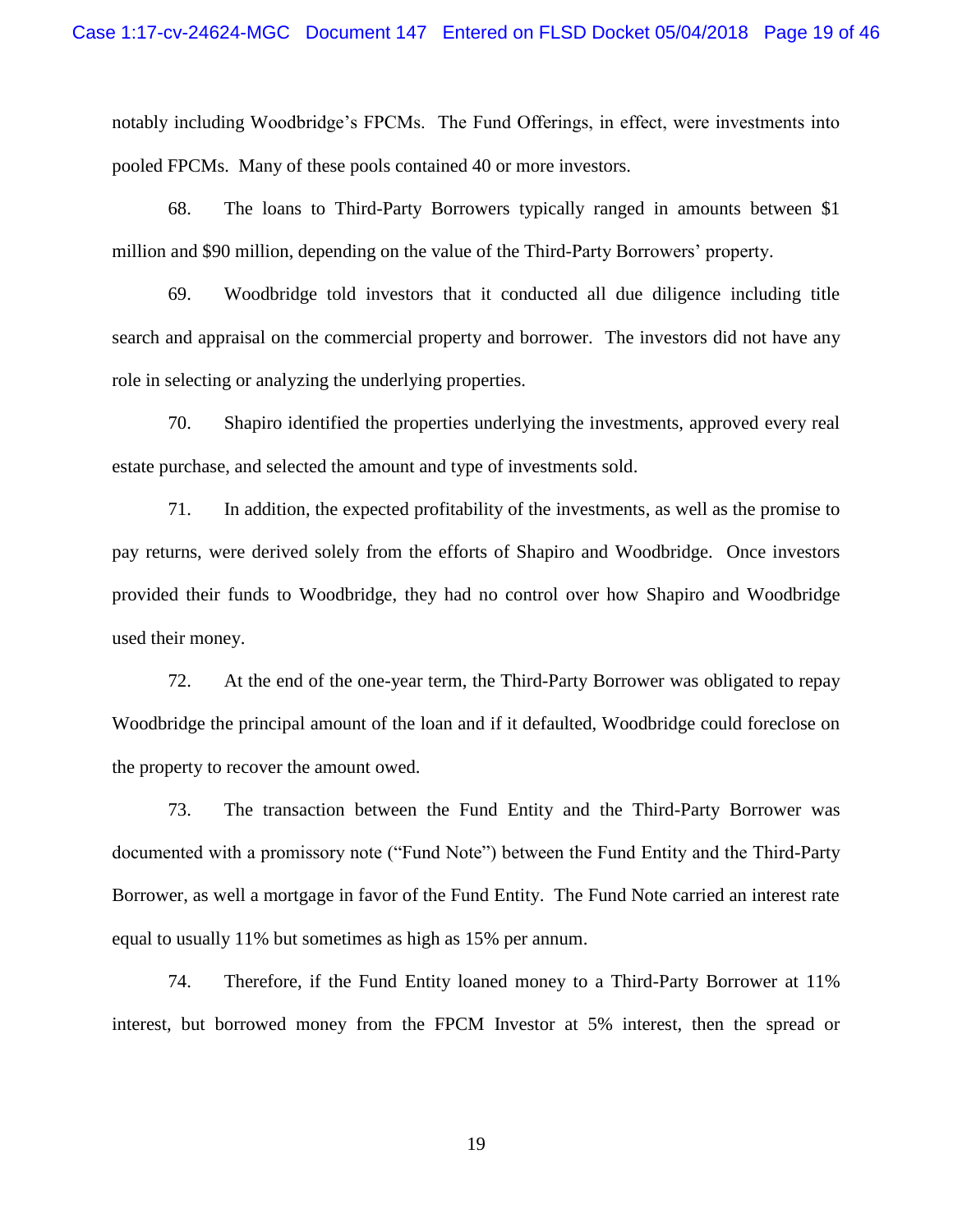difference in rate of 6% was income available to the Fund Entity and Woodbridge that they could use to pay expenses including operating expenses and sales commissions.

75. Each Fund Offering memoranda provided that the company was reserving between 5% and 8% of the total amount raised for commissions to "licensed broker/dealers." Shapiro determined sales agents' commissions.

76. Woodbridge's in-house sales team of approximately 30 sales agents, led by Head of Sales "DR," was responsible for soliciting Fund Investors. These sales agents received transaction-based compensation for sales of Fund Offerings.

77. Shapiro hand-signed thousands of checks to investors and sales agents. In fact, Shapiro controlled Woodbridge's bank accounts and was the sole signer on all of Woodbridge and its affiliates' bank accounts.

## **ii. Marketing Materials Claimed Safety of Investment**

78. In numerous marketing materials sent to FPCM Investors, Woodbridge described this investment as "low risk," "simpler," "safe" and "conservative" and that investor returns were generated by the Third-Party Borrowers' interest payments.

79. For example, Woodbridge wrote in marketing materials that "Woodbridge receives the mortgage payments directly from the borrower, and Woodbridge in turn delivers the loan payments to you under your first position documents." As discussed below, this was a lie.

80. Woodbridge went on to represent to investors that having a "first-position" means "you have priority over any other liens or claims on a property if the property owner defaults. *It puts you in control."*

81. Woodbridge further reassured investors, telling them not to worry about the borrower not making their loans payments because Woodbridge would continue to pay the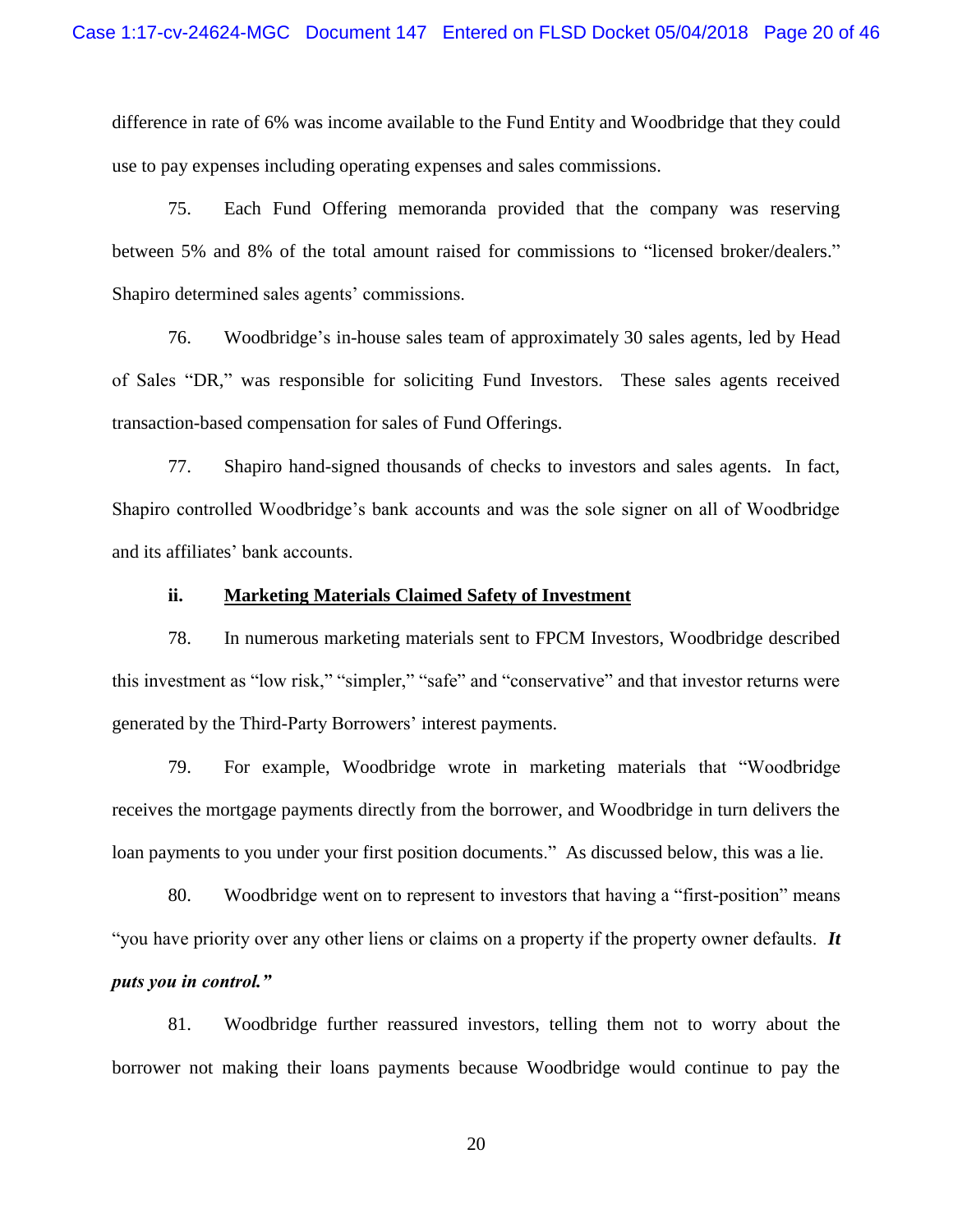investor their interest payments. For example, in a Frequently Asked Question brochure for the

FPCM product, Woodbridge stated the following:

Q: If the borrower does not make their payments to Woodbridge will I be informed?

A: This question is actually irrelevant, because Woodbridge would continue to make monthly payments to you . . . and may or may not inform you of the underlying non-payment. *As long as Woodbridge continues to make regular payments to you, there would be no reason to be concerned.*

These statements were materially misleading. In fact, virtually no Third-Party Borrowers would be making payments to Woodbridge, which made payments to investors not through earnings, but by continuous new investor funds and rollovers. The scheme's collapse was only a matter of time, and investors had every "reason to be concerned." Woodbridge and Shapiro disclosed none of this to investors.

## **B. Fraudulent Conduct**

## **i. Woodbridge Was a Ponzi Scheme Orchestrated by Shapiro and His Entities**

82. Overall, between July 2012 and December 2017, Woodbridge and Shapiro raised over \$1.22 billion from more than 8,400 FPCM Investors and Fund Investors.

83. During this time, Woodbridge collected only about \$13.7 million in interest from Third-Party Borrowers. Yet during this time frame, Woodbridge, using investor funds, paid more than \$103 million in monthly interest to FPCM Investors and dividends to Fund Investors, and another \$265 million to repay principal to investors. The amount of principal remaining due to FPCM Investors and Fund Investors exceeds \$961 million.

84. Woodbridge also spent another \$172 million of investor funds on operating expenses, including \$64.5 million on sales agent commissions and \$44 million on payroll.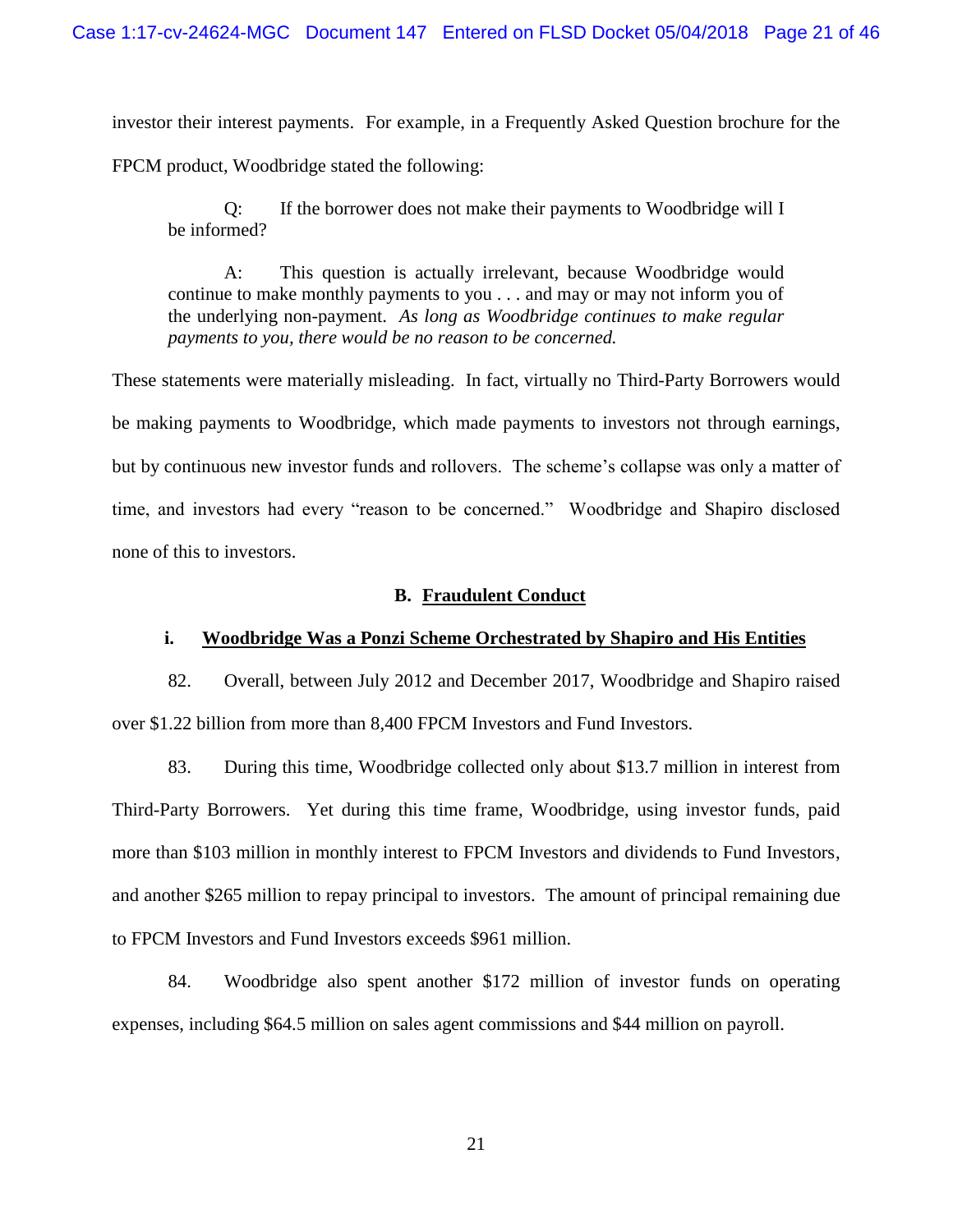85. Moreover, Woodbridge and Shapiro pooled FPCM Investors' and Fund Investors' investment funds into Fund Entity bank accounts and then further commingled them into a single Woodbridge or WSF operating account under Shapiro's control. The commingling was extensive and resulted in transfers totaling approximately \$1.66 billion and exceeded 10,700 transactions.

86. WMF also participated in the scheme by managing the various Fund offerings, including commingling all investor proceeds into one operating account and paying returns to investors using investor proceeds.

87. Instead of issuing loans to unaffiliated Third-Party Borrowers in arms-length transactions, Woodbridge and Shapiro used FPCM Investors' and Fund Investors' funds to purchase almost 200 residential and commercial properties located primarily in Los Angeles, California and Aspen, Colorado, and placed title to those property in the name of one of the Shapiro Property LLCs, which were ultimately owned by Shapiro through RS Trust.

88. In order to document the fraudulent transaction, the Fund Entity issued promissory notes, that, on their face, indicated a purported loan was being made from one of the Fund Offerings to a Third-Party Borrower. These notes promised that the particular Shapiro Property LLC as the Third-Party Borrower would pay interest to the Fund Entity loaning it money. However, as Shapiro knew at the time he signed the note, the Shapiro Property LLC could not and would not make the promised loan payments because it lacked any source of revenue, a fact not disclosed to investors.

89. Beginning in December 2013, when Fund 2 was formed, and subsequently with Funds 3, 3A, and 4, the amount of funds loaned to entities affiliated with Shapiro was in excess of 70%--and as high as 98%--of Woodbridge's overall loan portfolio.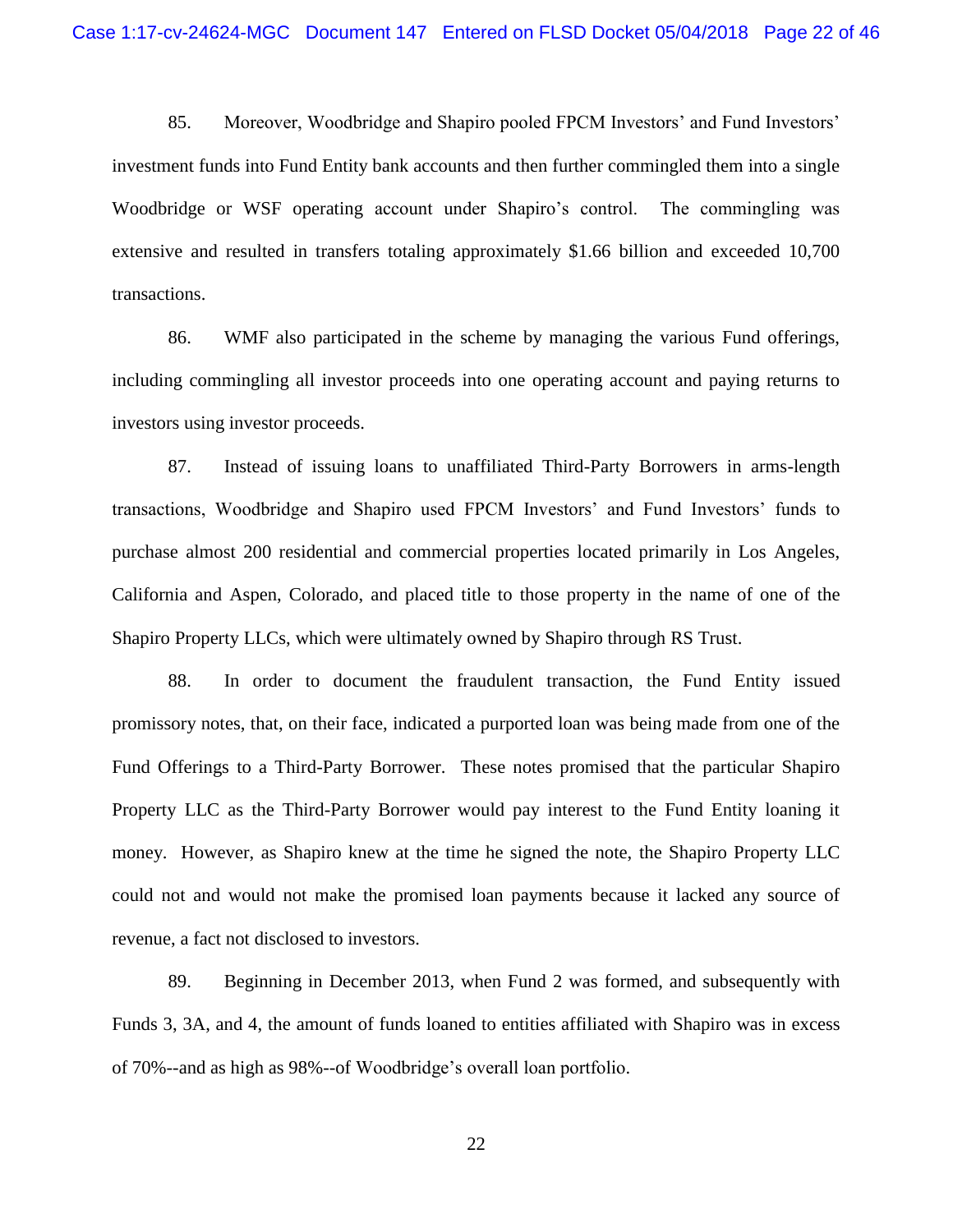90. The purported Third-Party Borrowers made minimal interest payments, and thus payments to the FPCM Investors and Fund Investors were almost exclusively from funds Woodbridge received from other investors, in classic Ponzi scheme fashion. Shapiro and Woodbridge concealed these facts from investors.

### **ii. Woodbridge's Sales Team Perpetuated the Fraud at Shapiro's Behest**

91. As a result of the Shapiro Borrowers' lack of revenue and failure to make any interest payments, Woodbridge and Shapiro required the continuous infusion of new funds from investors in order to keep the scheme afloat.

92. Woodbridge did not evaluate whether the FPCM investors were "sophisticated," "accredited" or otherwise had any particular financial acumen. Indeed, instructions from a company providing Woodbridge with leads on potential investors remarked that leads followed up within 20 minutes of generation are "where your sales team will find the majority of low hanging, easiest to harvest fruit."

93. Woodbridge could not afford to return investors their principal investments, so when FPCM Notes came due, Woodbridge and Shapiro sought extensions and re-enrollment of FPCM investors at the end of their terms, and sought to move FPCM Investors into the longer five-year term Fund Offerings. Woodbridge aggressively sought to avoid investors cashing out at the end of their terms and in fact touted achieving a 90% re-enrollment rate. In marketing materials Woodbridge boasted "clients keep coming back to [Woodbridge] because time and experience have proven results. Over 90% national renewal rate!"

94. In oral sales presentations, marketing materials provided to prospective investors, advertisements and on its website, Woodbridge and Shapiro made materially false and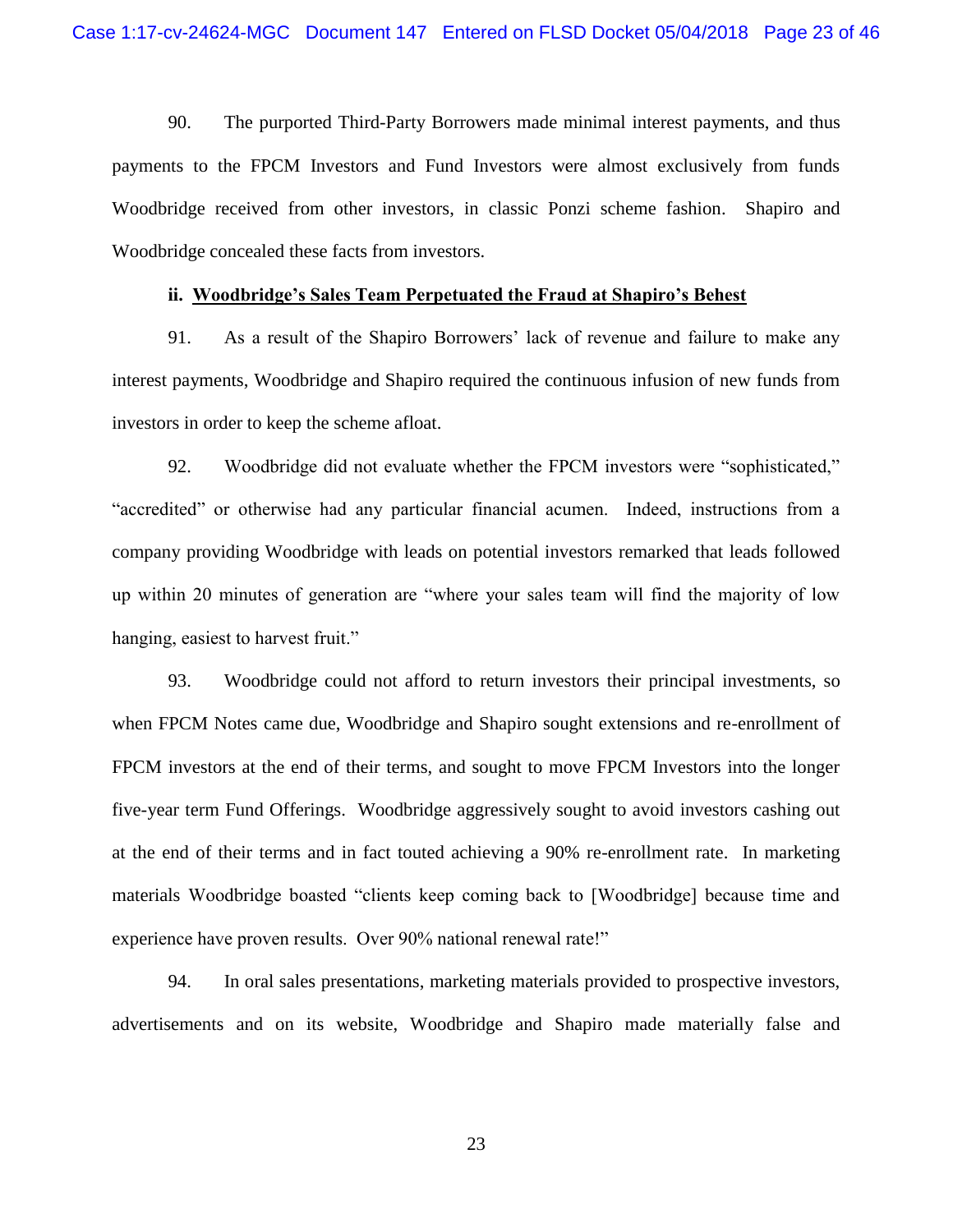misleading statements to induce prospective investors to invest in the FPCMs and Fund Offerings.

95. In one recorded phone call, a Woodbridge internal salesman falsely represented to a prospective investor that Woodbridge is "lending and not purchasing the properties." The salesman further told the investor that the equity in the property "protects us from a property owner defaulting" while omitting the material fact that the property owner was a Woodbridge affiliate which would not be making any interest payments on the "loan".

96. The Fund Offering and FPCM Offering sales materials included a host of misstatements meant to entice investors to "safe" and "secured" offerings with returns generated by Third-Party Borrowers' interest payments. These misrepresentations had the effect of concealing the true nature of Woodbridge's business—a large-scale Ponzi scheme using only new investor funds as the source of existing investors' returns.

97. DR, the Head of Sales, reported directly to Shapiro, who called for daily sales updates from DR. Shapiro demanded that DR and the Woodbridge sales team continuously seek to "move your loan from the First Position Mortgage . . . even if your term hasn't expired yet to our higher-return Mortgage Investment Fund." Woodbridge threatened to terminate its relationship with external sales agents who would not permit Woodbridge to contact the sales agents' clients about moving from the FPCM to the longer term Fund Offerings.

98. Shapiro provided frequent, often daily, requirements to DR of the number ("we need to raise 45 million in the next 39 days.") and type ("I need \$5 million in [Fund Investors] in the next 2 weeks") of securities that needed to be sold.

99. To ensure compliance with these demands, Shapiro would either threaten his employees with termination or promise bonuses.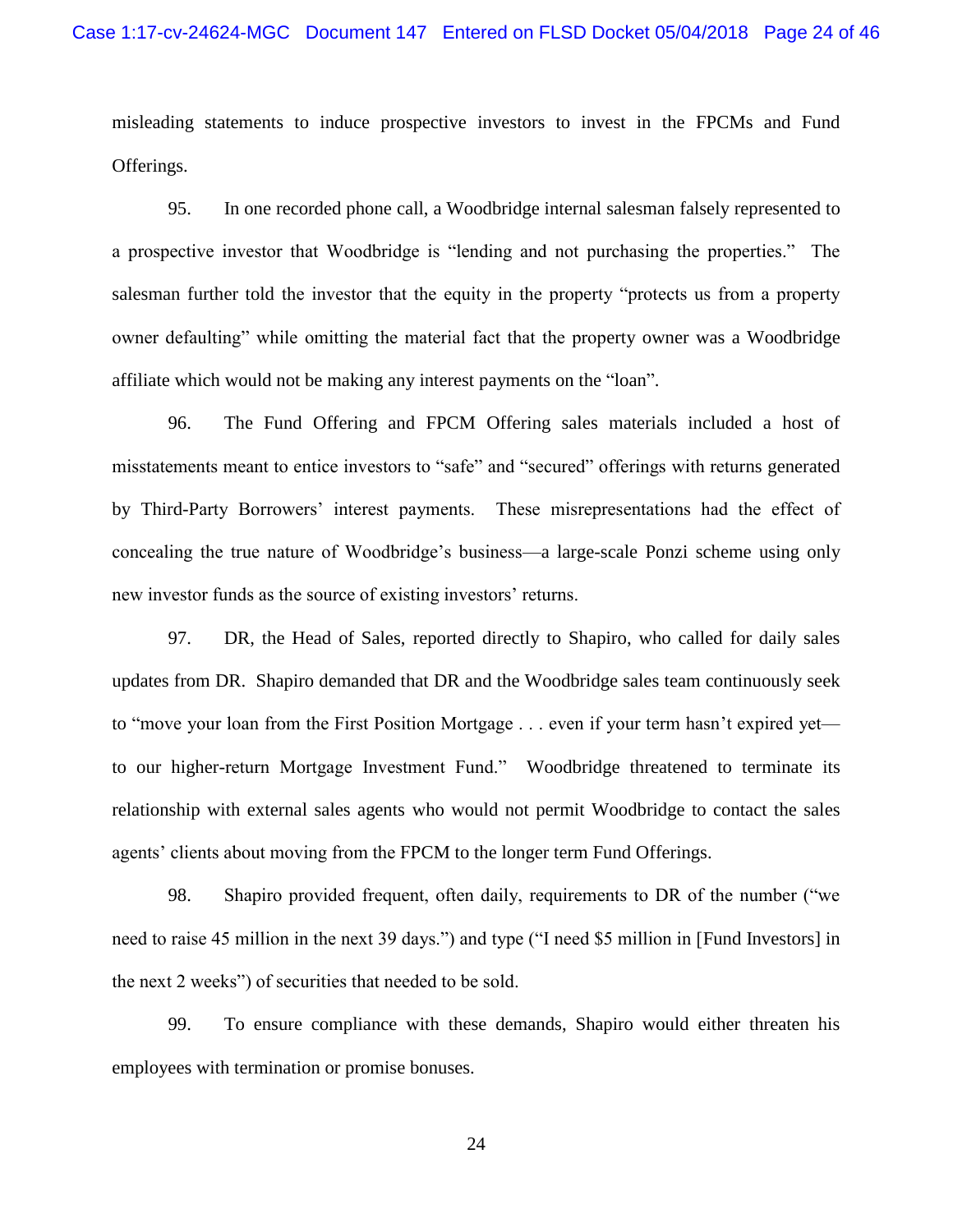100. DR raised FPCM funds even when Woodbridge had no inventory of available real estate properties. For example, March 4, 2016, DR celebrated with Woodbridge's sales team that "even without being able to fund due to lack of inventory we funded over 37 million in [FPCMs] and 6 million in [Fund Offerings]!!!!!!! By far our biggest month to date!!!!!" and congratulated Woodbridge's sales team, stating "WE ARE WINNERS!!!!"

101. Woodbridge retained sales commissions for the sale of their investment products (5% - 8% of the total amount raised) and paid their largely unregistered sales agent employees transaction-based commissions.

102. Shapiro was also notified whenever an investor chose to withdraw their funds from Woodbridge. He also personally solicited bridge loans from wealthy individuals to cover gaps in the company's funding as needed. These loans represented tens of millions of dollars and were repaid in short time frames once investor funds were available.

103. Woodbridge also recruited a network of several hundred external, mostly unregistered, sales agents. Woodbridge provided the sales agents with the information and sales materials that the external sales agents gave to FPCM Investors. Every piece of sales material required Woodbridge's approval.

104. The external sales agents solicited the general public through marketing materials created, and in many cases, paid for by Woodbridge, which the external sales agents disseminated via television commercials, radio ads and talk shows, newspaper ads, social media, newsletters and internet websites.

105. Woodbridge supplied the external sales agents a sales packet to provide each prospective FPCM Investor that contained a one-page description of the key terms of the FPCM, a list of FAQs, and perfunctory examples of the collateral properties. Woodbridge also posted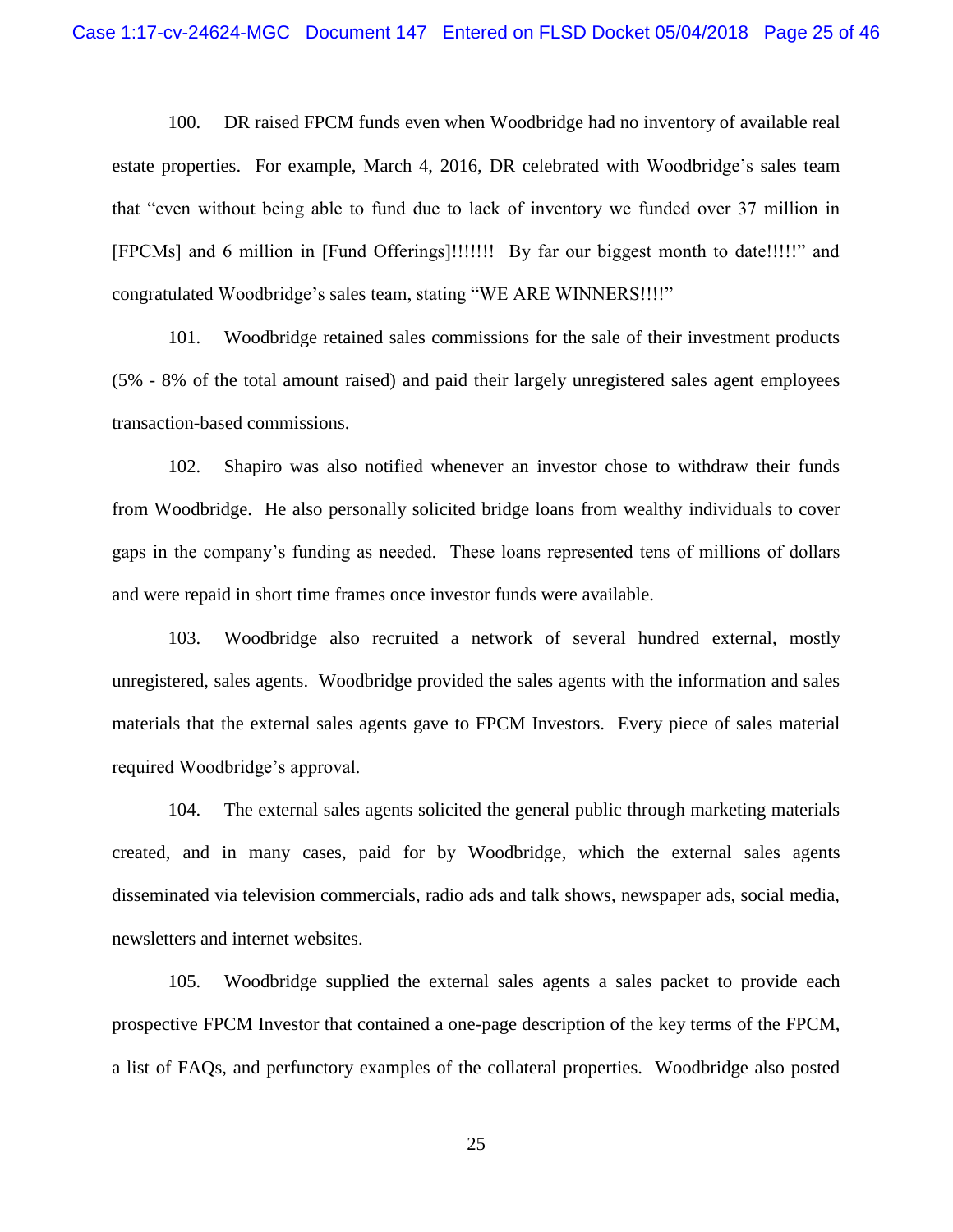these documents online and instructed external sales agents to direct their clients to the company's website to view them.

106. Woodbridge's marketing materials included a graphic that summarized the FPCM Investment as follows:



107. In reality, the claimed interest payments from the purported third-party "property owner" (Circle 3) to Woodbridge (Circle 2) did not exist. Payments to the FPCM Investors and Fund Investors derived almost exclusively from funds Woodbridge received from other investors.

108. Woodbridge further lied to investors in marketing materials when it claimed it "receives the mortgage payments directly from the borrower, and Woodbridge in turn delivers the loan payments to you."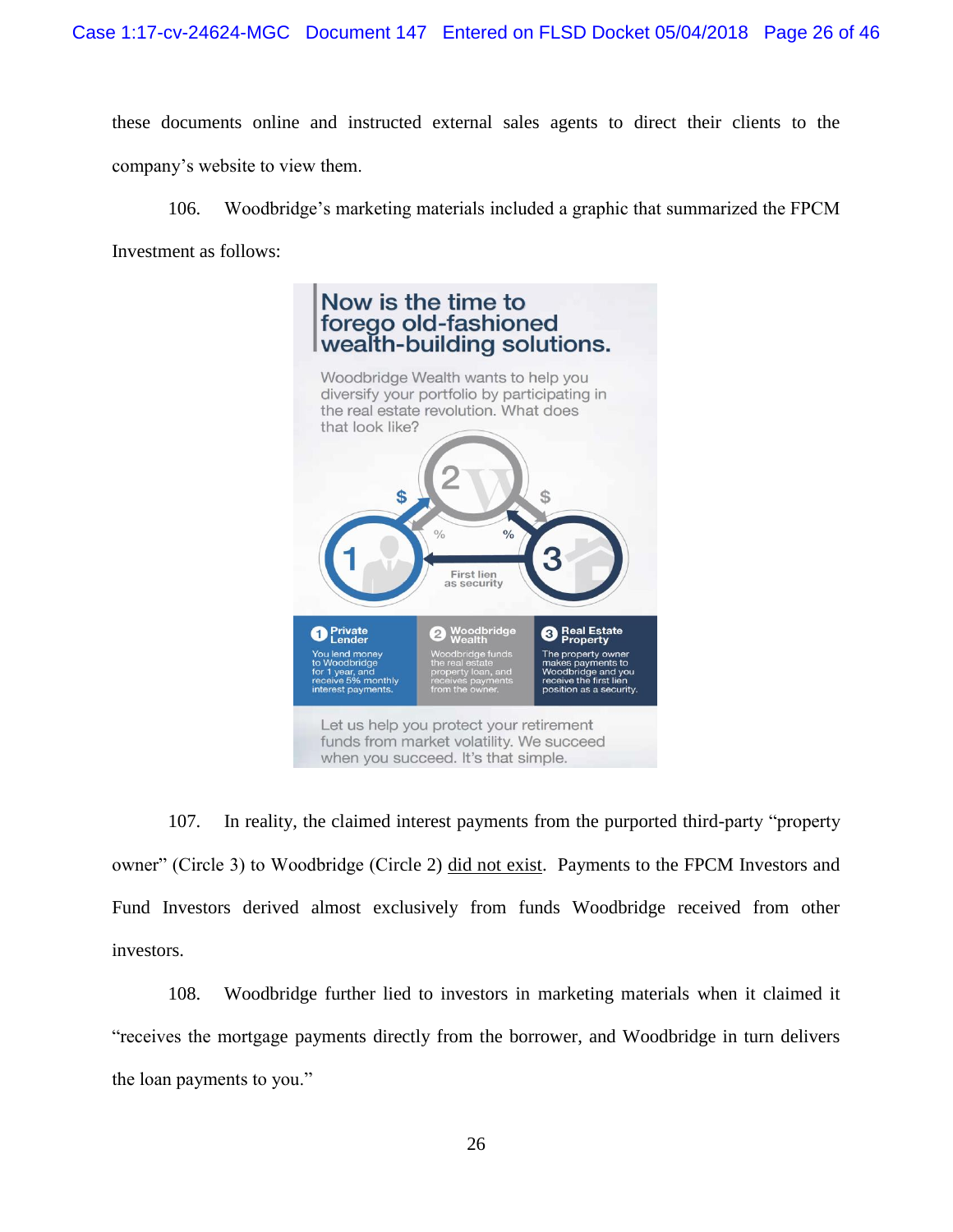109. Woodbridge's training manual included a sales script for its internal sales agents to follow when offering the FPCM program to external sales agents. The script reiterated the information contained in the sales packet and on the website. Hence, to entice investors, these external sales agents, used a variety of sales techniques and represented the investment as being "low risk," "safe," "simpler," and "conservative." When they pitched the investments, sales agents repeated Woodbridge's lies that investor returns were generated by Third-Party Borrowers' interest payments. However, given the absence of revenue and Woodbridge's and Shapiro's misappropriation of investor money, the investments were anything but safe.

110. To ensure its sales agents followed this script, Woodbridge maintained an internal telephone recording system monitored by quality assurance personnel who reported any inconsistencies to DR.

111. Woodbridge offered its FPCM product to its external sales agents at a 9% wholesale rate, and the agents in turn offered the FPCM to their investor clients at 5% to 8% annual interest—the external sales agent received a commission equivalent to the difference.

112. Overall, Woodbridge paid external sales agents at least \$64.5 million in commissions through this arrangement.

113. Many of their sales agents were not associated with registered broker-dealers or investment advisory firms. Several of these sales agents, including some of the highest producers, had been censured or barred by the Commission, FINRA or state securities regulators. Woodbridge did not disclose this to investors.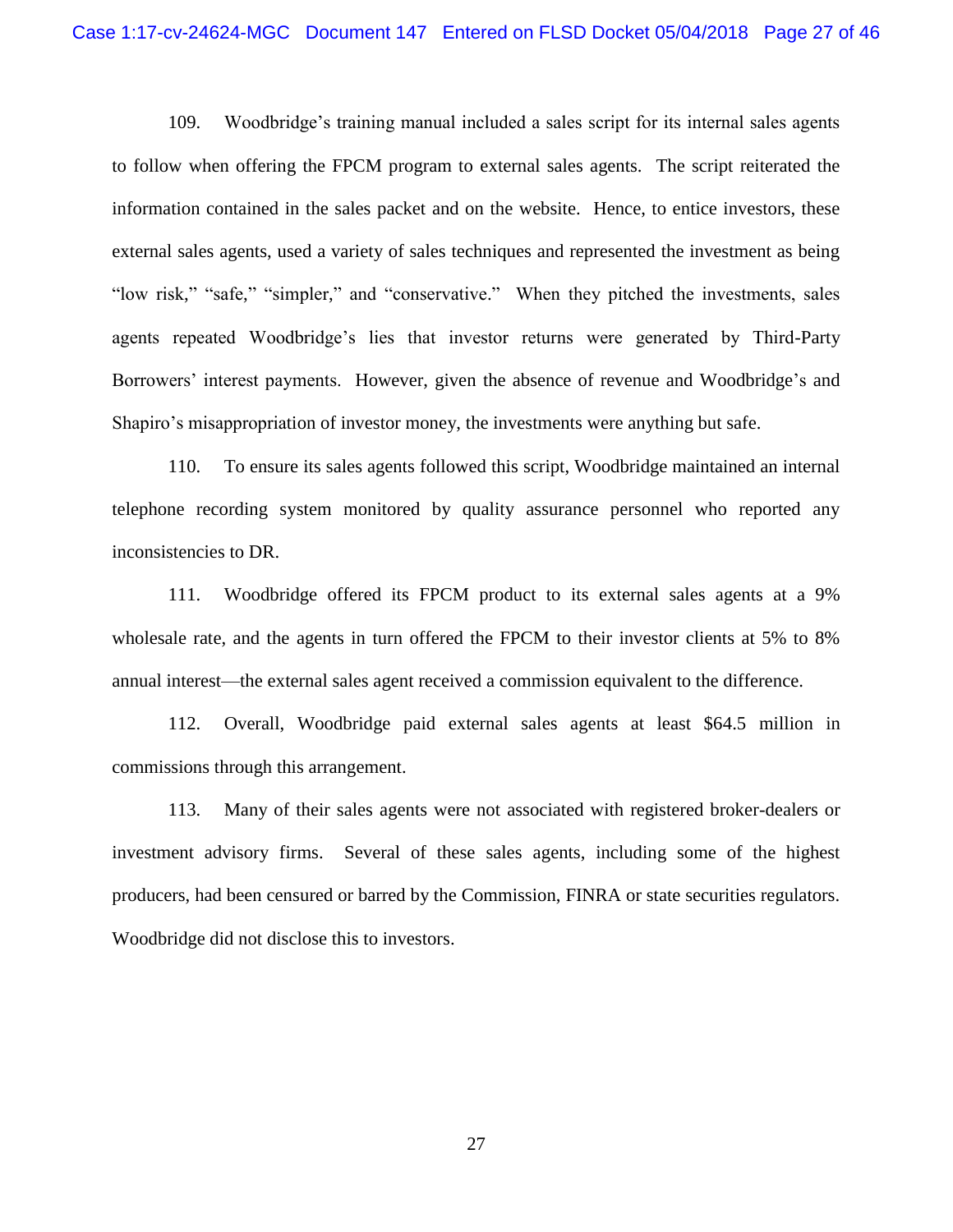## **iii. Misuse and Misappropriation of Investor Funds**

114. Instead of investing their funds as promised, Woodbridge and Shapiro misused and misappropriated hundreds of millions of dollars that Fund Investors and FPCM Investors entrusted to them.

115. Although Woodbridge, through the Shapiro Property LLCs, purchased almost 200 properties in and around Aspen and Los Angeles for approximately \$675 million, the company has generated nominal net proceeds. Many of the properties Woodbridge purchased remain as vacant lots that have sat undeveloped for several years.

116. In the meantime, Shapiro treated himself to an exorbitant lifestyle, at the investors' expense.

117. Shapiro misappropriated at least \$23.4 million for his own personal benefit and to benefit his related entities or family members. For example, Shapiro charged at least \$9 million dollars on credit cards which were paid for nearly entirely by one or more Woodbridge entity. In fact, about 99% of the payments made toward those credit cards were derived from Woodbridge.

118. Shapiro charged personal items, including extravagant travel expenses, luxury brand items, and furnishings. For example, Shapiro used investor funds on the following:

- \$200,000 at Four Seasons Hotels and Ritz Carlton Hotels.
- \$34,000 on limousine services.
- \$1.6 million on home furnishings.
- \$1.4 million on luxury retail purchases like Louis Vuitton and Chanel.
- \$700,000 on meals and entertainment.
- \$600,000 on political contributions.
- \$400,000 on jewelry.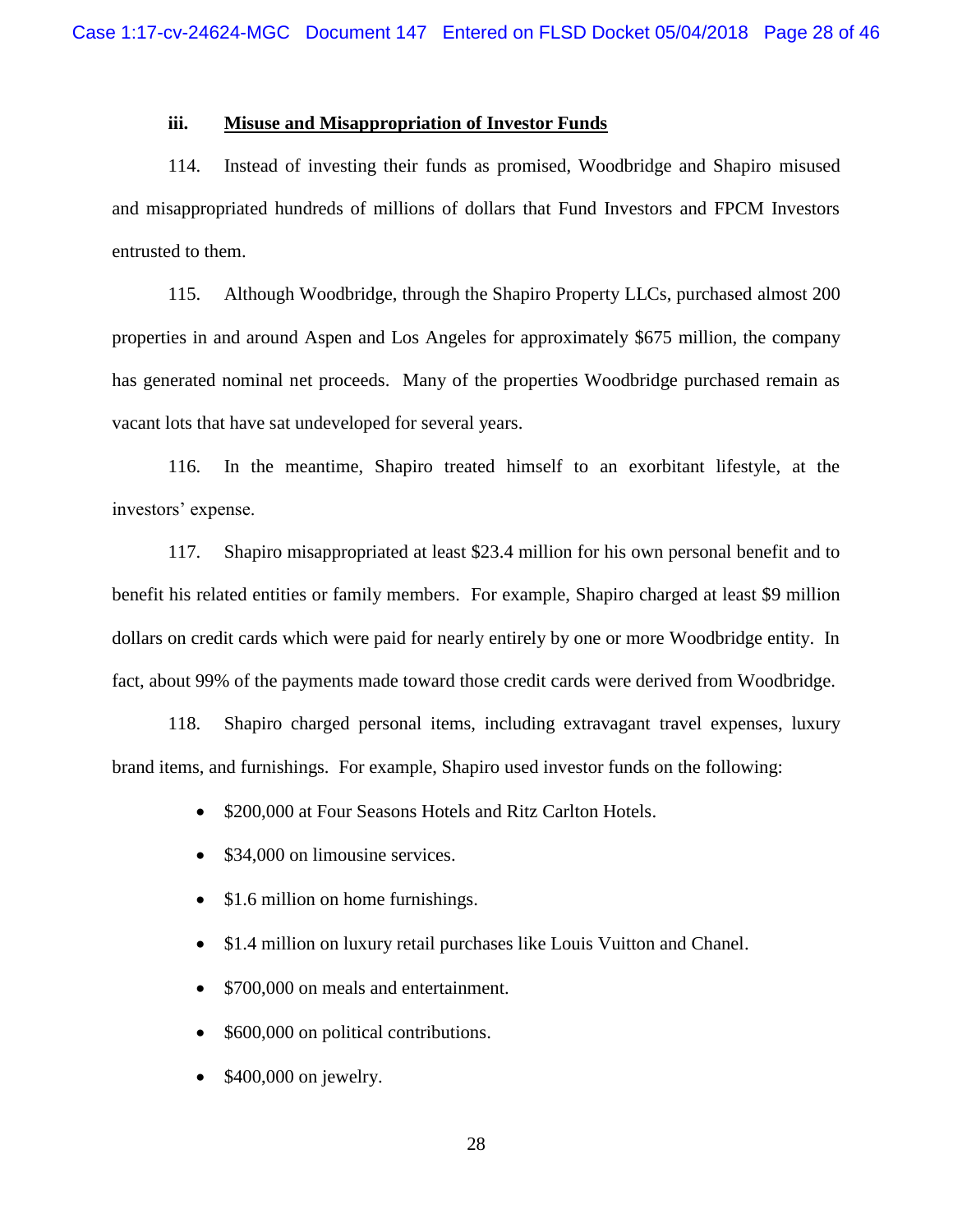• \$308,000 on wine.

119. In addition to the credit card charges, Shapiro spent additional investor funds as follows:

- \$3.1 million to charter private planes.
- \$1.2 million in alimony to his ex-wife.
- \$340,000 in luxury automobiles.
- \$130,000 on country club fees.

120. Woodbridge and Shapiro also paid nearly \$1 million to a rare coin and precious metal firm, purportedly for client gifts.

121. Another of Shapiro's companies, Woodbridge Realty, acted as the real estate brokerage firm responsible for purchasing and selling the Colorado real property owned by several of the Shapiro Property LLCs. Between 2015 and 2017, Woodbridge Realty and Woodbridge continuously transferred funds back and forth to each other in excess of \$6 million dollars, with net funds to Woodbridge Realty of approximately \$1.5 million. Woodbridge Realty received these funds without any legitimate basis. Similarly, Mercer Vine, a company majority owned by Shapiro and managed by him, is a real estate brokerage firm responsible for purchasing, developing and selling the California real property owned by several of the Shapiro Property LLCs. Between 2015 and 2017, Mercer Vine and Woodbridge continuously transferred funds back and forth to each other in excess of \$8 million dollars, with net funds to Mercer Vine of approximately \$1.5 million. Mercer Vine received these funds without any legitimate basis. Furthermore, when Woodbridge bought or sold properties, Woodbridge Realty and Mercer Vine received a sales commission. Therefore, Shapiro also lined his pockets with investor funds by receiving portions of these sales commissions.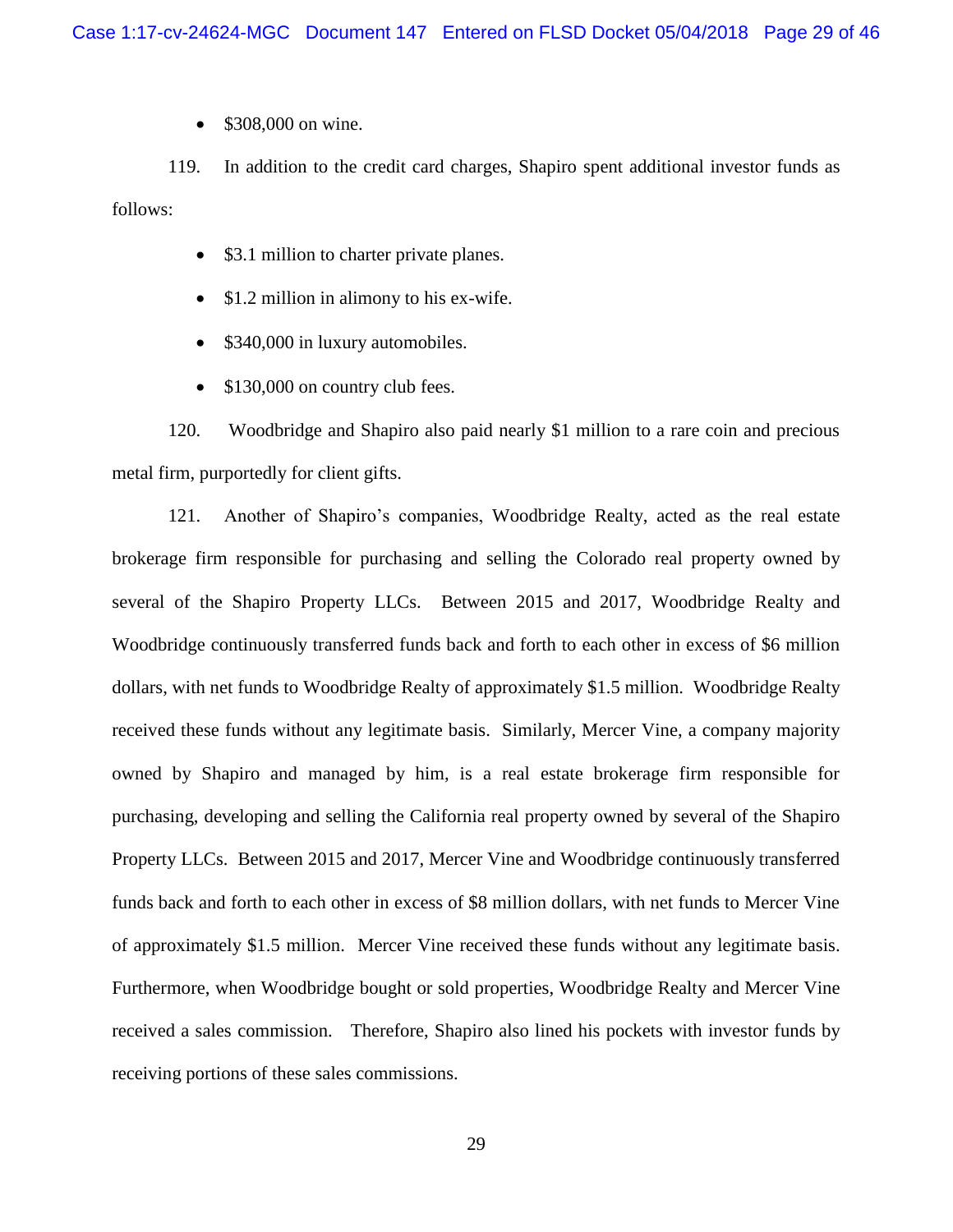122. Riverdale is another Woodbridge company controlled by Shapiro which engaged in the business of providing hard-money loans to third-party clients and servicing those loans. From 2014 through 2017, in a series of approximately 15 incoming and outgoing transfers to Woodbridge's operating account and Fund 2, ranging from \$500 to \$3.8 million, Riverdale netted approximately \$143,000 during the relevant time frame of the Ponzi scheme, without any legitimate basis.

123. WFS was formed in September 2017 and is owned and managed by Shapiro. Its sole purpose was to receive funds for a \$175,000 per month "consulting" fee provided for in the TSA, negotiated by Shapiro in exchange for his agreement for Woodbridge to file for bankruptcy. On the eve of Woodbridge's bankruptcy filing, Woodbridge made the first \$175,000 payment to WFS. Without any legitimate basis, WFS received investors' proceeds emanating from the Defendants' securities fraud. Subsequently, new bankruptcy management ceased payment to WFS and sought to reject the TSA. On March 19, 2018, the bankruptcy court in the Bankruptcy Case entered an Order authorizing the rejection of the TSA between Woodbridge and WFS, *nunc pro tunc,* to the rejection date.

124. Shapiro's wife, Jeri Shapiro, received substantial benefits from Shapiro's misappropriation of investor funds. From 2012 through 2017, Jeri Shapiro, without any legitimate basis, received almost \$1.3 million from Woodbridge's operating account in recurring transfers ranging from \$2,000 up to \$275,000.

125. Further, entities owned and controlled by Jeri Shapiro, without a legitimate basis, received investor proceeds emanating from the Defendants' securities fraud. From 2013 through 2016, Basalt Owners, received recurring transfers from Woodbridge's operating account ranging from \$2,250 to \$27,500 for a total of approximately \$466,000. Further, on three separate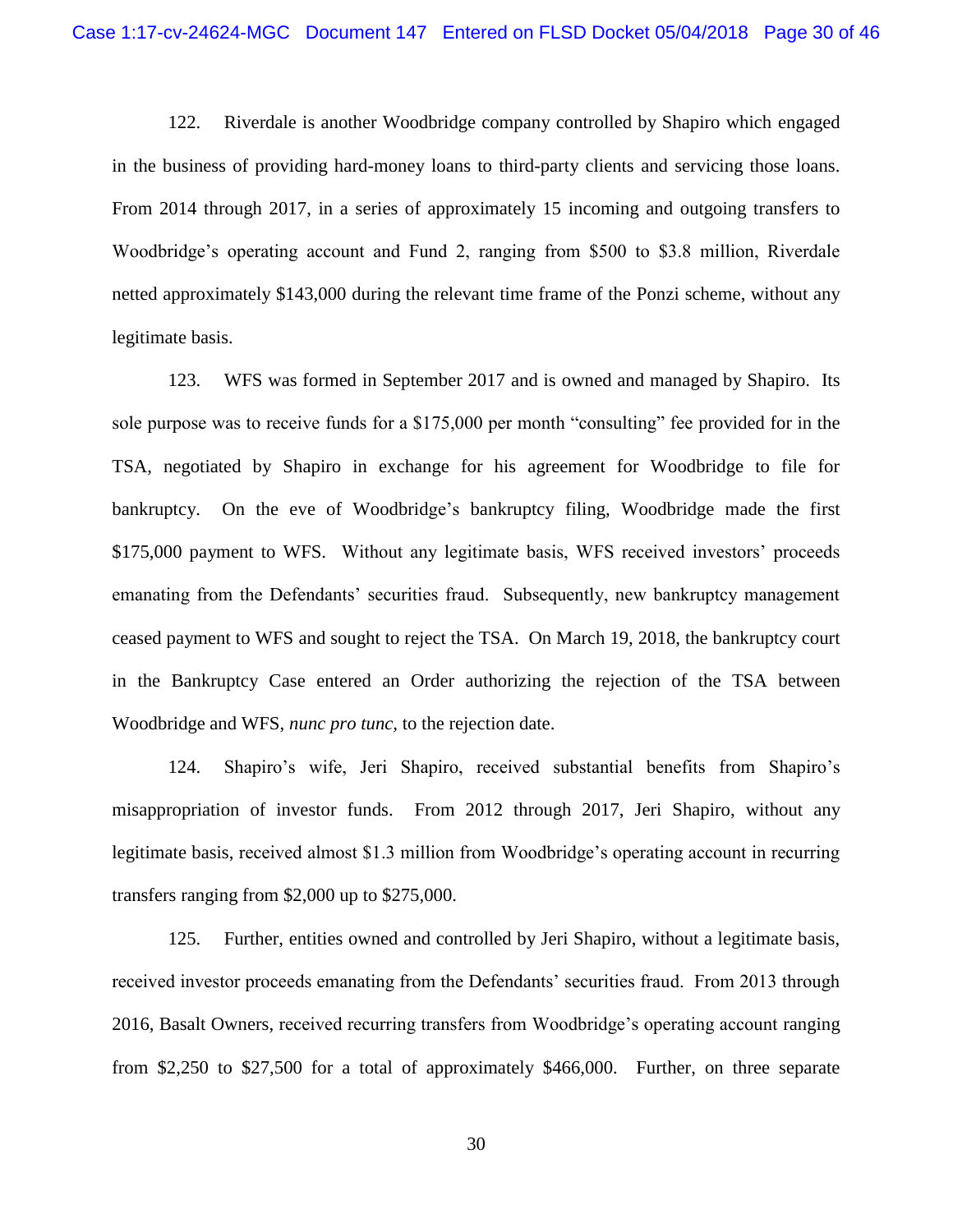occasions in late July and early August 2013, Woodbridge transferred funds totaling \$315,000 to its Colorado real estate counsel for the benefit of Basalt.

126. From 2013 through 2016, in similar recurring transfers, Woodbridge provided Glenn Owners approximately \$156,000 for the maintenance of a home Glen Owners purchased in Colorado. And in May, 2013, Woodbridge provided Glen Lot 18 \$100,000 for the purchase of a vacant lot in Colorado. Finally, between 2013 and 2017, Schwartz Media and Woodbridge continuously transferred funds back and forth to each other in excess of \$34 million dollars, with net funds to Schwartz Media of approximately \$400,000. All of these payments to Jeri Shapiro and these entities under her control, were without a legitimate basis and were from investors' proceeds emanating from the Defendants' securities fraud.

#### **iv. Internal Bookkeeping System Indicative of Ponzi Scheme**

127. Woodbridge used a bookkeeping system wholly inconsistent with its massive fundraising activities and which was indicative of its Ponzi operation.

128. Woodbridge did not retain external auditors and used an internal bookkeeping system managed by NP, its Controller, who is not a CPA. NP operated from a satellite office in Daytona Beach, Florida, where she maintained the company's financial records with daily instructions from Shapiro.

129. NP provided Shapiro daily notifications of the company's income and expenses and provided him a monthly report showing the company's revenue and interest payments to investors.

130. The various Woodbridge entities maintained their accounting general ledgers in the accounting software QuickBooks. Woodbridge's and the Fund Entities' QuickBooks records did not accurately reflect Woodbridge's business operations.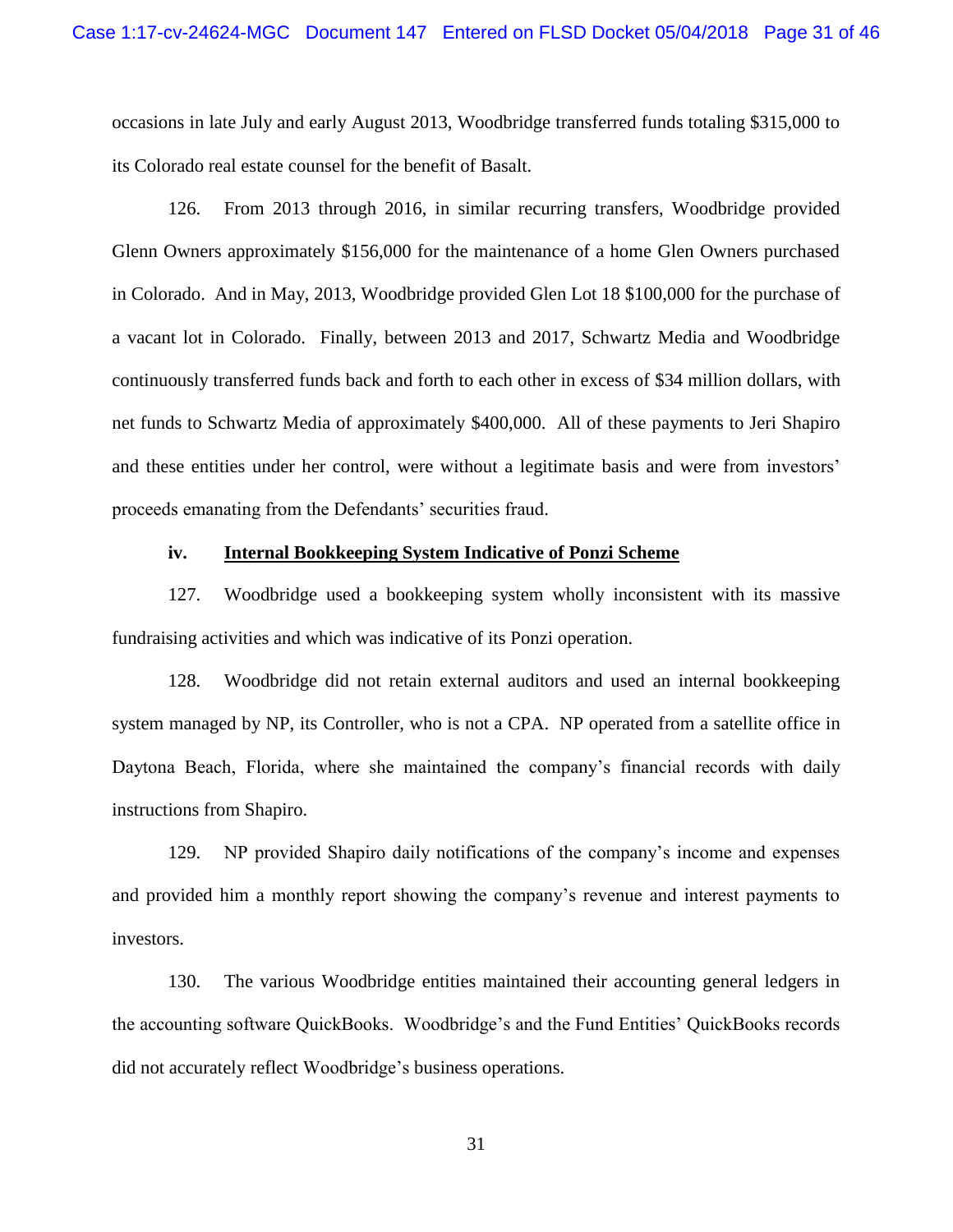131. For example, the QuickBooks reflect interest payments to Fund Entities totaling approximately \$93 million. However, of that figure, only about \$13 million represents actual cash payments of interest by third parties. The balance of \$80 million represents intercompany receivables created when the Shapiro Property LLCs failed (inevitably) to make interest payments when due.

132. In addition, the Fund Entities recorded assets duplicative of Woodbridge's assets, potentially overstating assets by at least \$790 million. For example, as of April 2017, Woodridge recorded mortgages and real estate investments in QuickBooks as being almost \$1.4 billion, when in reality Woodbridge's mortgages and real estate investments totaled about \$592 million through April 2017.

133. In email conversations, Shapiro and DR discuss how to manipulate Woodbridge's records to show Woodbridge's supposed "profits" from certain property development.

134. Despite creating the illusion of a profitable real estate development business, Woodbridge's revenue from development activity was nominal and woefully inadequate to satisfy its ever-increasing obligations to its investors.

#### **v. Shapiro's Web of Limited Liability Entities Engaged in a Scheme to Defraud**

135. The Shapiro Property LLCs and RS Trust also engaged in a scheme to defraud investors. Shapiro created a web of more than 100 Shapiro Property LLCs and more than 100 corresponding like-titled Shapiro Holding LLCs in order to purchase, and hold title to, properties he controlled, financed 100% by investor funds from the FPCM and Fund Offerings. The end beneficiary of the fraud being Shapiro and RS Trust, the vehicle used to ultimately hide Shapiro's beneficial title ownership of the properties.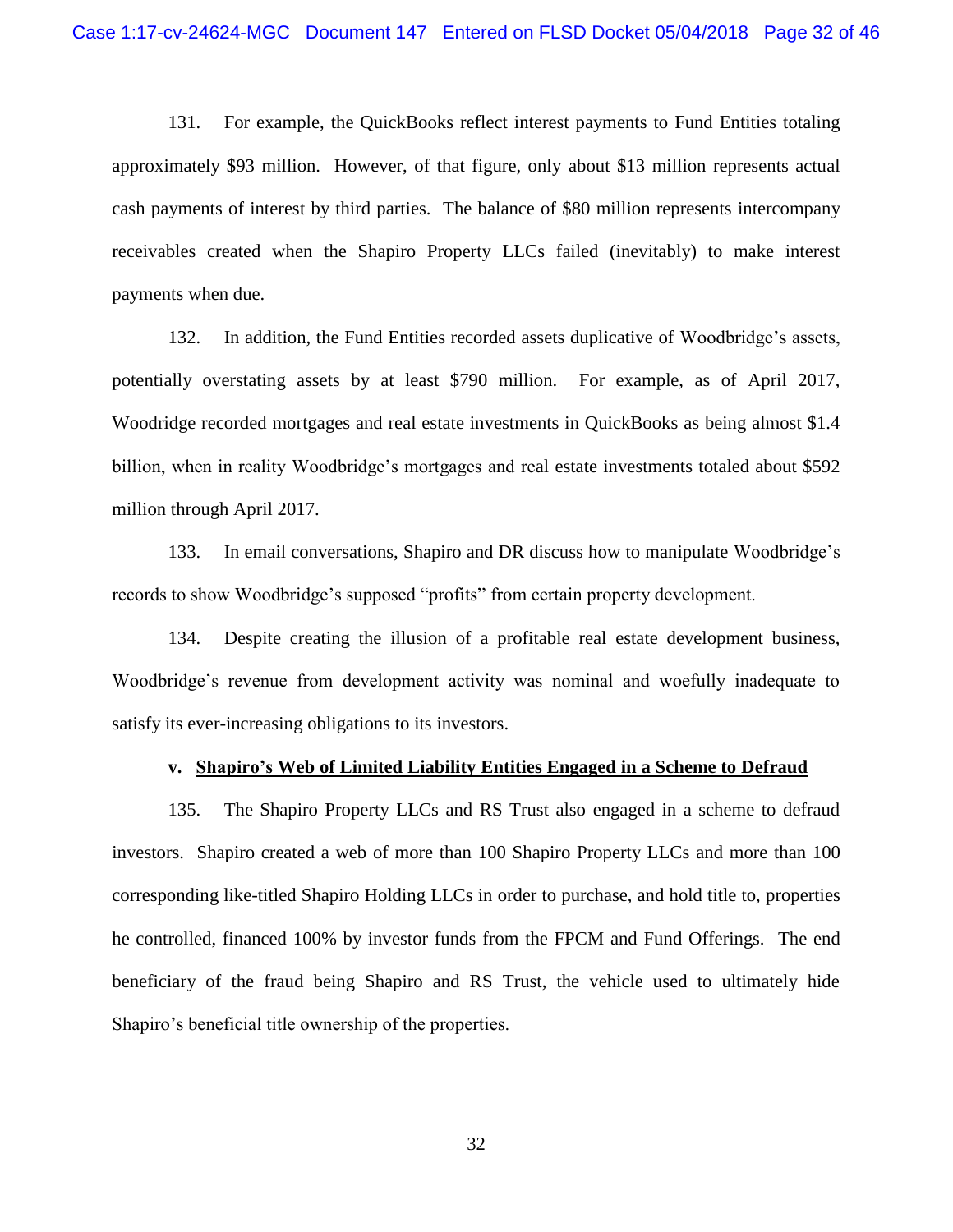136. WMF also participated in the scheme by managing the various Fund offerings, including commingling all investor proceeds into one operating account and paying returns to investors using investor proceeds.

#### **vi. Shapiro and RS Trust Concealed Their Ownership of Properties**

137. Shapiro and RS Trust made every effort to hide the fact that most of the Third-Party Borrowers and owners of the underlying properties were Shapiro and his family.

138. At all times relevant, Shapiro owned the real estate properties through the Shapiro Property LLCs, which were managed by Shapiro Holding LLCs, whose member is RS Trust, and whose trustee is Shapiro. None of the publicly available documentation indicated that RS Trust was the ultimate owner of the underlying properties that had been purchased with FPCM Investors' and Fund Investors' funds. These investors were not told that the vast majority of loans were made to Shapiro Property LLCs (who had no revenue), entities Shapiro controlled through RS Trust.

139. As early as 2014, Shapiro was presented the opportunity to disclose his membership interest in Limited Liability formation documents. Instead, Shapiro refused and had a high ranking Woodbridge employee instruct Woodbridge's Registered Agent to not include any member/manager information, allowing Shapiro's ownership interest to remain hidden.

140. Given that the corporate filings were predominantly in Delaware, with extremely limited public information, the Commission was forced to subpoena over two-hundred individual LLCs controlled by Shapiro seeking underlying formation documents, and then was forced to file a subpoena enforcement action in district court to obtain these documents when neither Shapiro nor the LLCs responded to those subpoenas.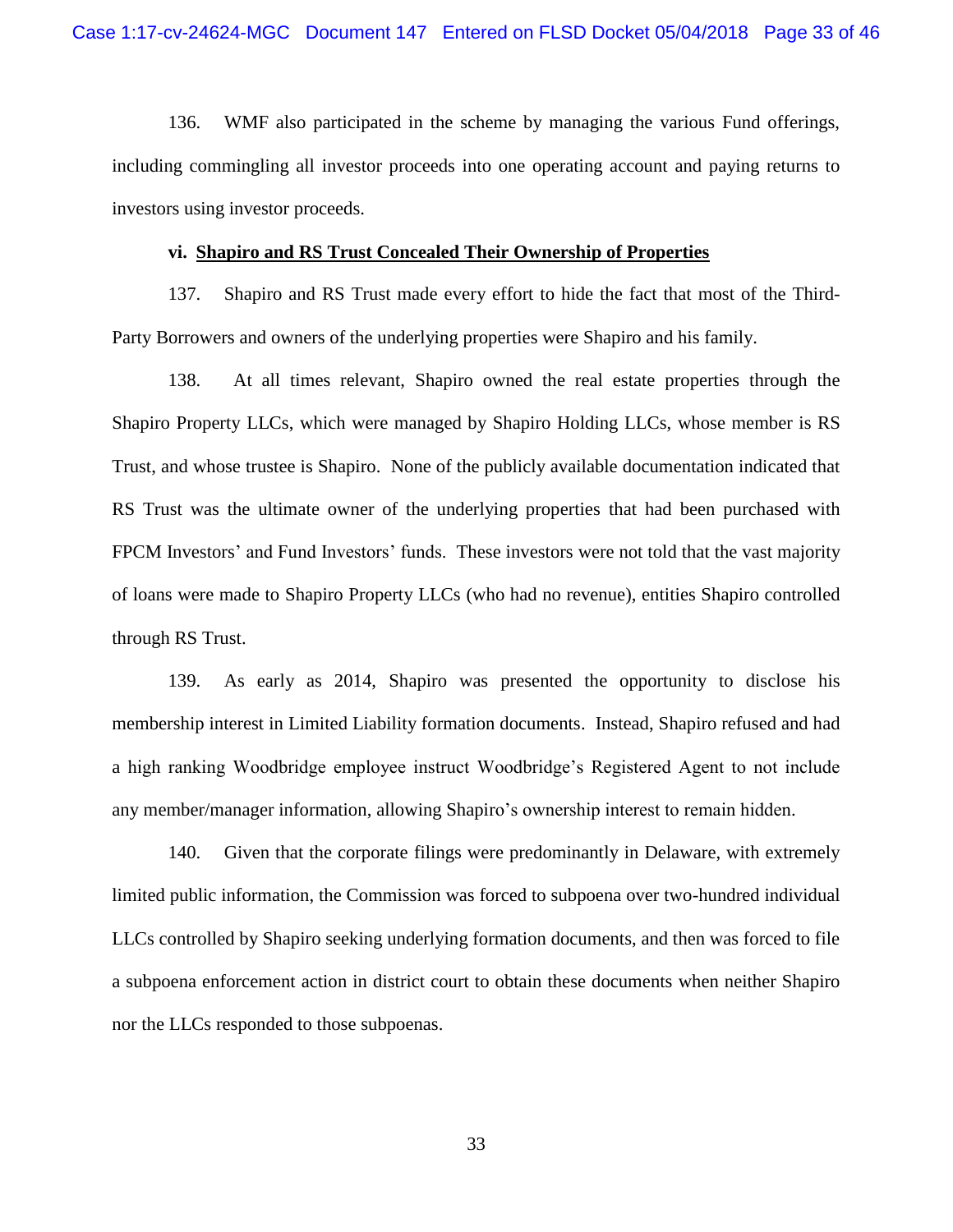# **vii. Violations of State Cease and Desist Orders and Attempts to Manipulate Public Perception**

141. Five states, Texas, Massachusetts, Arizona, Pennsylvania, and Michigan, have issued cease and desist orders against one or more of the Corporate Defendants based on their unregistered sale of securities. Woodbridge nonetheless continued to sell their investment products to residents of those states. For example Woodbridge accepted the following FPCM investments subsequent to the dates of the cease and desist orders:

- \$3.2 million from at least 11 Massachusetts investors.
- \$2.3 million from at least 25 Texas investors.
- \$900,000 from at least 13 Arizona investors.
- \$2.6 million from at least 31 Pennsylvania investors.

142. Woodbridge and Shapiro engaged in deceptive conduct with respect to the many other pending state regulatory actions against Woodbridge for its sale of unregistered securities. Shapiro instructed DR to affirmatively withhold this information from investors and to "only tell investors if they ask."

143. Woodbridge's sales agents falsely mischaracterized the dispositions of these regulatory actions to external sales agents claiming that the company "was exonerated of any wrongdoing or fraudulent activity" when no such determination was actually made.

144. Shapiro also hired a public relations firm to manipulate search engine results so that investors that looked up Woodbridge would not see the state regulatory orders filed against the company.

145. Additionally, at Shapiro's specific instruction, Woodbridge made a series of negligible charitable donations with the sole purpose of generating a stream of positive press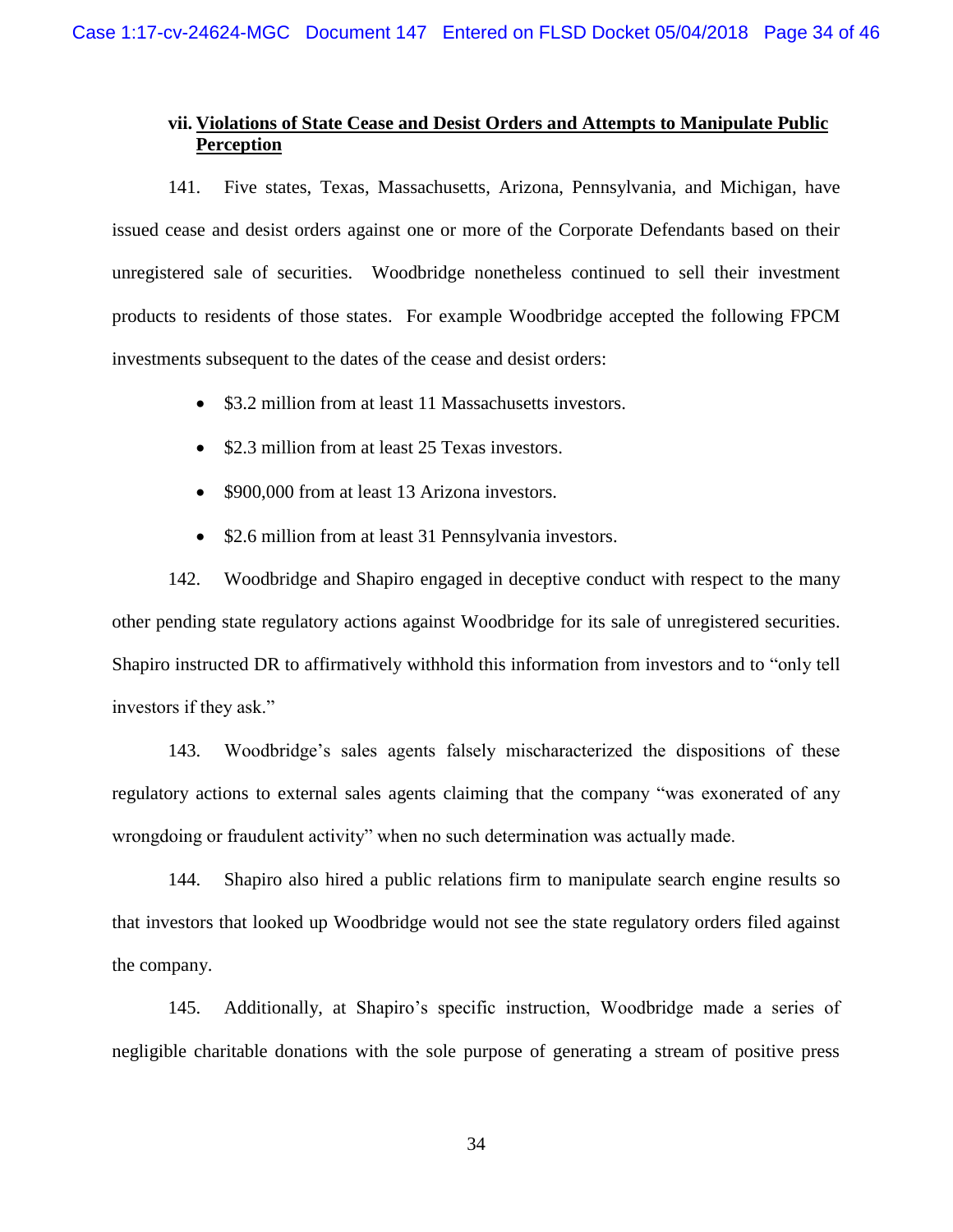releases to push these regulatory actions off the front page of internet search results relating to the company.

146. More recently, Woodbridge had begun transitioning investors into a new product called a Co-Lending Opportunity ("CLO"). The CLO mirrors the FPCM in every material respect save one—the CLO's term is for 9 months. In email communications, Shapiro and DR contended that this small change ensured that the CLO was not a security and that Woodbridge could circumvent the states' regulatory agencies. Instead of seeking state regulators' opinion about the CLO, Shapiro and DR planned to "switch first then settle quietly [with Colorado and California]."

## **viii. Continuation of Raising Investor Funds While Preparing to File For Bankruptcy**

147. Beginning in the summer of 2017, Shapiro began exploring the possibility of filing for bankruptcy. However, Shapiro and Woodbridge, through Woodbridge's network of hundreds of sales agents, continued advertising investments for FPCM, Fund Offerings and CLOs through all mediums, and continued to accept investor money without disclosing that Woodbridge was insolvent and on the verge of bankruptcy. Indeed, Woodbridge received more than \$52 million of investor money from October 2017 through the filing of its bankruptcy on December 4, 2017.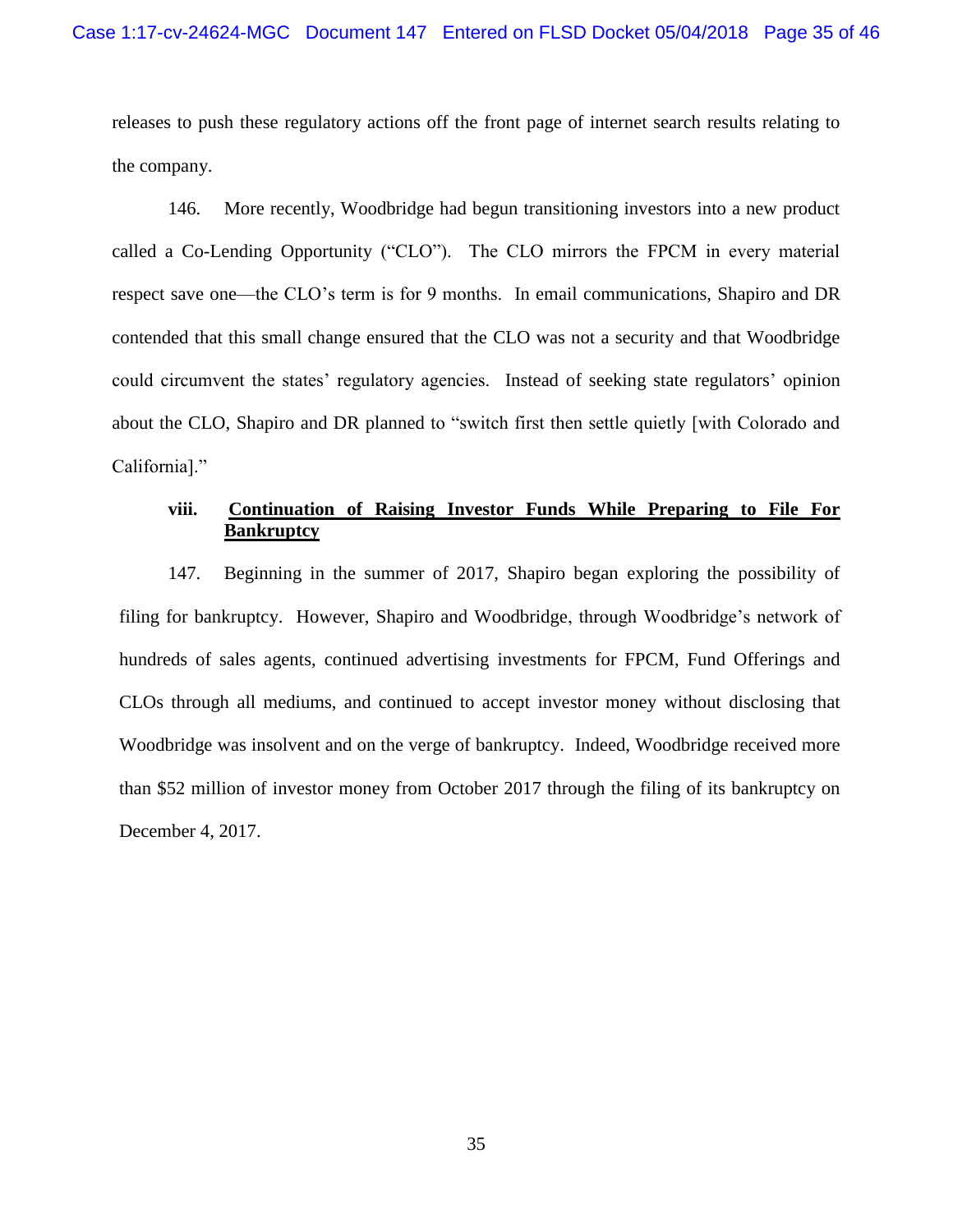## **VII. CLAIMS FOR RELIEF**

## **COUNT I**

## **Violations of Sections 5(a) and 5(c) of the Securities Act**

# **(Against Shapiro, Woodbridge, WMF, WSF, Fund 1, Fund 2, Fund 3, Fund 3A, Fund 4, Bridge Loan Fund 1, and Bridge Loan Fund 2)**

148. The Commission repeats and realleges paragraphs 1 through 147 of its Amended Complaint.

i. No registration statement was filed or in effect with the Commission pursuant to the Securities Act with respect to the securities issued by the Defendants subject to this count as described in this Amended Complaint and no exemption from registration existed with respect to these securities.

ii. From July 2012 through at least December 4, 2017, the Defendants subject to this count directly and indirectly:

- (a) made use of any means or instruments of transportation or communication in interstate commerce or of the mails to sell securities, through the use or medium of a prospectus or otherwise;
- (b) carried or caused to be carried securities through the mails or in interstate commerce, by any means or instruments of transportation, for the purpose of sale or delivery after sale; or
- (c) made use of any means or instruments of transportation or communication in interstate commerce or of the mails to offer to sell or offer to buy through the use or medium of any prospectus or otherwise any security,

without a registration statement having been filed or being in effect with the Commission as to such securities.

149. By reason of the foregoing the Defendants subject to this count violated and, unless enjoined, are reasonably likely to continue to violate Sections 5(a) and 5(c) of the Securities Act [15 U.S.C. §§ 77e(a) and 77e(c)].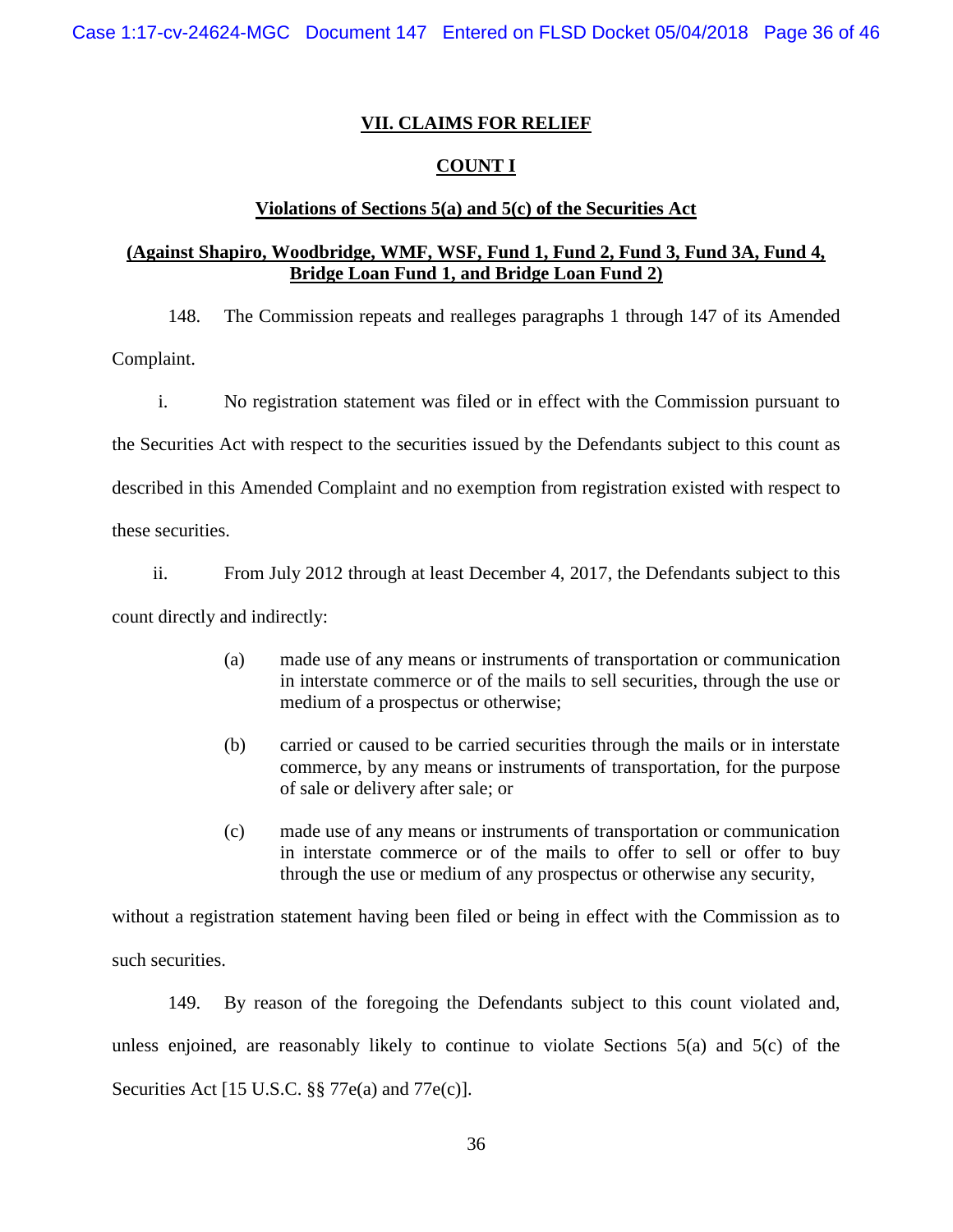#### **COUNT II**

#### **VIOLATIONS OF SECTION 17(a)(1) OF THE SECURITIES ACT**

# **(Against Shapiro, Woodbridge, RS Trust, WMF, WSF, Fund 1, Fund 2, Fund 3, Fund 3A, Fund 4, Bridge Loan Fund 1, Bridge Loan Fund 2, Shapiro Property LLCs, and Shapiro Holding LLCs)**

150. The Commission repeats and realleges Paragraphs 1 through 147 of this Amended Complaint as if fully set forth herein.

151. From July 2012 through at least December 4, 2017, the Defendants subject to this count, in the offer or sale of securities by use of the means or instruments of transportation or communication in interstate commerce or by use of the mails, directly or indirectly, knowingly or recklessly employed devices, schemes or artifices to defraud.

152. By reason of the foregoing, the Defendants subject to this count, directly and indirectly have violated, and unless enjoined, are reasonably likely to continue to violate, Section  $17(a)(1)$  of the Securities Act [15 U.S.C. § 77q(a)(1)].

#### **COUNT III**

#### **VIOLATIONS OF SECTION 17(a)(2) OF THE SECURITIES ACT**

# **(Against Shapiro, Woodbridge, WSF, Fund 1, Fund 2, Fund 3, Fund 3A, Fund 4, Bridge Loan Fund 1, and Bridge Loan Fund 2)**

153. The Commission repeats and realleges Paragraphs 1 through 147 of this Amended Complaint as if fully set forth herein.

154. From July 2012 through at least December 4, 2017, the Defendants subject to this count, in the offer or sale of securities by use of the means or instruments of transportation or communication in interstate commerce or by the use of the mails, directly or indirectly negligently obtained money or property by means of untrue statements of material facts or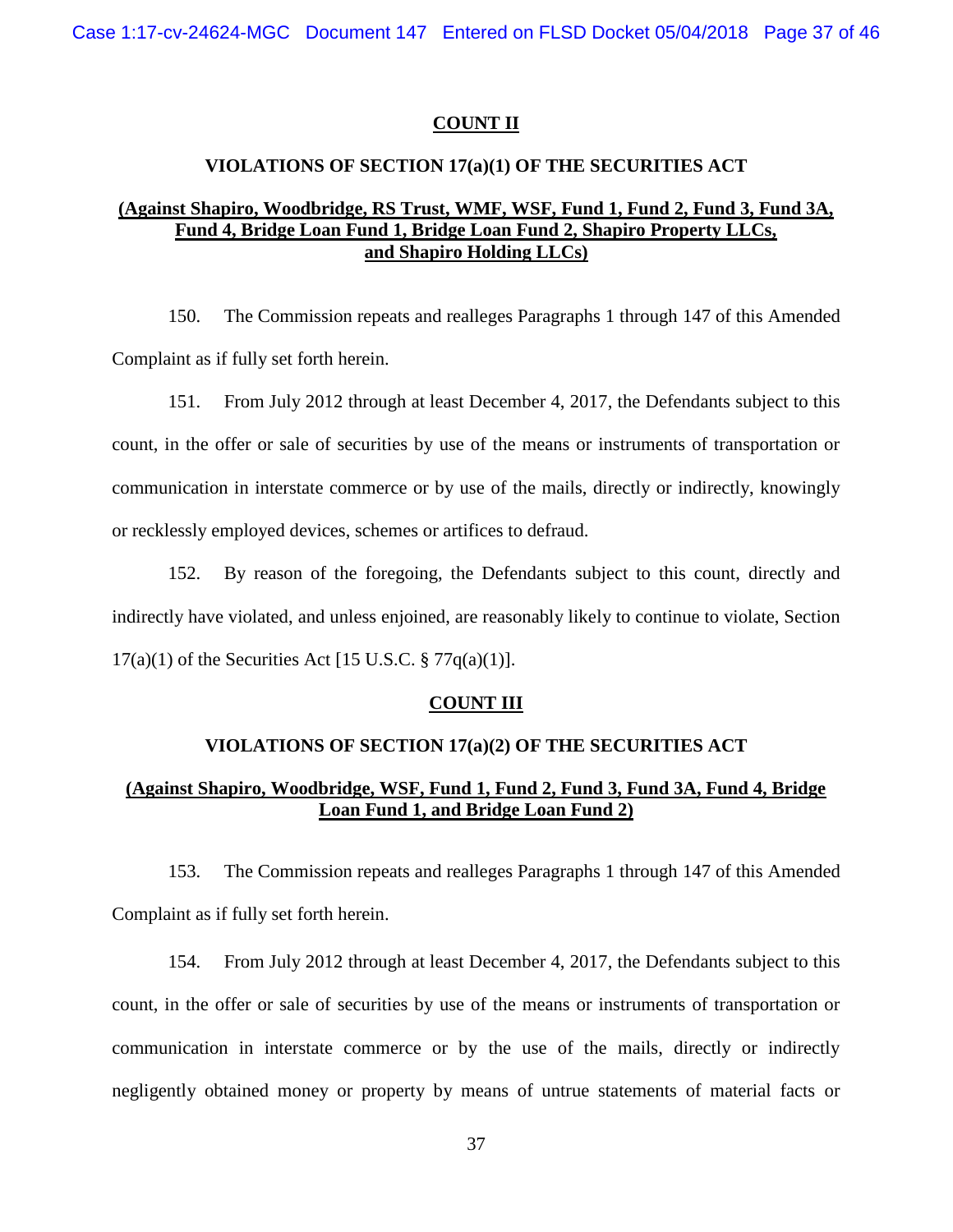omissions to state material facts necessary to make the statements made, in the light of the circumstances under which they were made, not misleading.

155. By reason of the foregoing, the Defendants subject to this count directly and indirectly have violated, and unless enjoined, are reasonably likely to continue to violate, Section  $17(a)(2)$  of the Securities Act [15 U.S.C. § 77 $q(a)(2)$ ].

#### **COUNT IV**

### **VIOLATIONS OF SECTION 17(a)(3) OF THE SECURITIES ACT**

# **(Against Shapiro, Woodbridge, RS Trust, WMF, WSF, Fund 1, Fund 2, Fund 3, Fund 3A, Fund 4, Bridge Loan Fund 1, Bridge Loan Fund 2, Shapiro Property LLCs, and Shapiro Holding LLCs)**

156. The Commission repeats and realleges Paragraphs 1 through 147 of this Amended Complaint as if fully set forth herein.

157. From July 2012 through at least December 4, 2017, the Defendants subject to this count, in the offer or sale of securities by use of the means or instruments of transportation or communication in interstate commerce and by the use of the mails, directly or indirectly negligently engaged in transactions, practices and courses of business which have operated, are now operating or will operate as a fraud or deceit upon the purchasers.

158. By reason of the foregoing, the Defendants subject to this count, directly and indirectly, have violated, and unless enjoined, are reasonably likely to continue to violate, Section 17(a)(3) of the Securities Act [15 U.S.C. § 77q(a)(3)].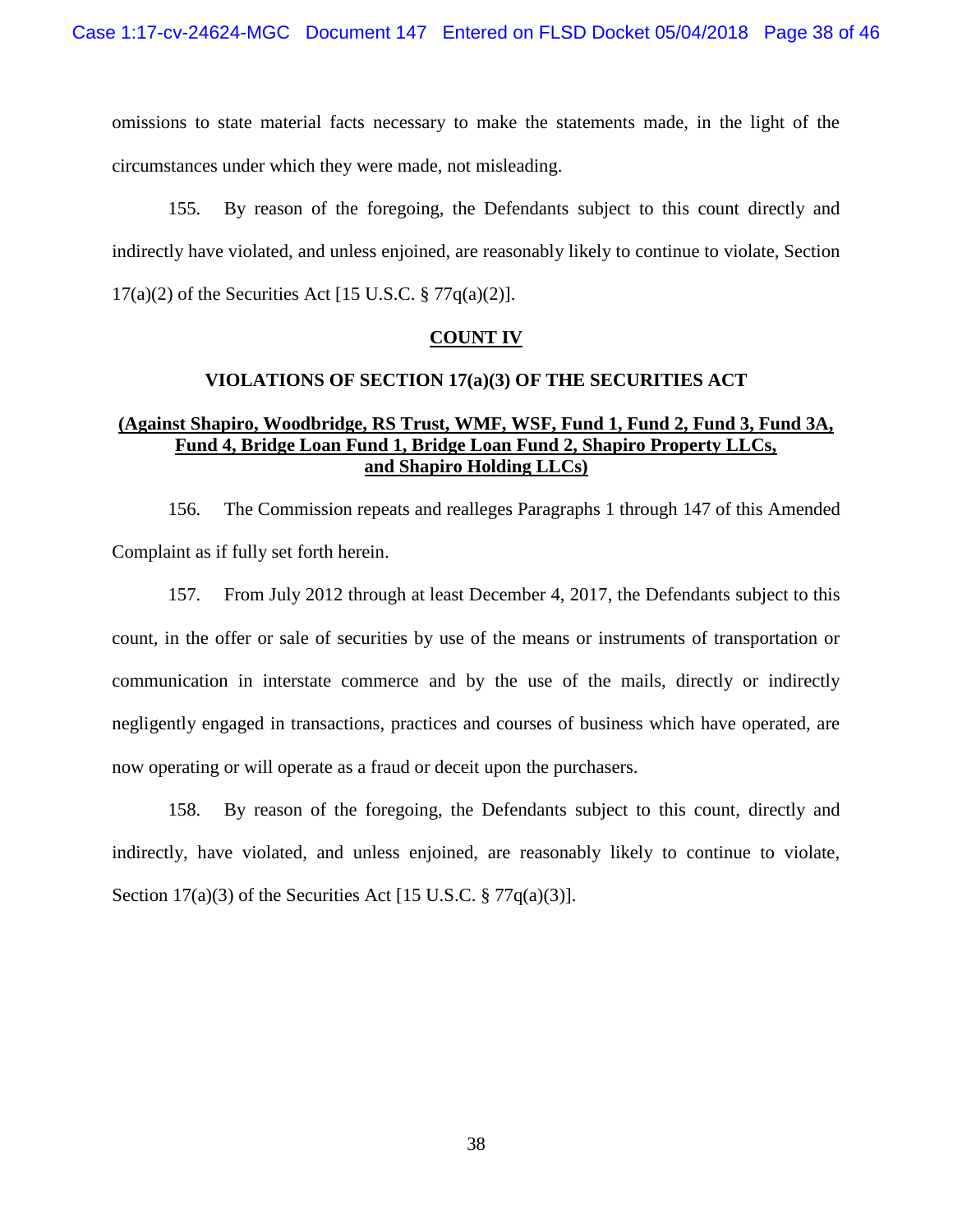Case 1:17-cv-24624-MGC Document 147 Entered on FLSD Docket 05/04/2018 Page 39 of 46

#### **COUNT V**

# **VIOLATIONS OF SECTION 10(b) AND RULE 10b-5(a) OF THE EXCHANGE ACT**

# **(Against Shapiro, Woodbridge, RS Trust, WMF, WSF, Fund 1, Fund 2, Fund 3, Fund 3A, Fund 4, Bridge Loan Fund 1, Bridge Loan Fund 2, Shapiro Property LLCs, and Shapiro Holding LLCs)**

159. The Commission repeats and realleges Paragraphs 1 through 147 of this Amended Complaint as if fully set forth herein.

160. From July 2012 through at least December 4, 2017, the Defendants subject to this count, directly and indirectly, by use of the means and instrumentalities of interstate commerce, or of the mails in connection with the purchase or sale of securities, knowingly or recklessly employed devices, schemes or artifices to defraud.

161. By reason of the foregoing, the Defendants subject to this count directly and indirectly, and have violated, and unless enjoined, are reasonably likely to continue to violate, Section 10(b) of the Exchange Act, 15 U.S.C. § 78j(b), and Rule 10b-5(a), 17 C.F.R. § 240.10b-5(a), thereunder.

#### **COUNT VI**

# **VIOLATIONS OF SECTION 10(b) AND RULE 10b-5(b) OF THE EXCHANGE ACT (Against Shapiro, Woodbridge, WSF, Fund 1, Fund 2, Fund 3, Fund 3A, Fund 4, Bridge Loan Fund 1, and Bridge Loan Fund 2)**

162. The Commission repeats and realleges Paragraphs 1 through 147 of this Amended Complaint as if fully set forth herein.

163. From July 2012 through at least December 4, 2017, the Defendants subject to this count, directly and indirectly, by use of the means and instrumentalities of interstate commerce, or of the mails in connection with the purchase or sale of securities, knowingly or recklessly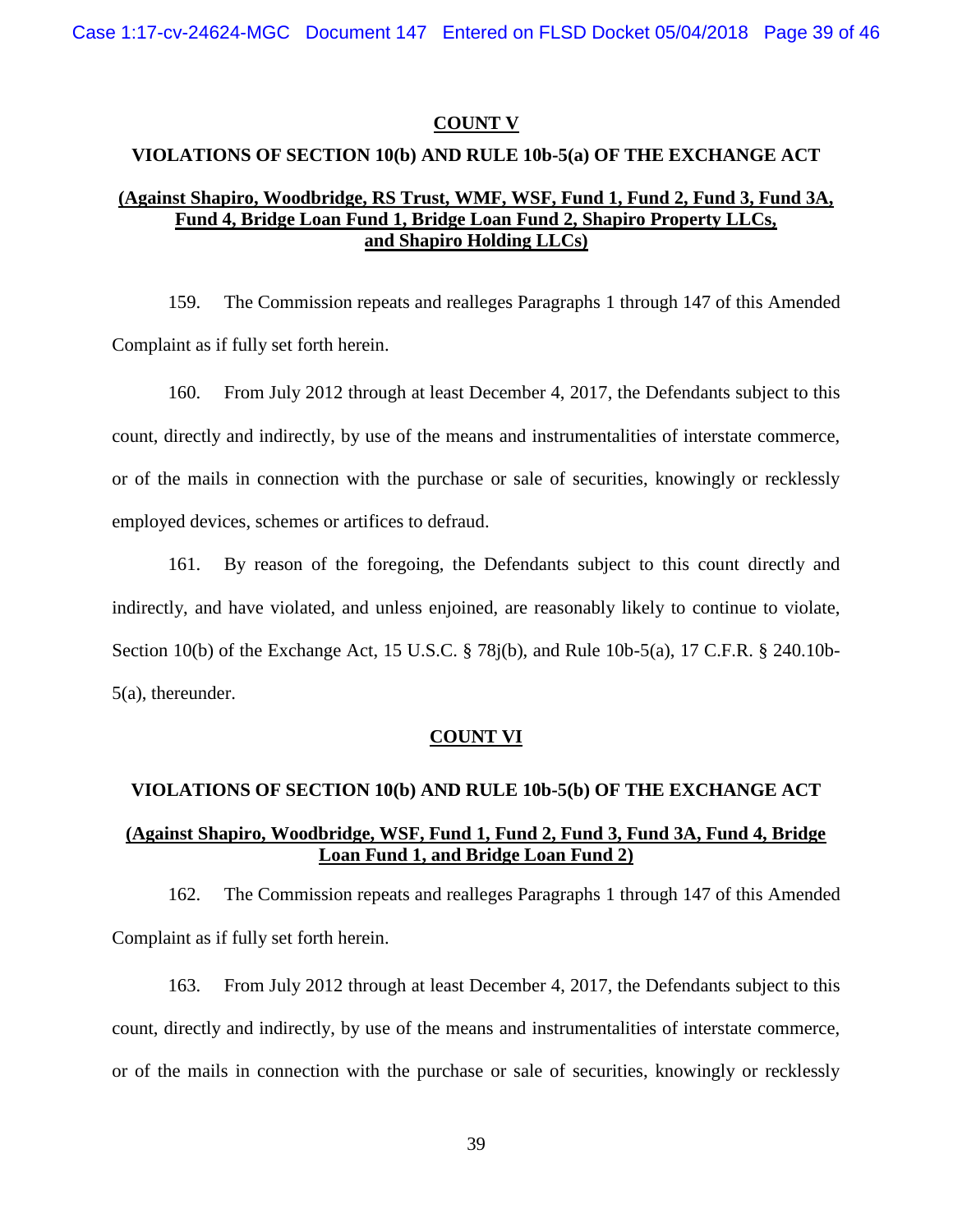made untrue statements of material facts or omitted to state material facts necessary in order to make the statements made, in light of the circumstances under which they were made, not misleading.

164. By reason of the foregoing, the Defendants subject to this count directly and indirectly violated, and unless enjoined, is reasonably likely to continue to violate, Section 10(b) of the Exchange Act, 15 U.S.C. § 78j(b), and Rule 10b-5(b), 17 C.F.R. § 240.10b-5(b), thereunder.

#### **COUNT VII**

# **VIOLATIONS OF SECTION 10(b) AND RULE 10b-5(c) OF THE EXCHANGE ACT (Against Shapiro, Woodbridge, RS Trust, WMF, WSF, Fund 1, Fund 2, Fund 3, Fund 3A, Fund 4, Bridge Loan Fund 1, Bridge Loan Fund 2, Shapiro Property LLCs, and Shapiro Holding LLCs)**

165. The Commission repeats and realleges Paragraphs 1 through 147 of this Amended Complaint as if fully set forth herein.

166. From July 2012 through at least December 4, 2017, the Defendants subject to this count, directly and indirectly, by use of the means and instrumentalities of interstate commerce, or of the mails in connection with the purchase or sale of securities, knowingly or recklessly engaged in acts, practices and courses of business which operated as a fraud upon the purchasers of such securities.

167. By reason of the foregoing, the Defendants subject to this count, directly and indirectly have violated, and unless enjoined, are reasonably likely to continue to violate, Section 10(b) of the Exchange Act, 15 U.S.C. § 78j(b), and Rule 10b-5(c), 17 C.F.R. § 240.10b-5(c), thereunder.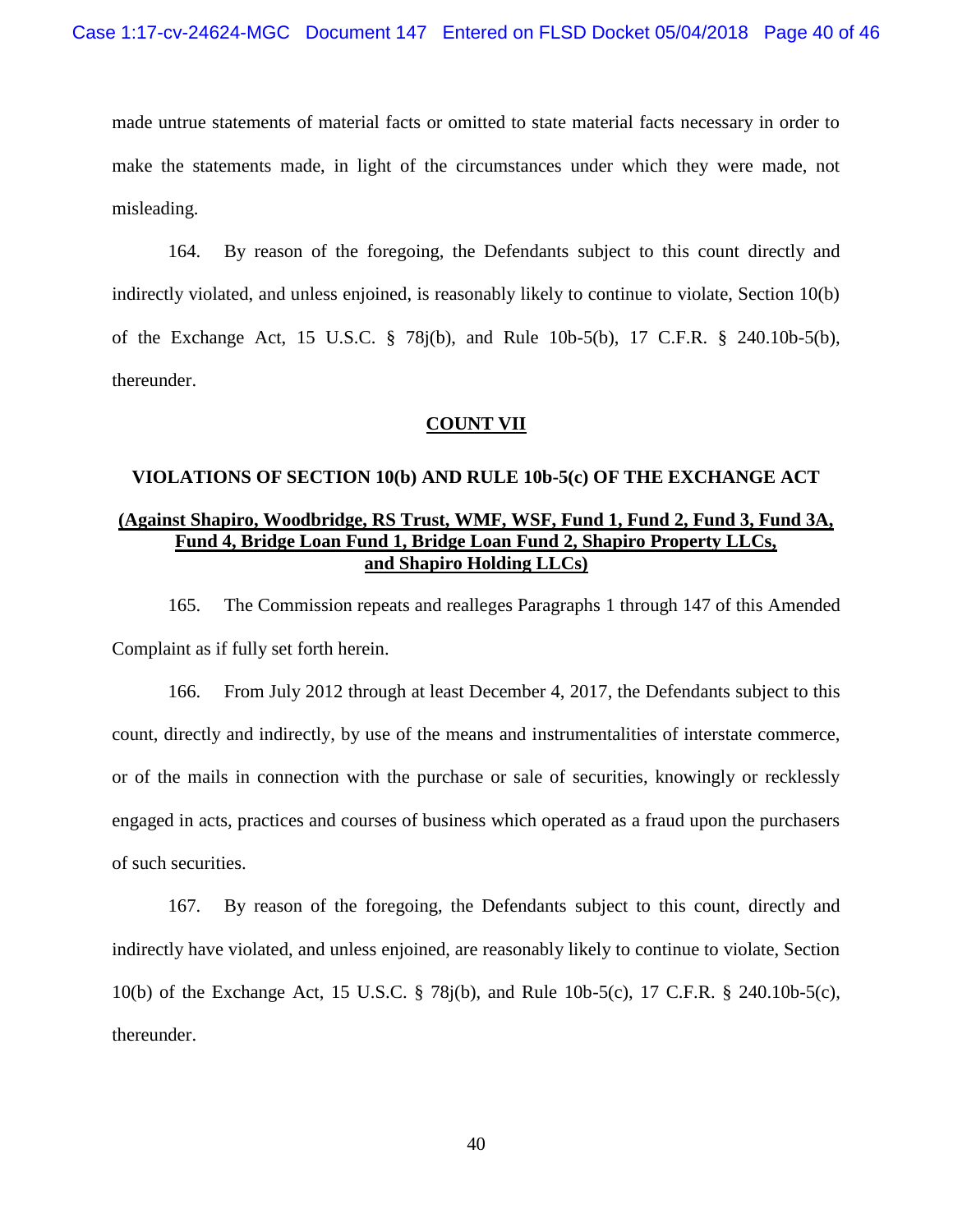### **COUNT VIII**

#### **SECTION 20(a) OF THE EXCHANGE ACT – CONTROL PERSON LIABILITY**

# **For Woodbridge, RS Trust, WMF, WSF, Fund 1, Fund 2, Fund 3, Fund 3A, Fund 4, Bridge Loan Fund 1, Bridge Loan Fund 2, Shapiro Property LLCs, and Shapiro Holding LLCs' Violations Of The Exchange Act (Against Shapiro and RS Protection Trust)**

168. The Commission repeats and realleges Paragraphs 1 through 147 of this Amended Complaint as if fully set forth herein.

169. From July 2012 through at least December 4, 2017, Shapiro and RS Trust have been, directly or indirectly, control persons of Woodbridge, RS Trust, WMF, WSF, Fund 1, Fund 2, Fund 3, Fund 3A, Fund 4, Bridge Loan Fund 1, Bridge Loan Fund 2, Shapiro Property LLCs, and Shapiro Holding LLCs for purposes of Section 20(a) of the Exchange Act, 15 U.S.C. § 78t(a).

170. From July 2012 through at least December 4, 2017, Woodbridge, RS Trust, WMF, WSF, Fund 1, Fund 2, Fund 3, Fund 3A, Fund 4, Bridge Loan Fund 1, Bridge Loan Fund 2, Shapiro Property LLCs, and Shapiro Holding LLCs violated Section 10(b) and Rule 10b-5 of the Exchange Act.

171. As control persons of Woodbridge, WMF, WSF, Fund 1, Fund 2, Fund 3, Fund 3A, Fund 4, Bridge Loan Fund 1, Bridge Loan Fund 2, Shapiro Property LLCs, and Shapiro Holding LLCs, Shapiro and RS Trust are jointly and severally liable with and to the same extent as Woodbridge, WMF, WSF, Fund 1, Fund 2, Fund 3, Fund 3A, Fund 4, Bridge Loan Fund 1, Bridge Loan Fund 2, Shapiro Property LLCs, and Shapiro Holding LLCs for each of their violations of Section 10(b) and Rule 10b-5 of the Exchange Act.

172. By reason of the foregoing, Shapiro and RS Protection Trust directly and indirectly have violated, and unless enjoined, are reasonably likely to continue to violate,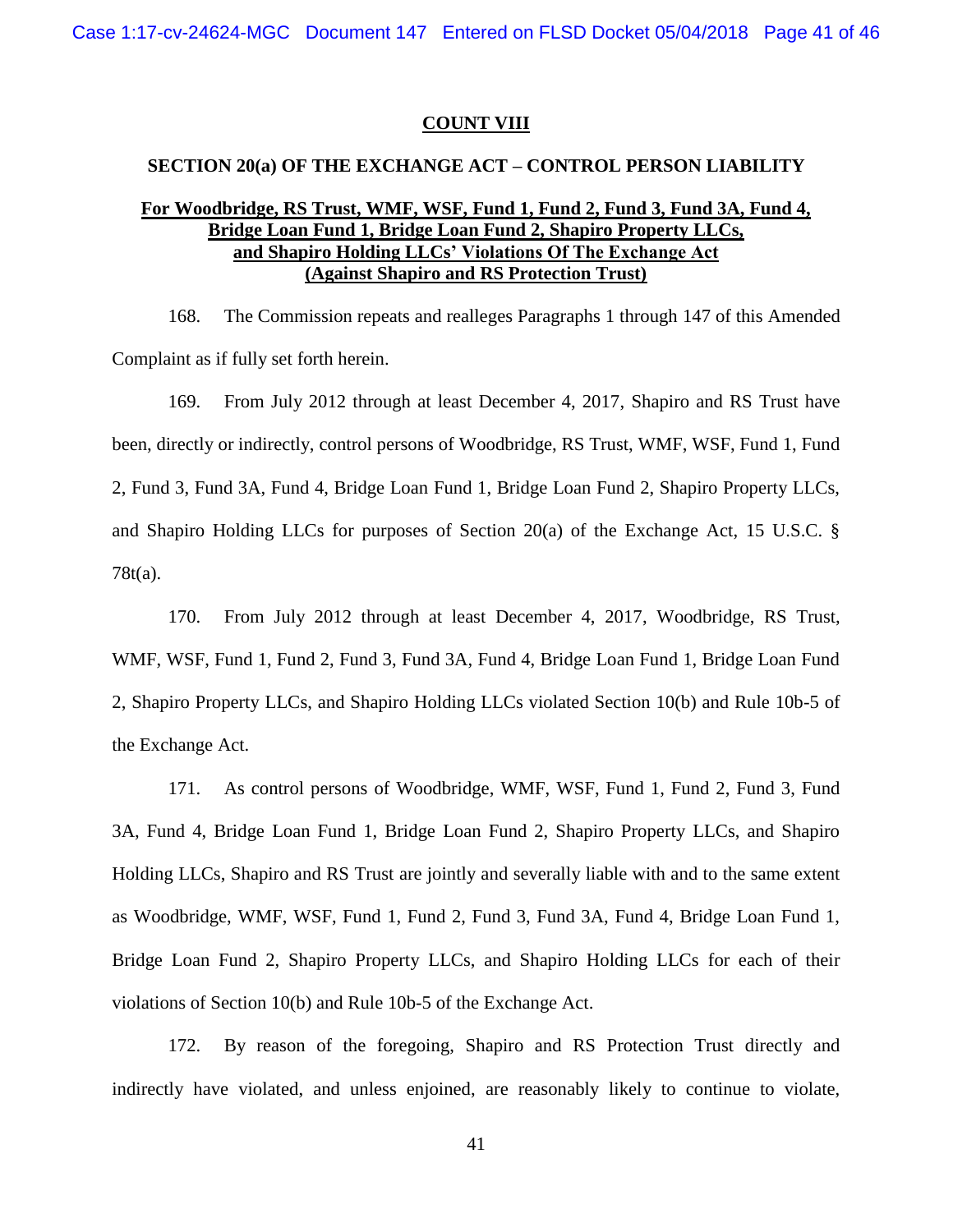Case 1:17-cv-24624-MGC Document 147 Entered on FLSD Docket 05/04/2018 Page 42 of 46

Sections 10(b) and 20(a) and Rule 10b-5 of the Exchange Act, 15 U.S.C.  $\S$  78 $i$ (b) and  $\S$  78 $t$ (a), and 17 C.F.R. § 240.10b-5.

## **COUNT IX**

# **VIOLATIONS OF SECTION 15(a) OF THE EXCHANGE ACT**

#### **(Against Woodbridge and WSF)**

173. The Commission repeats and realleges Paragraphs 1 through 147 of this Amended Complaint as if fully set forth herein.

174. The Defendants subject to this count made use of the mails and other means or instrumentalities of interstate commerce, to effect transactions in, or to induce or attempt to induce the purchase or sale of securities, without being associated with a broker or dealer that was registered with the Commission in accordance with Section 15(b) of the Exchange Act [15] U.S.C. § 78o(b)].

175. By reason of the foregoing, the Defendants subject to this count directly and indirectly have violated, and unless enjoined, are reasonably likely to continue to violate, Section 15(a) of the Exchange Act [15 U.S.C. § 78o(a)].

## **COUNT X**

# **AIDING AND ABETTING VIOLATIONS OF SECTION 15(a) OF THE EXCHANGE ACT**

### **(Against Shapiro)**

176. The Commission repeats and realleges paragraphs 1 through 147 of this Amended Complaint as if fully restated herein.

177. Defendants Woodbridge and WSF acted as brokers or dealer and have made use of the mails or any means or instrumentality of interstate commerce to effect transactions in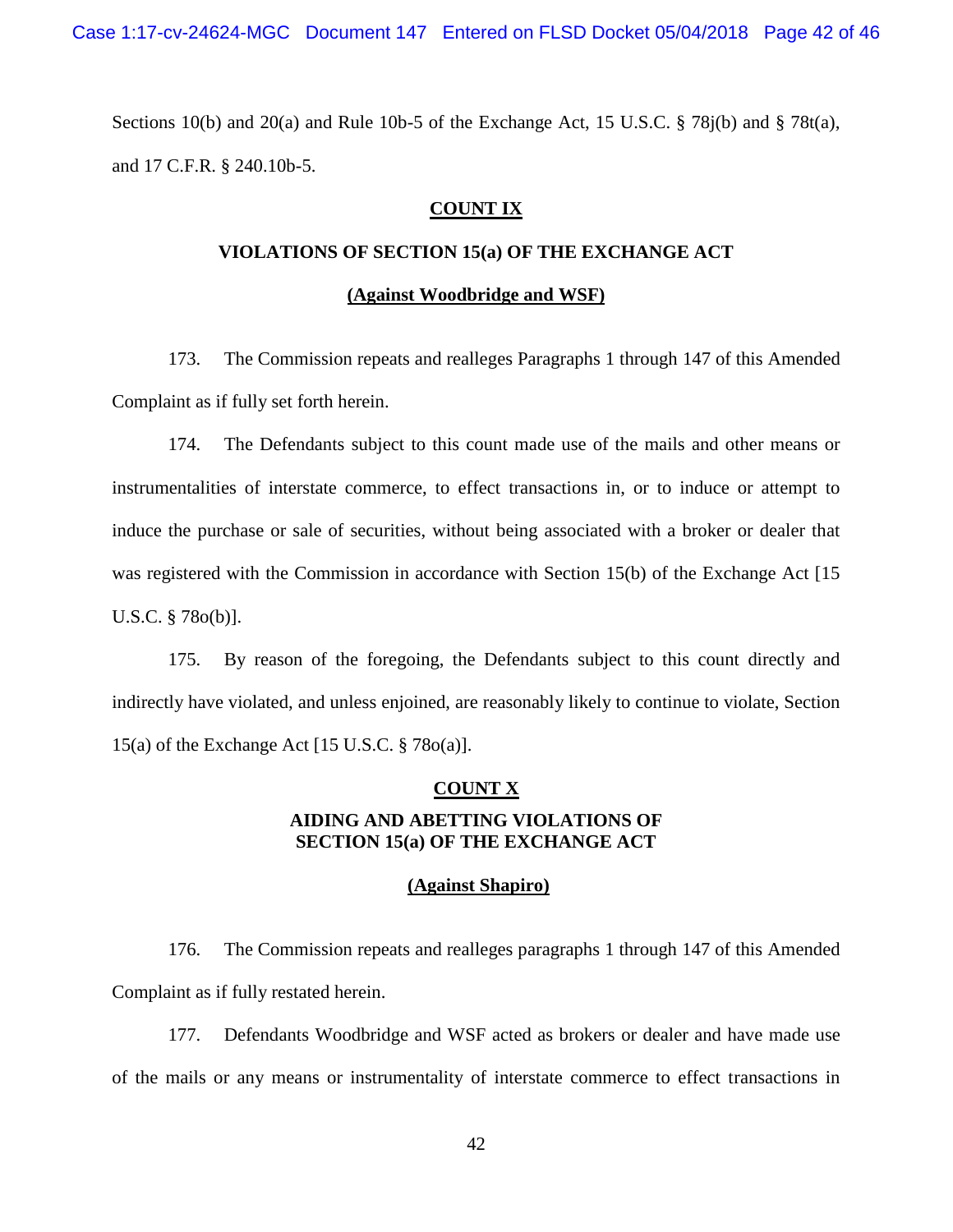securities, or to induce or attempt to induce the purchase or sale of securities, without being associated with a broker or dealer that was registered with the Commission in accordance with Section 15(b) of the Exchange Act [15 U.S.C. § 78o(b)] in violation of Section 15(a) of the Exchange Act [15 U.S.C. § 78o(a)].

178. Defendant Shapiro, knowingly or recklessly, substantially assisted Defendants Woodbridge and WSF's violations of Section 15(a) of the Exchange Act. Unless enjoined, Defendant Shapiro is reasonably likely to continue to provide substantial assistance to Woodbridge's and WSF's violations.

#### **COUNT XI**

#### **Unjust Enrichment**

#### **(Against All Relief Defendants)**

179. The Commission repeats and realleges paragraphs 1 through 147 of its Amended Complaint as if fully restated herein.

180. The Relief Defendants obtained funds as part, and in furtherance of the securities violations alleged above without a legitimate claim to those funds, and under those circumstances it is not just, equitable or considerable for the Relief Defendants to retain the funds. The Relief Defendants were unjustly enriched.

181. Relief Defendants should be ordered to disgorge the funds they received as a result of the Defendants' violations of the federal securities laws.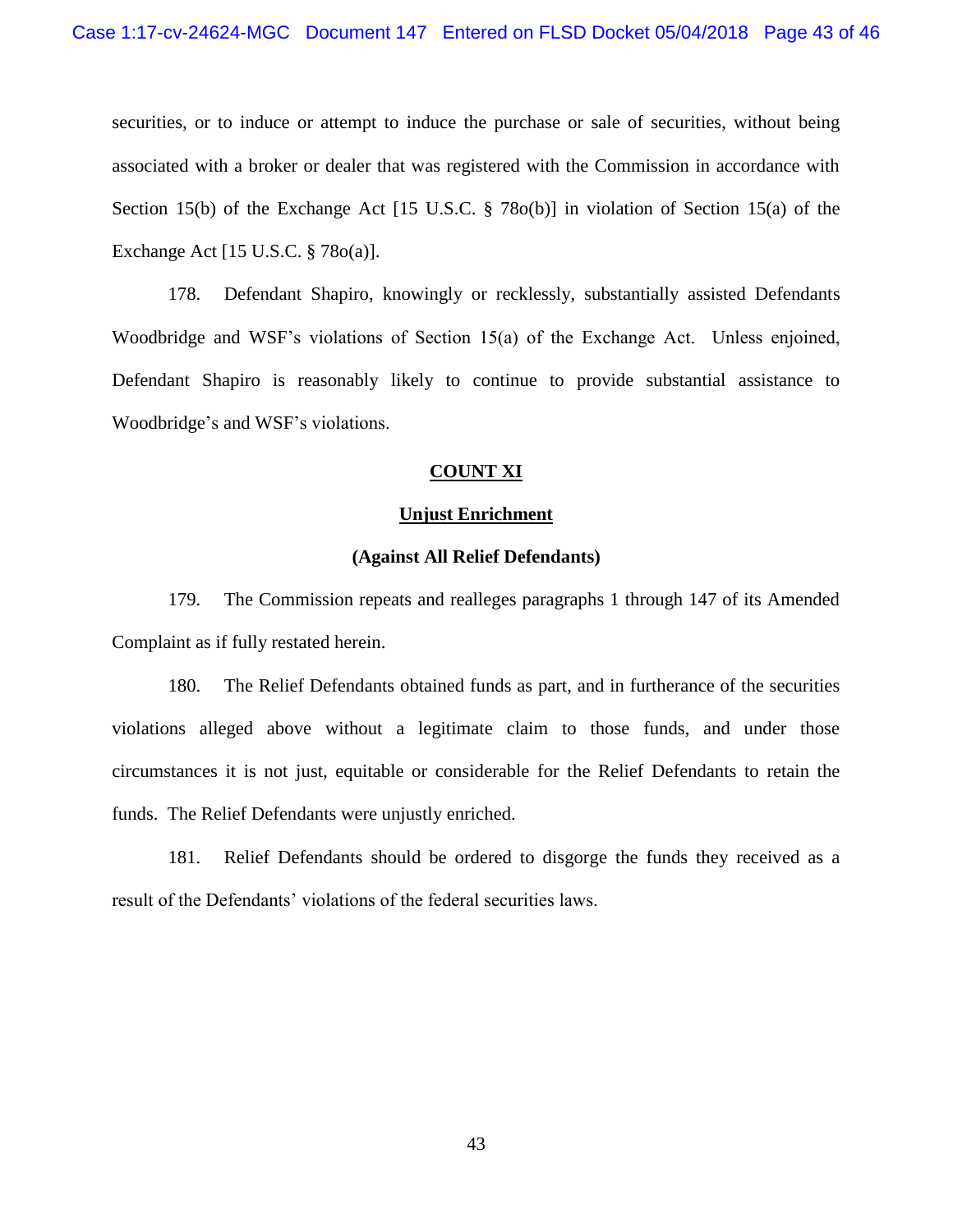Case 1:17-cv-24624-MGC Document 147 Entered on FLSD Docket 05/04/2018 Page 44 of 46

#### **RELIEF REQUESTED**

**WHEREFORE**, the Commission respectfully requests the Court find the Defendants committed the violations alleged, and:

# **A. Permanent Injunctive Relief**

Issue a Permanent Injunction restraining and enjoining (1) Shapiro, Woodbridge, WMF, WSF, Fund 1, Fund 2, Fund 3, Fund 3A, Fund 4, Bridge Loan Fund 1 and Bridge Loan Fund 2 from violating Sections 5(a) and 5(c) of the Securities Act; (2) Shapiro, Woodbridge, WSF, Fund 1, Fund 2, Fund 3, Fund 3A, Fund 4, Bridge Loan Fund 1 and Bridge Loan Fund 2 from violating Section 17(a)(2) of the Securities Act and Section 10(b) of the Exchange Act and Exchange Act Rule 10b-5(b); (3) Shapiro and the Corporate Defendants from violating Sections 17(a)(1) and (3) of the Securities Act and Section 10(b) of the Exchange Act and Exchange Act Rules 10b-5(a) and (c); (4) Shapiro and RS Trust from violating Section 20(a) of the Exchange Act; (5) Woodbridge and WSF from violating Section 15(a) of the Exchange Act; and (6) Shapiro from aiding and abetting Woodbridge and WSF's violations of Section 15(a) of the Exchange Act.

## **B. Asset Freeze**

Issue an Order freezing the assets of Shapiro, RS Trust, Glen Owners, Basalt Owners, Glen Lot 18, and WFS.

## **C. Appointment of a Receiver**

Appoint a receiver over RS Trust.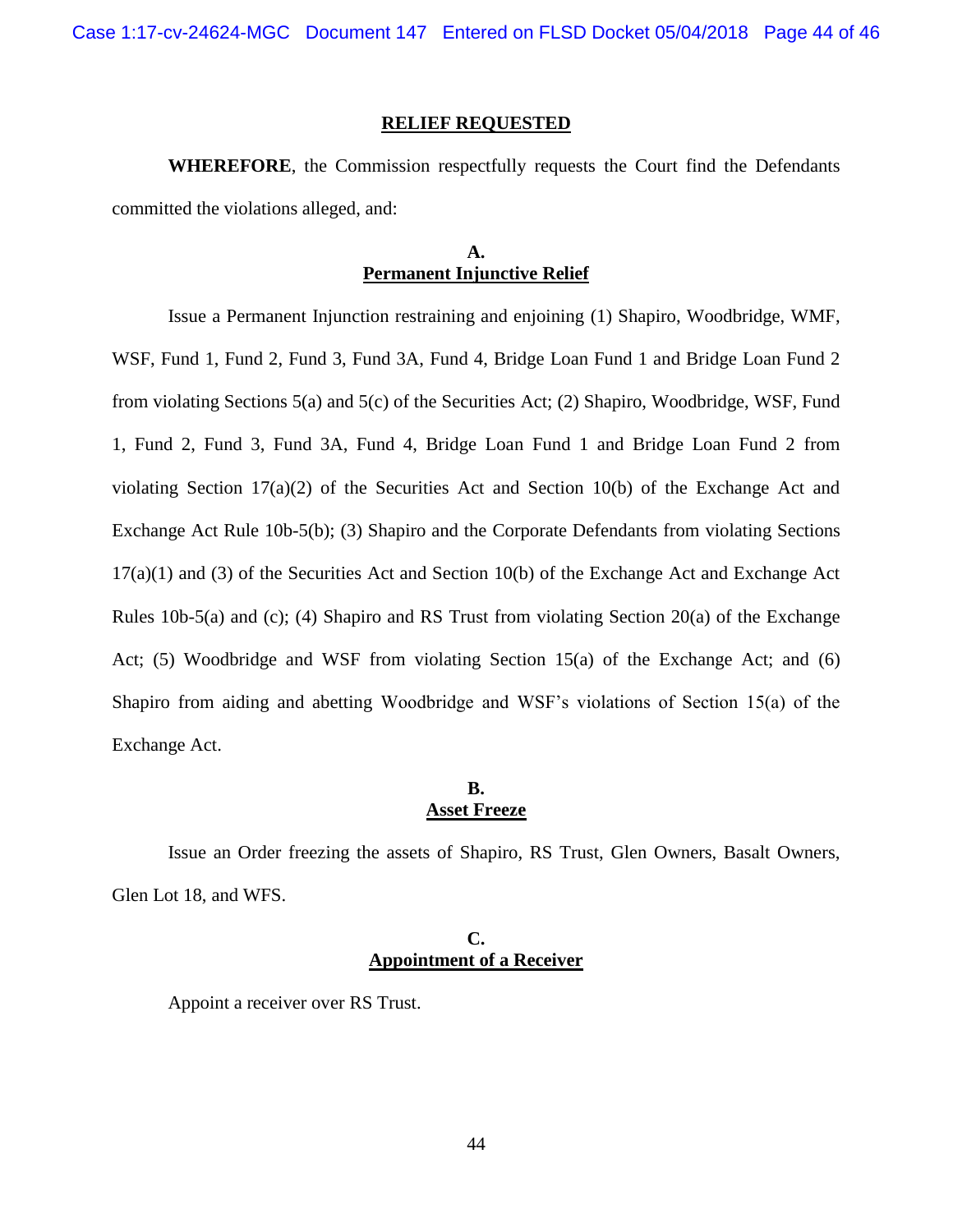## **D. Records Preservation**

Issue an Order restraining and enjoining Shapiro and RS Trust, their directors, officers, agents, servants, employees, attorneys, depositories, banks, and those persons in active concert or participation with any one or more of them, and each of them, from, directly or indirectly, destroying, mutilating, concealing, altering, disposing of, or otherwise rendering illegible in any manner, and of the books, records, documents, correspondence, brochures, manuals, papers, ledgers, accounts, statements, obligations, files and other property of or pertaining to Defendants and Relief Defendants, wherever located and in whatever form, electronic or otherwise, that refer or relate to the acts or courses of conduct alleged in this Amended Complaint, until further Order of this Court.

# **E. Sworn Accounting**

Issue an Order directing Shapiro and RS Trust to provide a sworn accounting of all assets and liabilities, including all monies and real properties directly or indirectly received from investors and all uses of investor funds.

# **F. Disgorgement and Prejudgment Interest**

Issue an Order directing the Defendants and Relief Defendants to disgorge all ill-gotten gains or proceeds received from investors as a result of the acts and/or courses of conduct complained of herein, with prejudgment interest thereon.

# **G. Civil Money Penalties**

Issue an Order directing the Defendants to pay civil money penalties pursuant to Section 20(d) of the Securities Act, and Section 21(d) of the Exchange Act.